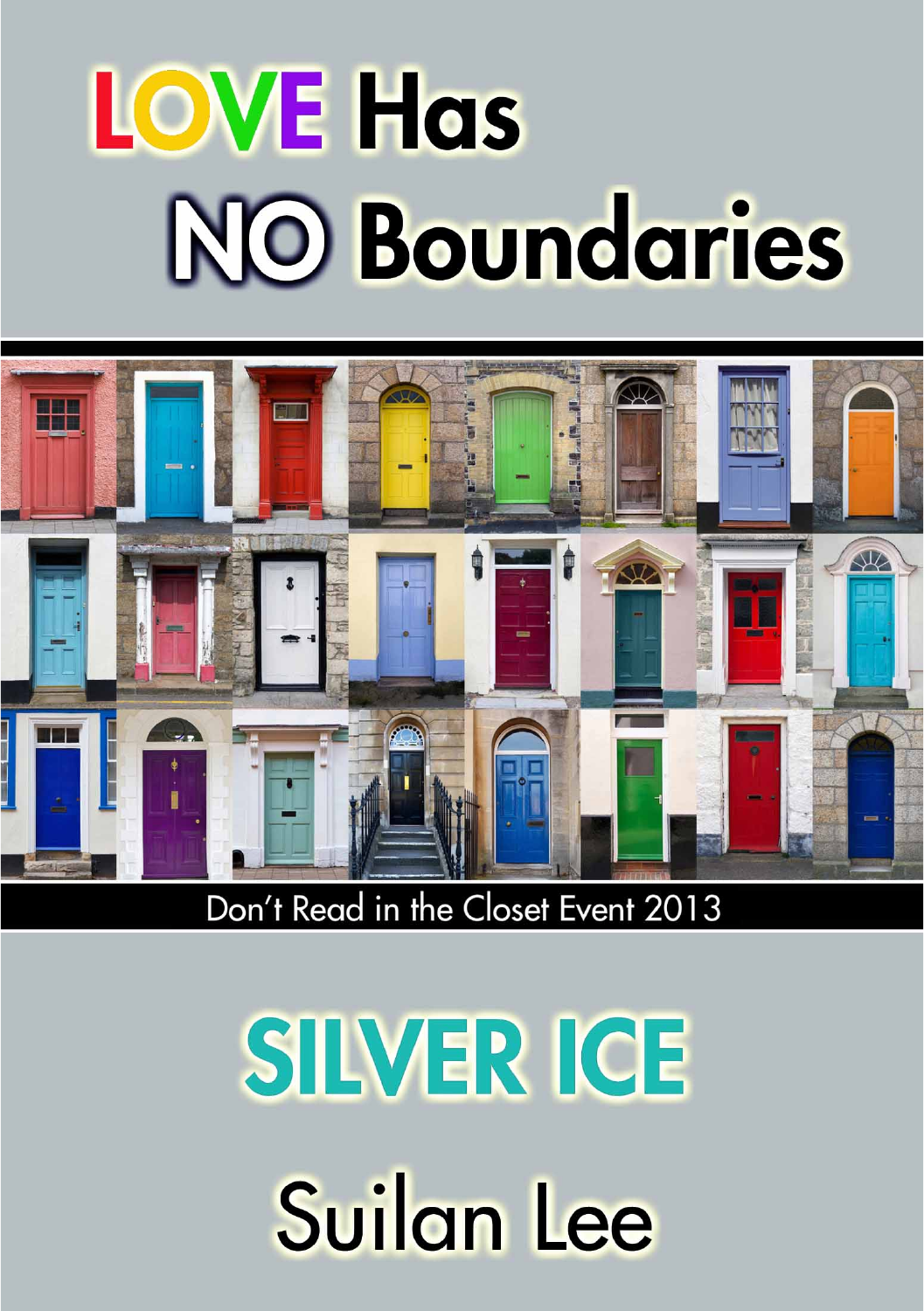### **Contents**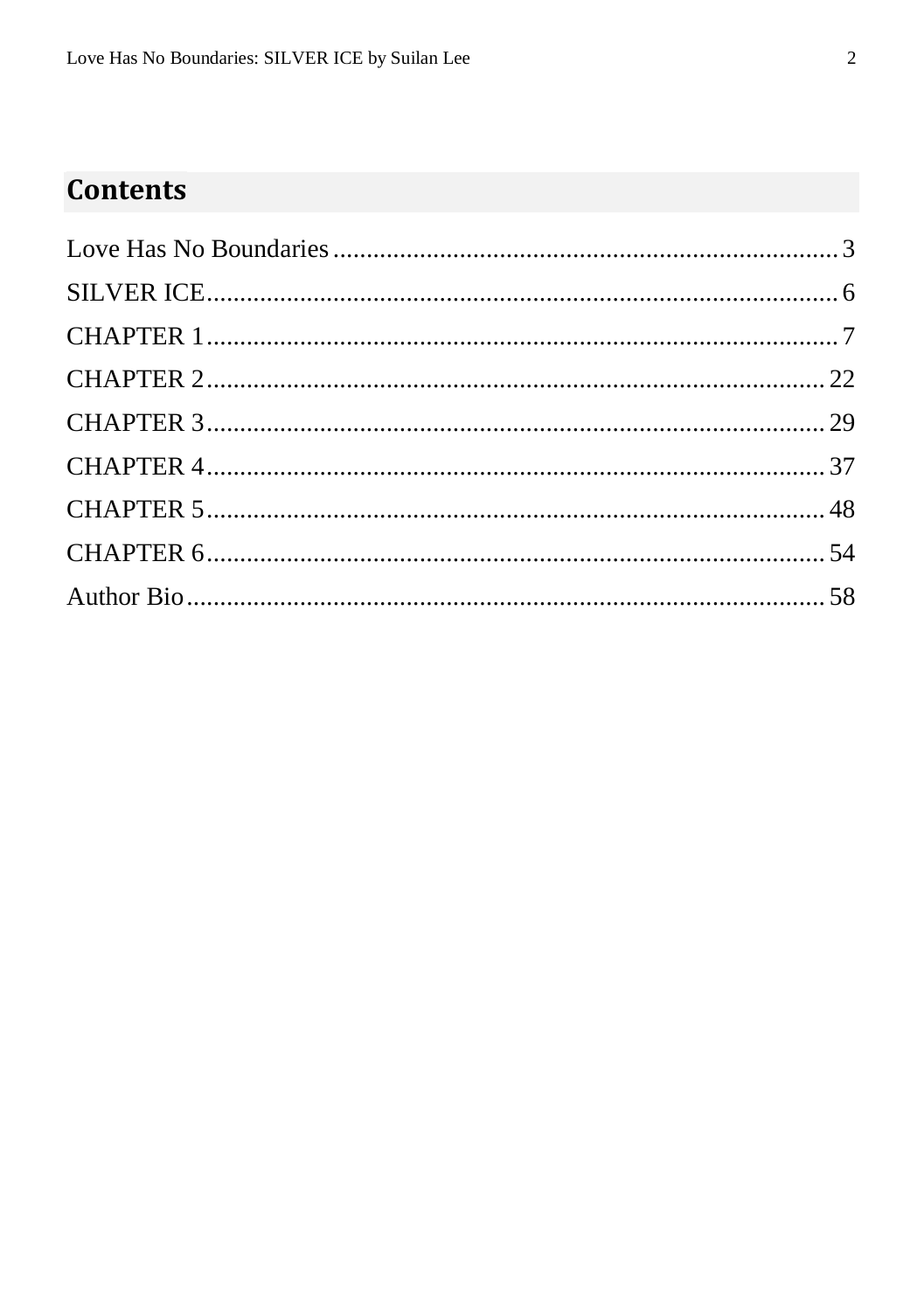# <span id="page-2-0"></span>**Love Has No Boundaries**

*An M/M Romance series*

## **SILVER ICE By Suilan Lee**

#### **Introduction**

The story you are about to read celebrates love, sex and romance between men. It is a product of the *Love Has No Boundaries* promotion sponsored by the *Goodreads M/M Romance Group* and is published as a free gift to you.

#### **What Is Love Has No Boundaries?**

The *Goodreads M/M Romance Group* invited members to choose a photo and pen a letter asking for a short M/M romance story inspired by the image; authors from the group were encouraged to select a letter and write an original tale. The result was an outpouring of creativity that shone a spotlight on the special bond between M/M romance writers and the people who love what they do.

A written description of the image that inspired this story is provided along with the original request letter. If you'd like to view the photo, please feel free to join the [Goodreads M/M Romance Group](http://www.goodreads.com/group/show/20149-m-m-romance) and visit the discussion section: *Love Has No Boundaries*.

Whether you are an avid M/M romance reader or new to the genre, you are in for a delicious treat.

#### **Words of Caution**

This story may contain sexually explicit content and is **intended for adult readers.** It may contain content that is disagreeable or distressing to some readers. The *M/M Romance Group* strongly recommends that each reader review the General Information section before each story for story tags as well as for content warnings.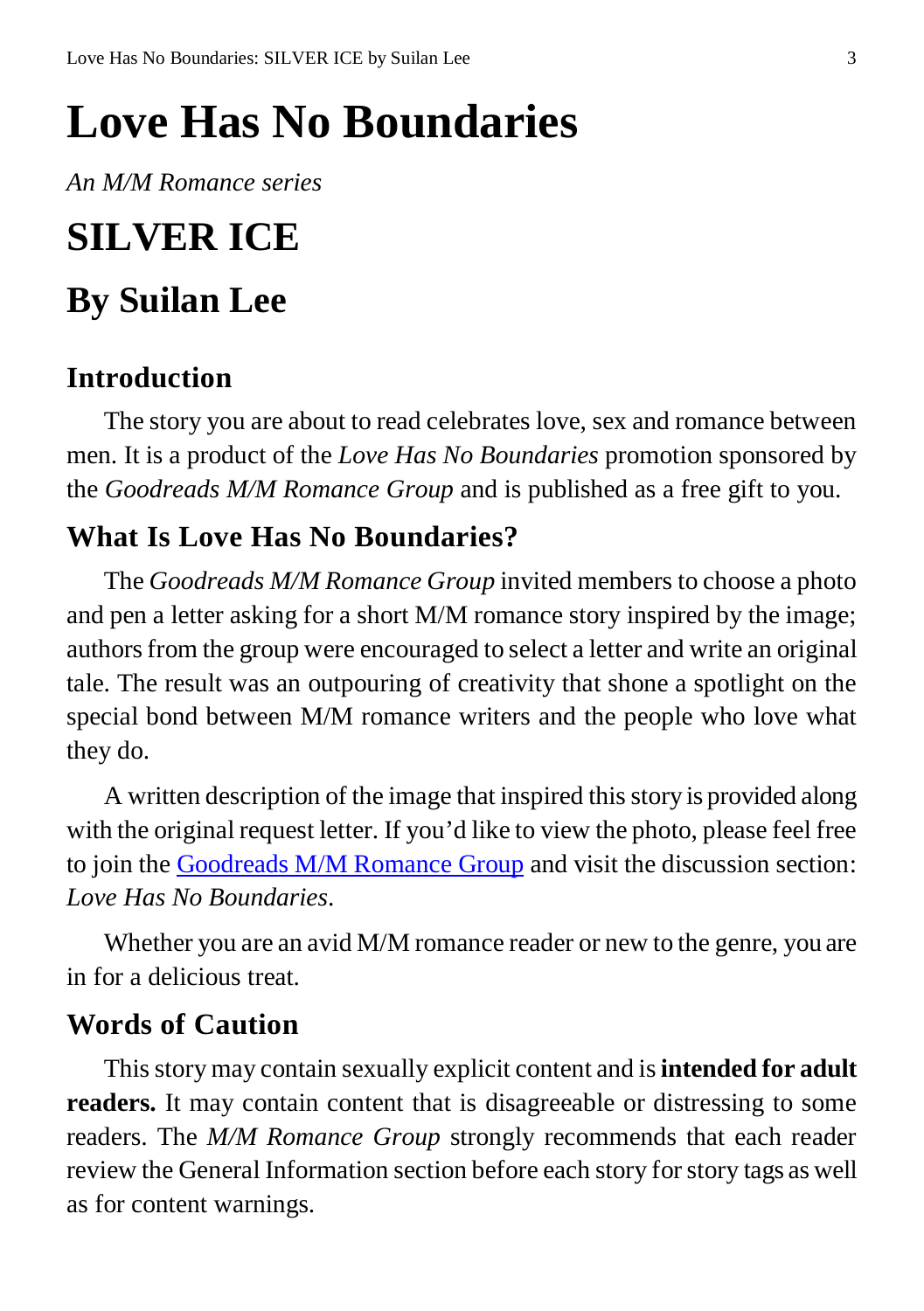This story is a work of fiction. Names, characters, places and incidents are the products of the author's imagination or are used fictitiously. Any resemblance to actual events, locales, or persons, living or dead, is entirely coincidental.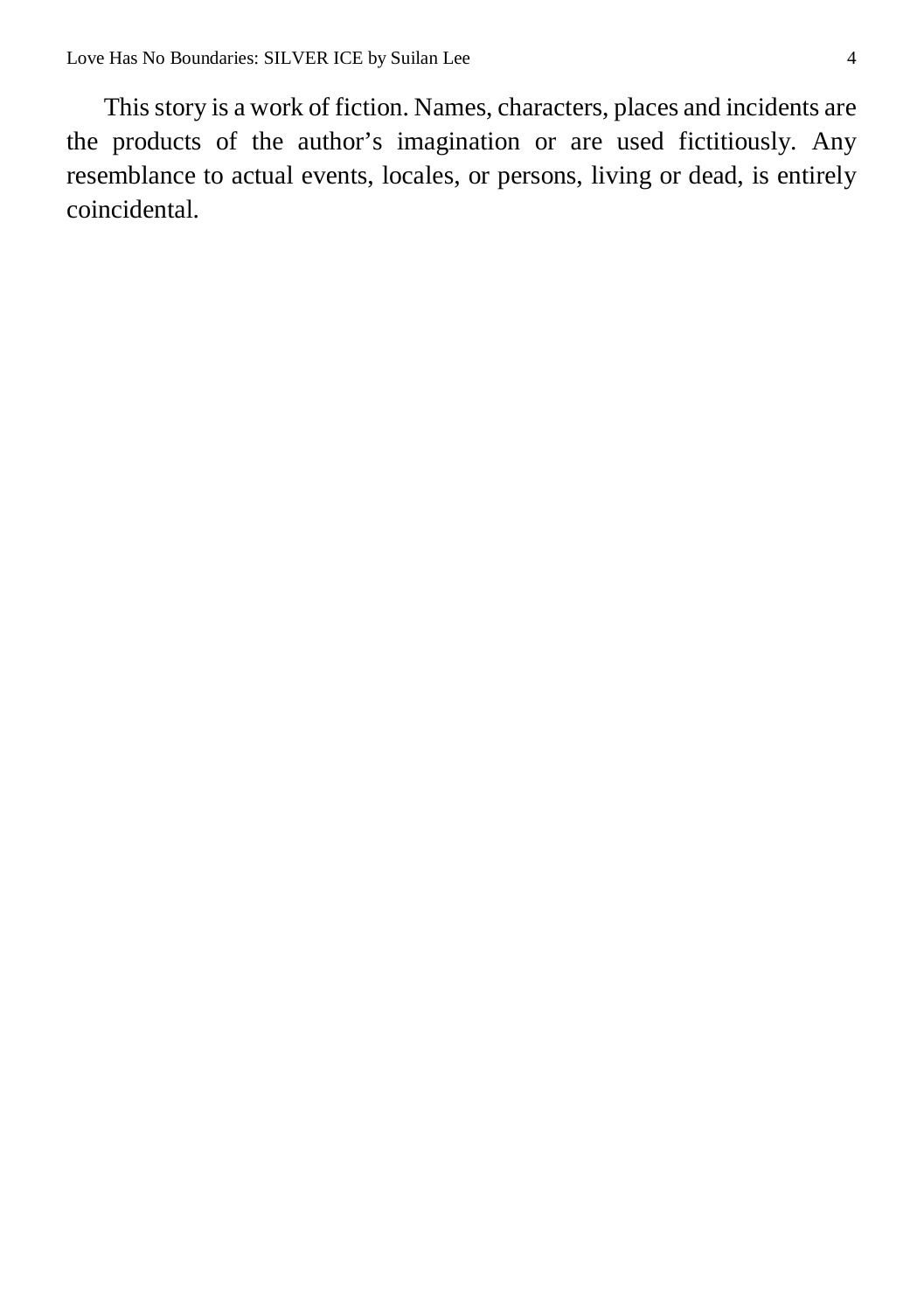All rights reserved worldwide.

This eBook may be distributed freely in its entirety courtesy of the *Goodreads M/M Romance Group*. This eBook may not be sold, manipulated or reproduced in any format without the express written permission of the author.

#### Silver Ice, Copyright © 2013 Suilan Lee

Cover Design by Goodreads M/M Romance Group

This ebook is published by the *M/M Romance Group* and is not directly endorsed by or affiliated with Goodreads Inc.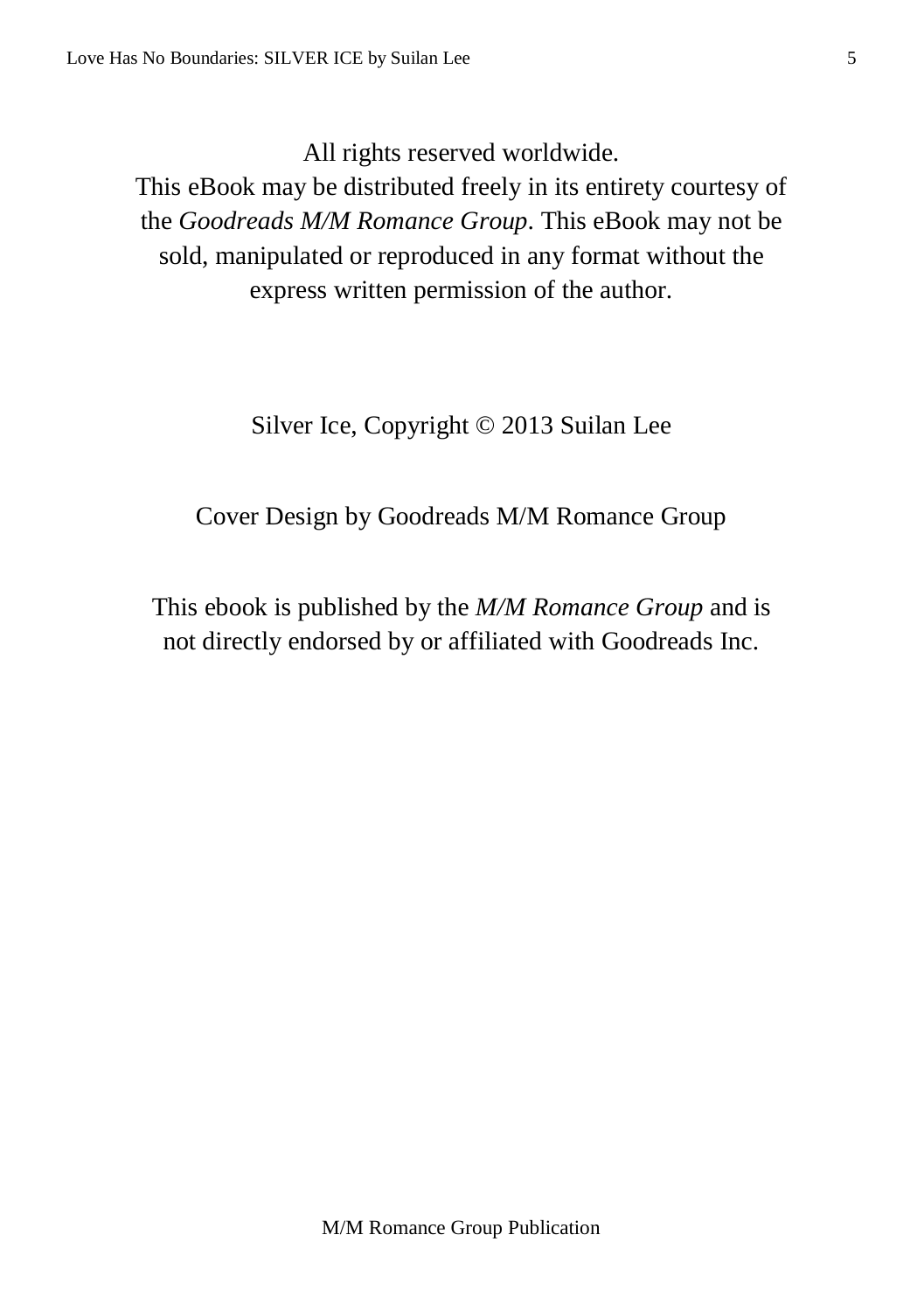# <span id="page-5-0"></span>**SILVER ICE By Suilan Lee**

### **Photo Description**

Two men fill the frame, with only their heads, pale-skinned bare shoulders and bare arms visible. The light-haired one is closer, and leans his forehead on the other's shoulder, eyes closed, his face almost peaceful. He grips the dark-haired man's biceps; the other man does the same. The dark-haired man, only partially visible, presses his head into the light-haired man's chest.

#### **Story Letter**

#### *Dear Author,*

*Sure, it started out as a challenge. That twink was so determined not to date an infamous playboy like myself that there was no way for me to resist proving him wrong. However, I didn't expect to actually fall in love with him. How can I make him mine? How do I make him believe I really want him and for him to stop pushing me away?*

*Sincerely,*

*Rachel*

#### **Story Info**

**Genre:** contemporary

**Tags::** sports, young adult, ice hockey player, college love, enemies to lovers, unrequited love, long-time crush, light-hearted romance

**Wordcount:**15,207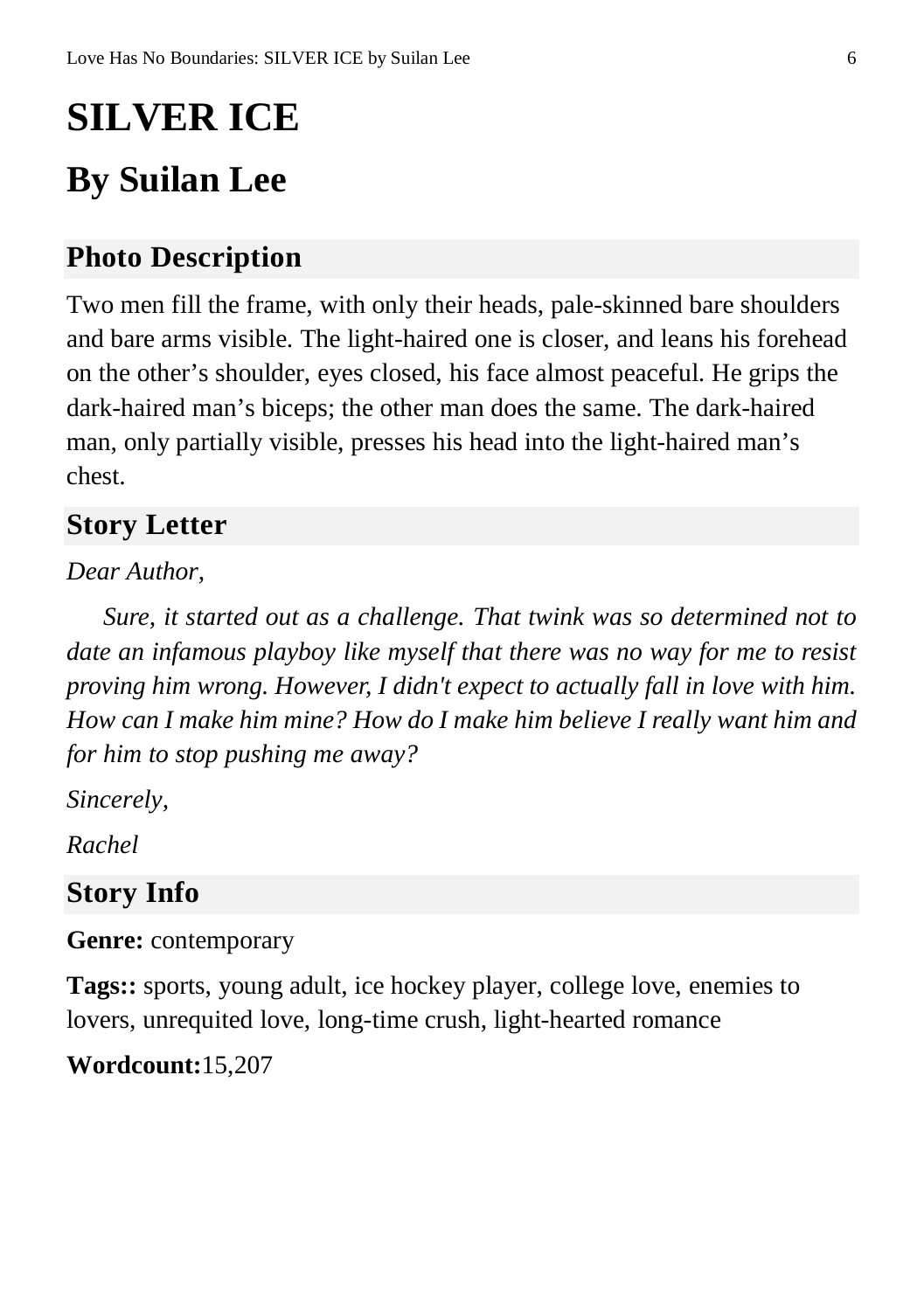## **SILVER ICE By Suilan Lee**

#### CHAPTER 1

<span id="page-6-0"></span>Silver Reese sipped hot chocolate, barely tasting the sweet liquid. His eyes were firmly fixed on the God of Ice skating powerfully toward him. Dressed in carnelian red and white, gloved hands gripping a hockey stick, Knox Thurston dodged an opponent expertly determined to reach the goal. Team captain Jude Martin passed the puck to Knox, escaping a trap from the other team.

A second later, number eighteen scored. The rink filled with thunderous applause, nearly making him deaf. Silver watched in awe as number eighteen skated with joy, jumping into the arms of his teammates.

"You're going to spill hot chocolate on your clothes," his best friend, Tina, warned him. She snatched the cup out off his hands and pressed a wad of napkins into his left hand, pointing to a spot on his black sweater. "Stop drooling, it's embarrassing."

Silver blinked, the spell broken. He wiped at the wet spot on his sweater with a sigh.

"The Knox curse strikes again." Rex Granger, his other best friend, chuckled beside him. "I bet you have no idea what Tina was saying a second ago."

"What?" Silver asked, grimacing at the stain on his sweater.

"I told you it was a waste of time to talk to him when Knox is playing." Rex gave Tina a small grin. "He's worshiping the God of Ice."

"Pay attention, Silver." Tina touched his left shoulder as the game continued. "The party tonight, I need you there."

"What, no," Silver protested, throwing the napkins into the brown bag brought with Rex's hotdog. Obviously drinking was a bad idea right now, he'd wait until the game ended.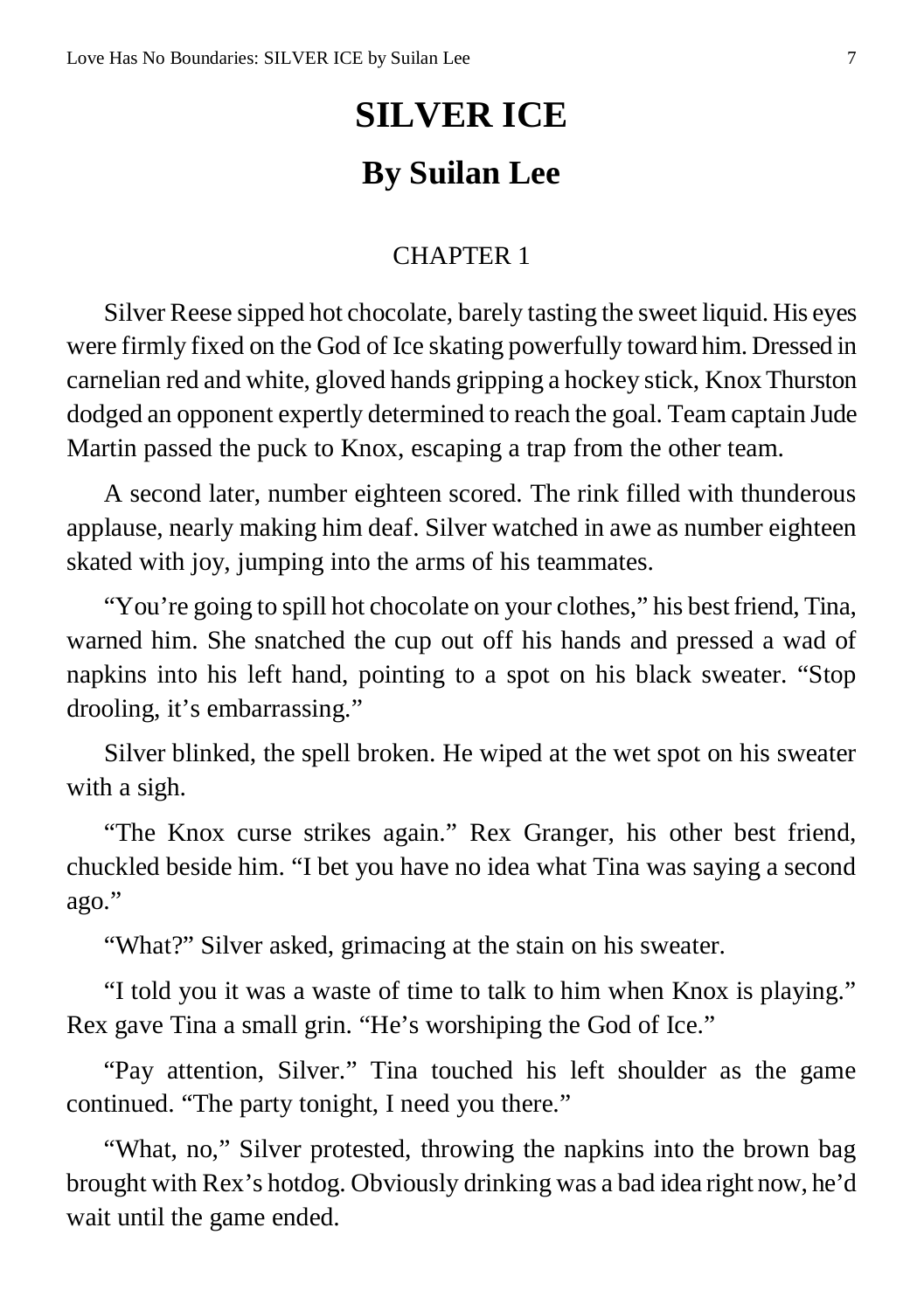"Come on," Tina begged beside him. She was a pint-sized redhead with startling green eyes. Her temper turned her cheeks a vibrant red. When he'd first met her five years ago, he'd nicknamed her the sizzling tomato.

She hadn't liked that very much.

"No way," he said. Knox was definitely going to be there.

"Beer, pizza, loud music, it's a simple party. Iswear you won't even get to see Knox"

"I'm not going."

"Give it up, Tina," Rex advised, biting into his hot dog. "I told you he's hell-bent on dying alone."

"That's mean." Silver turned to Rex.

He and Rex had dated freshman year. After a few disastrous dates, they'd quickly come to realize they were better off as friends.

"When was the last time you went out on a date?" Rex asked with a smirk.

He could barely remember and Rex knew it. Rex knew all there was to know about him, since they lived together. He made a face at Rex and shrugged.

"What does that have to do with anything?" he asked.

"Come on it's a Psi U party; you know how awesome they are." Tina wrapped her left arm on his shoulder. "It will be fun. You've been stressing over your thesis project and job interviews, this will be a relief."

He started to protest.

"If you don't come, I'll tell Knox the big secret," Tina threatened with a wicked smile.

Silver grabbed her arm in panic. She was dating Jude Martin, the hockey team captain and Knox's best friend. Her threat was real.

"I'll come," he said quickly. "Please don't tell Knox."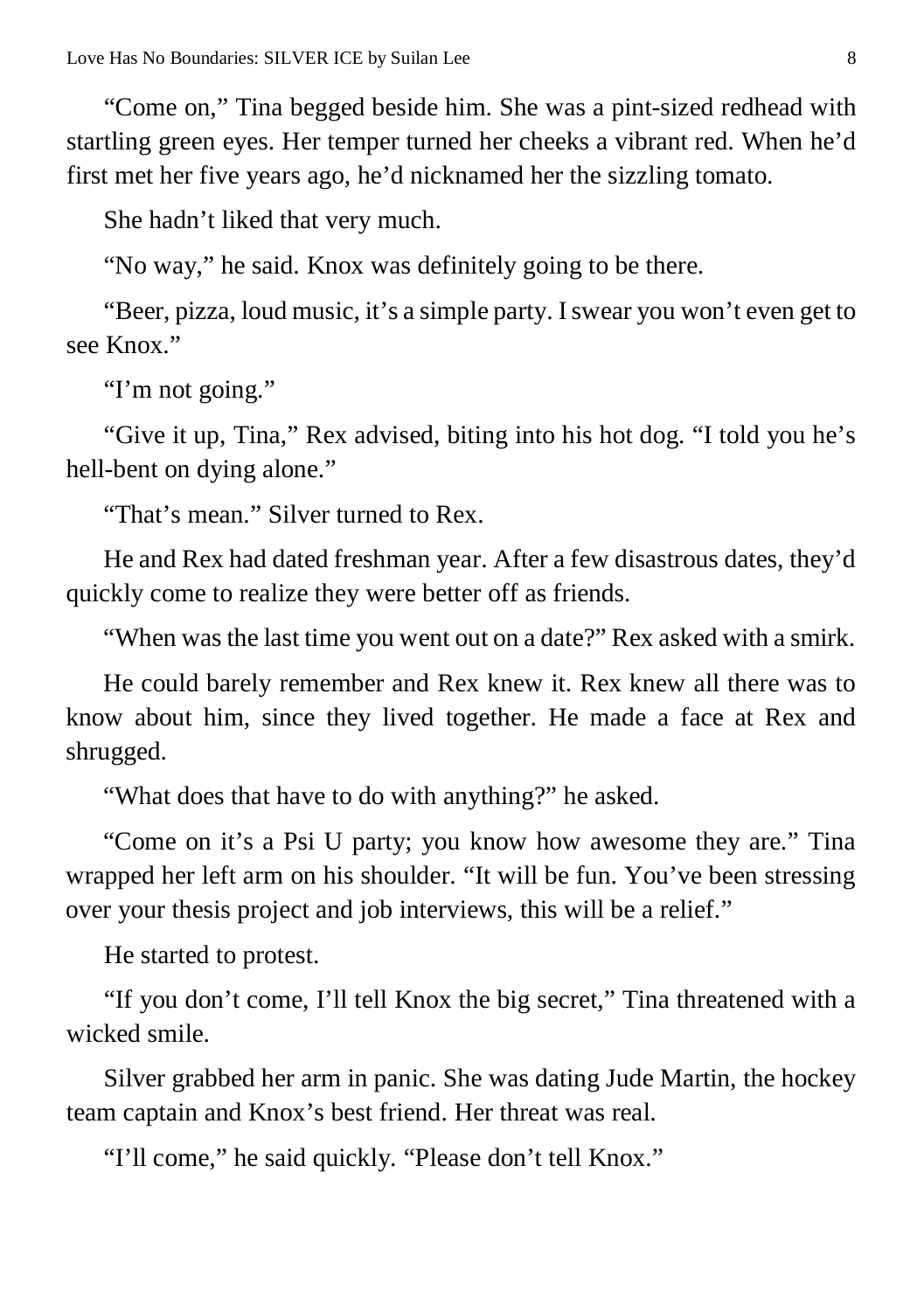"I knew you wouldn't disappoint me." Tina winked at him and he shuddered. She was cruel when she wanted to be.

"I'll give you one thing, Knox is really hot. If he weren't gay and I wasn't in full-lust mode for Jude, Knox would do it for me."

Silver laughed his gaze seeking out number eighteen on the ice again. He had no control over his heart when it came to Knox. This awful, painful crush had started three and a half years ago.

His second year at Alexander University, Knox Thurston had walked into the cocktail lounge looking for Jude and Silver's world had turned over. Six foot one of powerful muscle, broad shoulders, serious abs, crew-cut blond hair. Knox had taken center stage in all his wet dreams.

Jude had been sitting at their table trying to talk Tina into a date. Knox had come to stand by his chair and to this day, he could still smell Knox's intoxicating cologne. It was a fresh, clean, woodsy, arousing scent that drove him crazy. Every time he walked into a room and that scent got close, he instinctively looked for Knox Thurston.

His heart and body fully recognized how sexy, gorgeous and lust-worthy Knox Thurston was. His head, however, reminded him that getting involved with Knox would mean serious heartbreak and never-ending tears.

Buckets full of tears, his head reminded his heart when Knox scored again and did a sexy dance on the ice. How anyone could make that padding look sexy—he frowned and forced himself to think of Knox's faults.

Knox Thurston was a full-fledged heartbreaker. His motto was "love them and leave 'em". Campus was littered with heartbroken guys who'd once thought they could change him. Others fully recognized he was a man-whore, so they gave it up willingly whenever he deigned to look their way. *Playboy* didn't begin to describe that kind of self-centered action. So, even though he could easily confess his undying love to the God of Ice, he would be better off hanging on to his safe, happy existence.

Man-whore tendencies aside, Knox was a damn good hockey player and the team was fighting hard tonight. The Reds fans were chanting wildly. This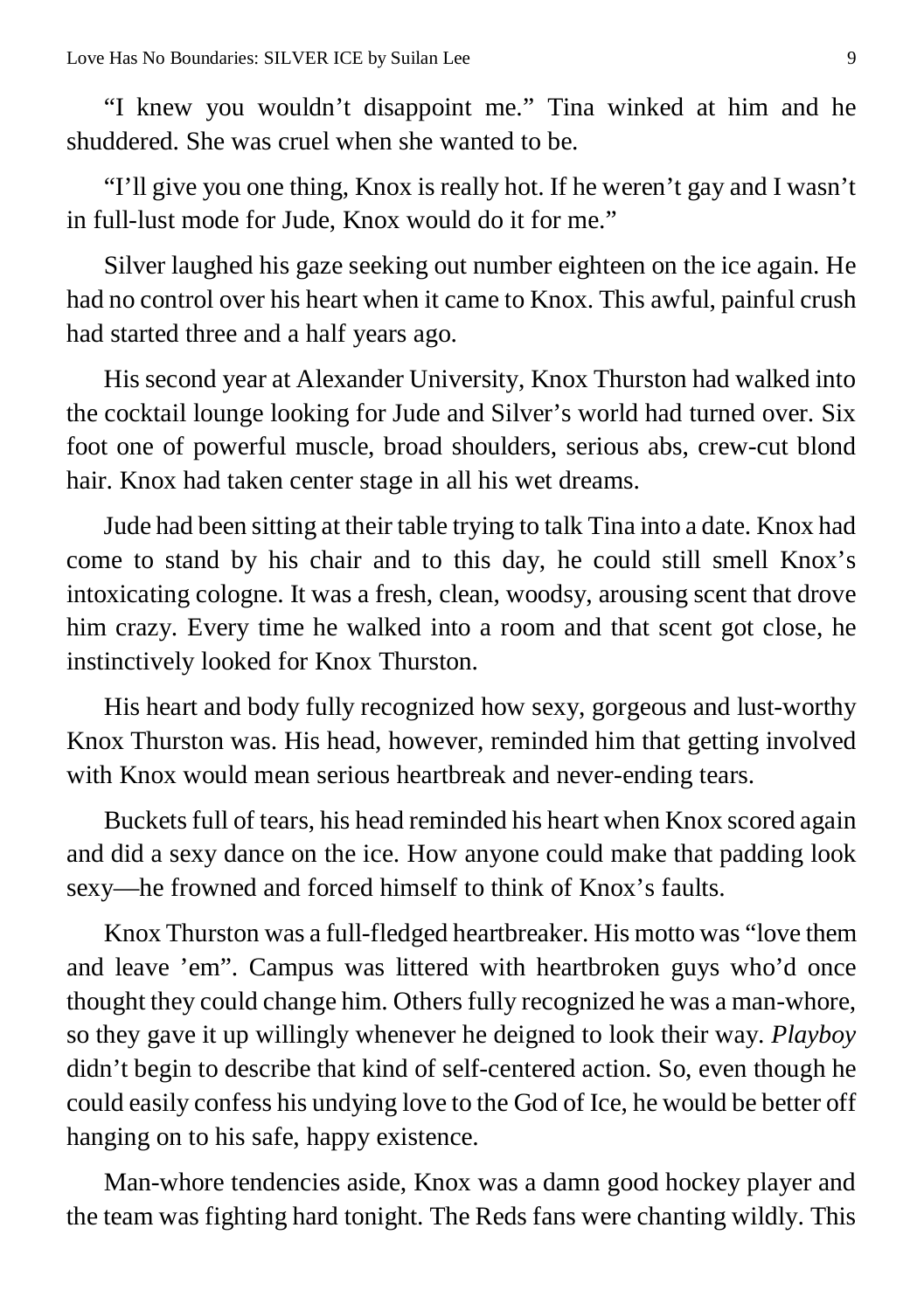was a crucial game, if they won against the Celts, the Reds would be going for the semifinals. Tina and Rex drew him to his feet as they joined the chant, "Let's go Red!"

Knox and Jude were passing each other the puck, flanked by the defense players, and quickly headed to the Celts goal. Silver clapped his hands in excitement as Knox came on their side. Silver gasped as Knox was suddenly body checked and flung against the glass. Knox stared at him for a moment before he fell back on the ice.

"Oh gods," Silver said, worried that Knox was injured when he didn't get up right away.

Jude skated toward Knox and Tina grabbed Silver's arm. A few minutes later, Knox got up as his teammates yelled at the other team.

Silver pressed a hand to his chest in relief. He'd missed the previous game due to his job, but Tina had told him that Knox had been injured. A knock on the glass made him glance up and his eyes widened when Knox flashed him a wicked grin. Silver flushed beet red, blood filling his cock in response.

*Hopeless*, he thought as Knox chuckled and skated away. *Hewas hopeless.*

\*\*\*\*

"How's your wrist?" Jude demanded as Knox glanced at the timer. They had just over a minute of play in regulation.

"I'm good." Knox gripped his hockey stick tightly and gave Jude an assuring nod. They were ahead two to one. If they won, they'd make it to the championship semifinals. The game resumed, and he focused his attention on the Celts. The Reds put up a furious defense at the blue line as the Celts tried to bounce the puck into their zone. He growled in frustration when one of the Celts defense players managed to swat the puck along the wall headed to the goal line. He chased after the puck, hoping to get it back before it reached their goal.

He stopped the attempt to score, but managed to get his wrist whacked. Wincing in pain, he lost focus and the Celts managed to score and tie the game with forty-five seconds remaining in regulation.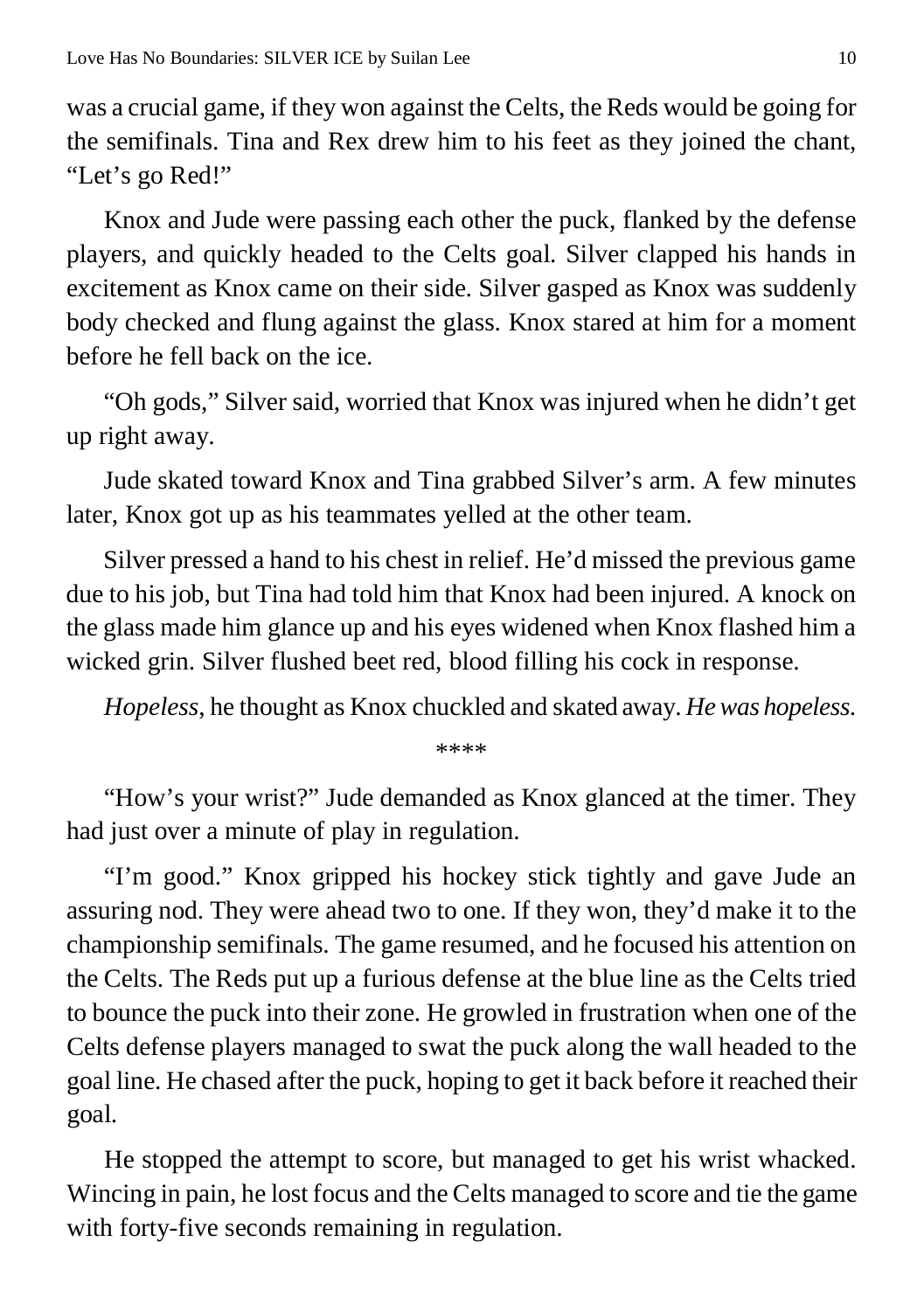The game went into overtime. Tension brought adrenaline coursing through his blood as they raced back and forth from net to net. The Celts were out for blood, but his teammates didn't falter.

Six minutes into overtime, and the Celts managed to race behind one of their defense players streaking toward their net. Knox raced after him but not fast enough. In the next second, the Celts managed to toss the puck under their goalie for a game winner.

The Celts fans erupted in a deafening roar joined in by the teammates as they piled into each other in victory.

Knox cursed under his breath and threw his hockey stick to the ice. Hewas sweating; they'd played like mad through an overtime of twenty minutes, giving the best defense they could.

A hand dropped on his shoulders and he sighed.

"Great game," Jude praised, shaking him slightly.

Knox found his gaze fell on Silver, seated beside Tina, his dark Mohawk tipped with red. Knox smiled when Silver stood and clapped with everyone giving their team morale. Knox turned to Jude.

"I'm pissed but we gave it our best," he replied as the rest of the teamcame over.

In the locker room, the coach was supportive; he thanked them for focused play and urged them not to regret how they'd played the game. Knox sat on the bench staring at his best friend run a towel through his hair after his shower.

"We missed the semifinals by an inch." Jude observed, throwing his towel on the floor. He retrieved his deodorant from his locker. "An inch, Knox, and we would be going to the semifinals."

"We did our best." Knox touched his right wrist and winced slightly, grateful for the fresh bandage the doctor had applied after the shower. He'd gotten injured blocking a shot the day before. The Celts had truly kicked their asses on the ice tonight.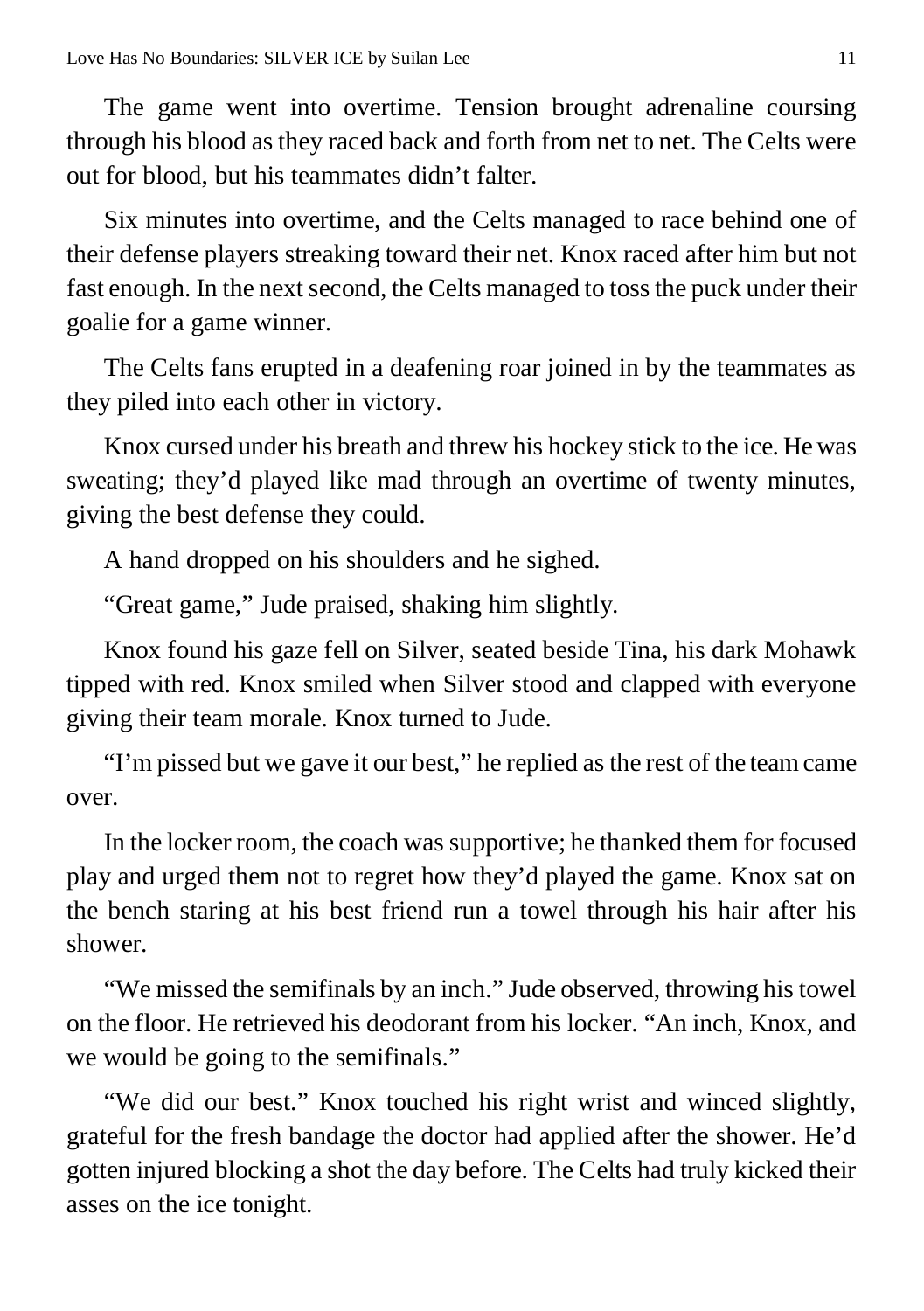Jude pulled on briefs and blue jeans, jumped on the bench and raised his arms. "Who's ready for a party? We might have not won the game, but you all deserve to celebrate tonight. We managed to get to the quarterfinals, it's been a tough season, and every one of you gave it your best. I'd love to see you at the Psi U house for a victory party."

A round of whistles filled the locker room, and Knox shook his head when Jude jumped down.

"Great pep talk, Captain," he said pulling on his underwear. Dropping his towel on the bench, he reached for his black jeans. "Tina brought Silver Reese with her today."

"Silver never misses any home games." Jude belted hisjeans and sat on the bench to put his socks on. "The only reason he didn't make it last night was because of work."

"Do you think he's coming to the party?" Knox asked, hating that it was taking him twice as long to button his black jeans. His wrist movements were restricted. Gritting his teeth, he finished with his jeans and sat down.

"You promised me," Jude said with a frown. "You know Silver, Rex and Tina are a trio. You can't mess with him."

Knox scowled. "I'm not asking to date Tina, Jude. What's the problem?"

Jude chuckled. "They've known each othersince freshman year. Five years in the architecture program. Can you imagine what will happen if you dump Silver tomorrow? Tina will never talk to you and that would be weird. You can't mess with that."

Knox finished with his socks and turned to Jude. "Seriously, what's the big deal? It's not like we wouldn't click. I've seen him watching me when he thinks I'm not looking. And who says I'll dump him the next day?"

"You and Silver," Jude mused. "Those pain meds are messing with your brain. There is no way that would work."

Knox glared. "What do you mean by that?"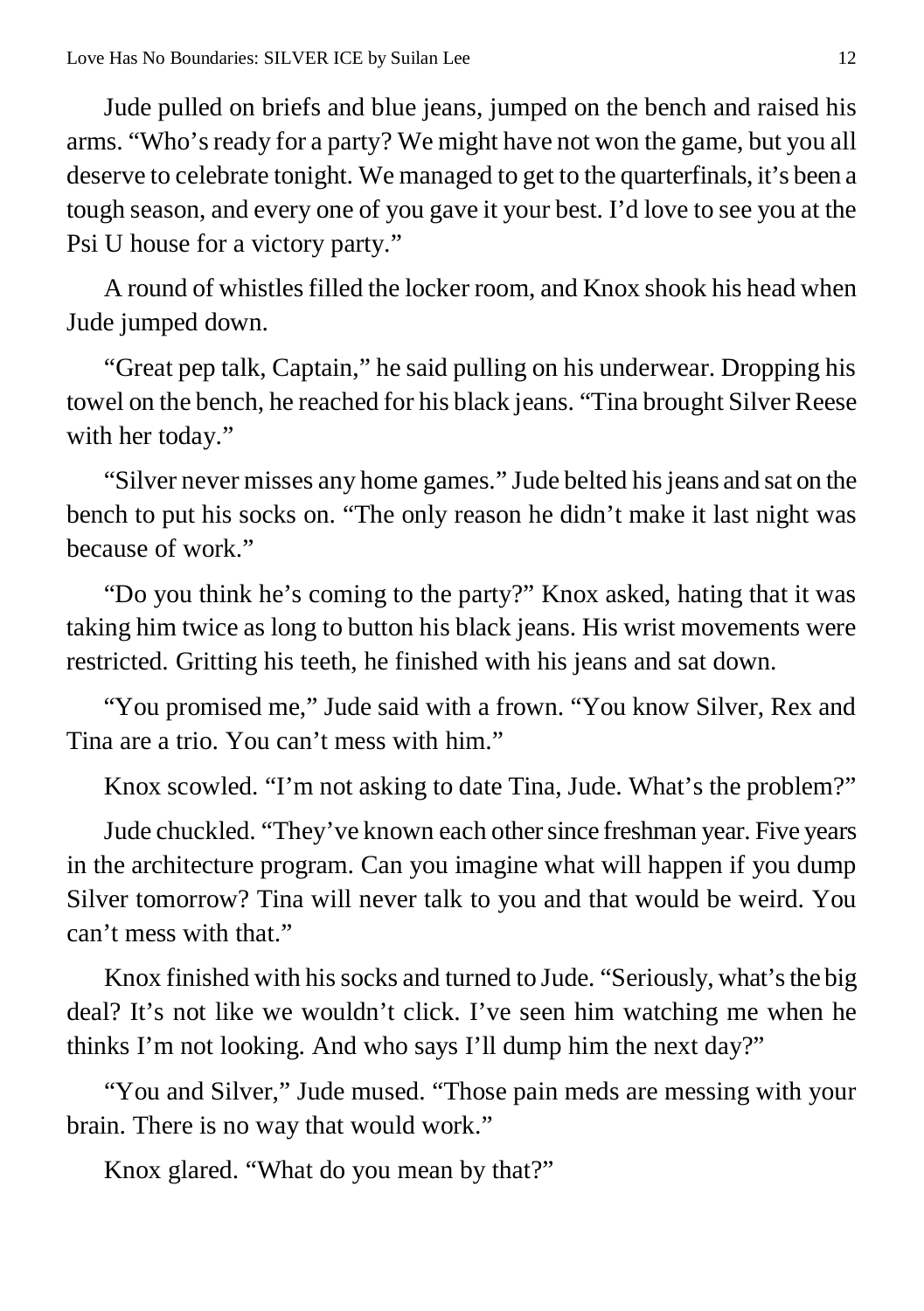"Knox, I'm your best friend. Glare at me all you want, but remember I know where you used to take your so-called dates for blowjobs." Jude gave him a knowing look and he laughed.

"Excuse me, do you want me to have a talk with Tina about your dates under the bleachers on game night in high school?"

Jude got to his feet with a soft curse. "I hate it when you threaten me with that one."

Knox picked up his grey T-shirt and pulled it over his head. The tension in his shoulders eased and he sighed. Now that the season was over for the team, he'd get time to concentrate on his graduation in June.

Packing his hockey gear in a black duffel bag, he turned to find Jude talking to three of their Psi U brothers.

Jude held out his car keys. "Knox, will you give these to Tina? She's waiting outside."

He nodded and headed out of the locker room. His duffel bag over his left shoulder, he headed out through the semiquiet rink. Stepping out into the cold evening, he pulled his jacket together clumsily. His wrist wasn't making life easy.

Ithaca winters were a bitch. He wouldn't miss the cold weather when he left for good in June. His four years at Alexander University had moved so fast. Or so it seemed, he mused. He could barely remember his freshman year. There were of course a myriad of firsts that he'd never forget. Rush week, joining the ice hockey team, moving into the Psi Upsilon frat house. He smiled at the memories of the endless parties, events and challenges he'd faced within the Psi U house.

He'd gained lifelong brothers at Psi Upsilon and with his teammates. Now if only he could manage to complete the next two months.

Tina was standing by Jude's black Porsche, bundled up in a black jacket, a red scarf tied around her neck.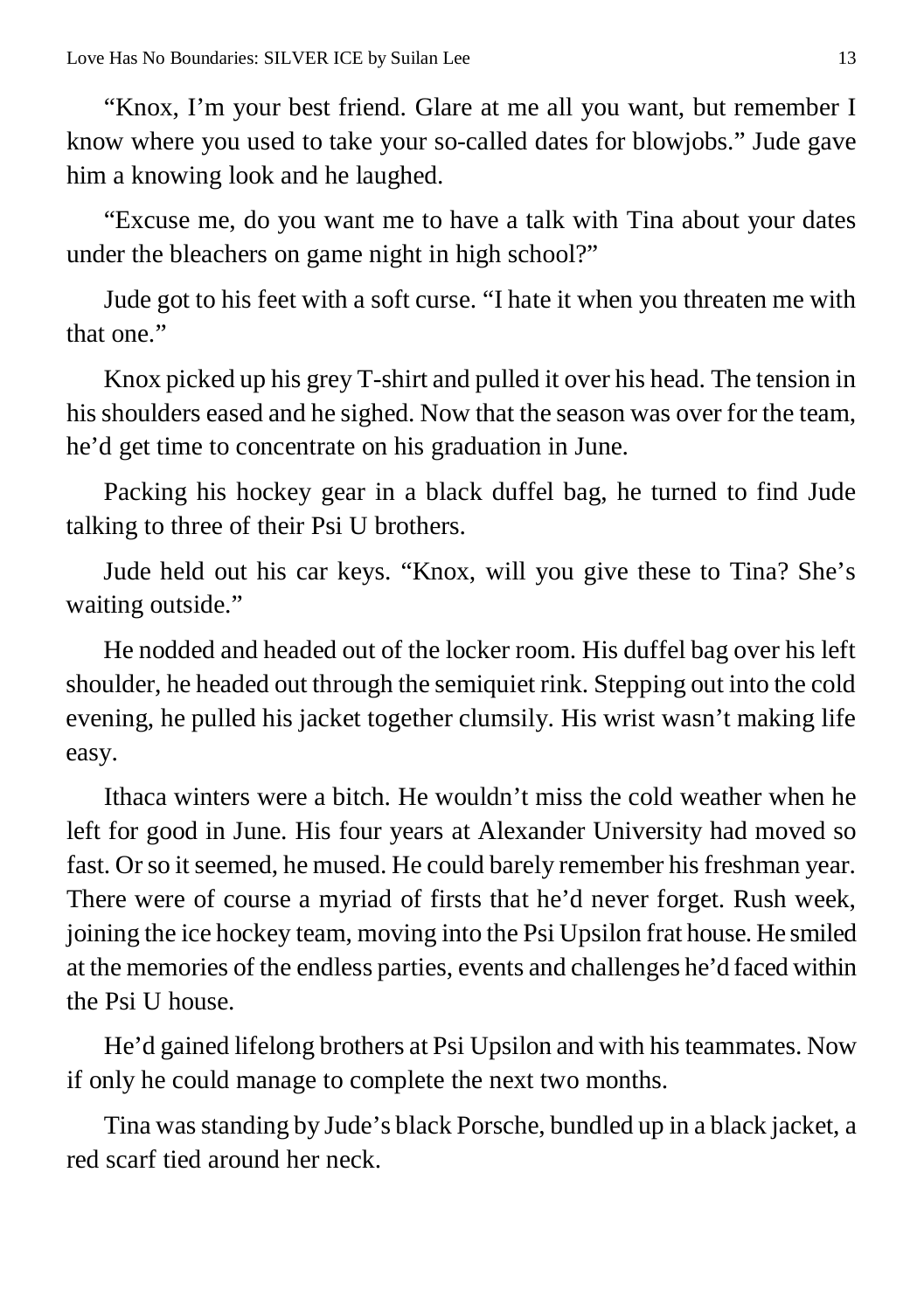"Hey," he said when she turned to look at him. Dangling the keys with his injured wrist, he smiled at her. "He's on his way out."

Tina took the keys carefully before she hugged him. "You guys were great tonight."

"Thanks," he said, patting her back. He looked around the parking lot. "Where are Rex and Silver? Are they going to the party?"

"Of course." Tina pulled back with a wide smile. "Silver drove Rex over. I told them I'd wait for Jude."

He turned to the black SUV parked beside Jude's Porsche. Unlocking his car doors, he threw his duffel bag onto the passenger seat and turned to Tina. "Can I ask you something, Tina?"

She paused in the act of unlocking Jude's car. "What's up?"

"Silver Reese," he said, and watched her lips tighten. "I want to ask him out. Jude told me you don't think he'll say yes. Why?"

Tina sighed and shook her head. "It's not that he won't say yes. It's that I wouldn't want you and Silver together, Knox."

"Why is that?" Knox was starting to hate this general assumption. He might not have dated every guy he'd slept with, but it didn't mean that couldn't change.

"Silver is not like you, Knox." Tina touched his shoulder. "He doesn't take relationships casually like you do. Even if you like him, can you please stay away from him?"

Knox chuckled and shook his head. "What if I can't, Tina? Are you sure Silver feels the same way?"

Tina narrowed her gaze at him. "It's because I know how Silver feels that I'm asking you to stay away from him."

"Ah…" Knox chuckled. "So he likes me too."

"Knox," Tina exclaimed in frustration. "Please—"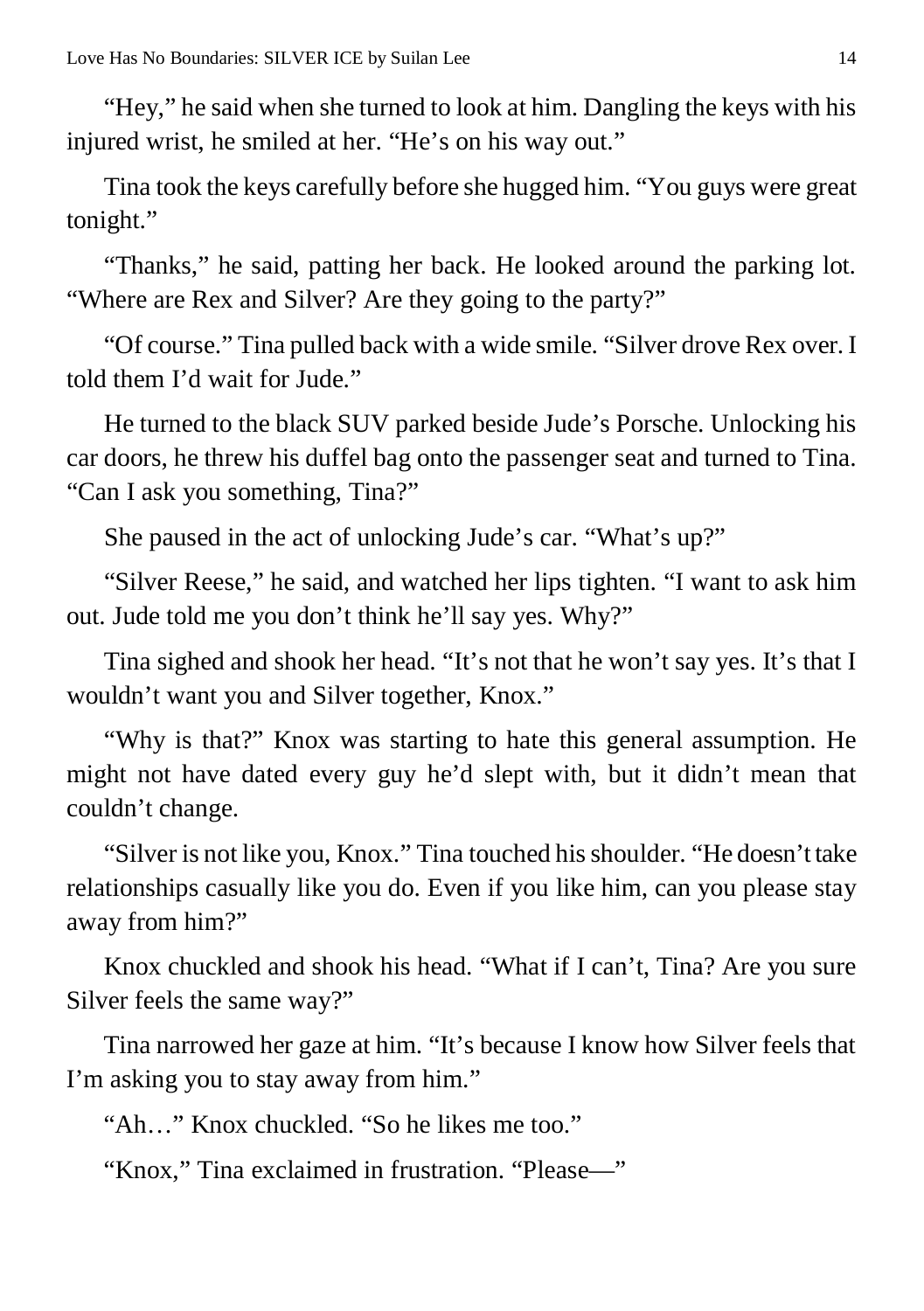He raised his hands up with a wide smile. "All right, jeez, relax. I'll stay away, mama tiger."

She glared at him and he laughed. He leaned over and kissed her cheek. "I'll see you at the party."

She nodded but he didn't miss the concern in her eyes. He waited until she entered Jude's car before he drove off. It took him ten minutes to get to the Psi U house; he smiled when he noticed Silver's red Mazda parked at the curb.

\*\*\*\*

Silver watched Rex tip the plastic cup, drinking heartily. He sighed as he realized he was officially the designated driver.

"Typical," Silver said as he planned his next shot. "She twists my arm to come to the party, and then runs off to make out with Jude."

Rex laughed, leaning on the wall. "I can't blame Tina. She probably wanted you to come along so you could babysit me."

"How lucky for me," Silver said with a small frown. "What's going on with you, Rex? You've been getting drunk more often lately."

"We're about to graduate and my thesis is killing me." Rex tipped his cup again. "I'm not like you and Tina. My project is giving me hell."

"Would it make you feel better to know that I have issues too?" Silver asked, setting up his next shot. "Not to mention finding a job. Every time I leave an interview I find myself wanting to get drunk. I called my mum yesterday and told her I'm going to end up back in Boston. Shewasn't happy."

Rex groaned. "Let's not talk about real life anymore. We're at a party, surrounded by ice hockey players."

Silver walked around the pool table, glancing around the room. He couldn't deny Rex's observation, but he only had eyes for one ice hockey player.

Silver made his shot and smiled when the ball sank into its pocket.

"Are you looking for a date tonight, Rex?" Silver teased.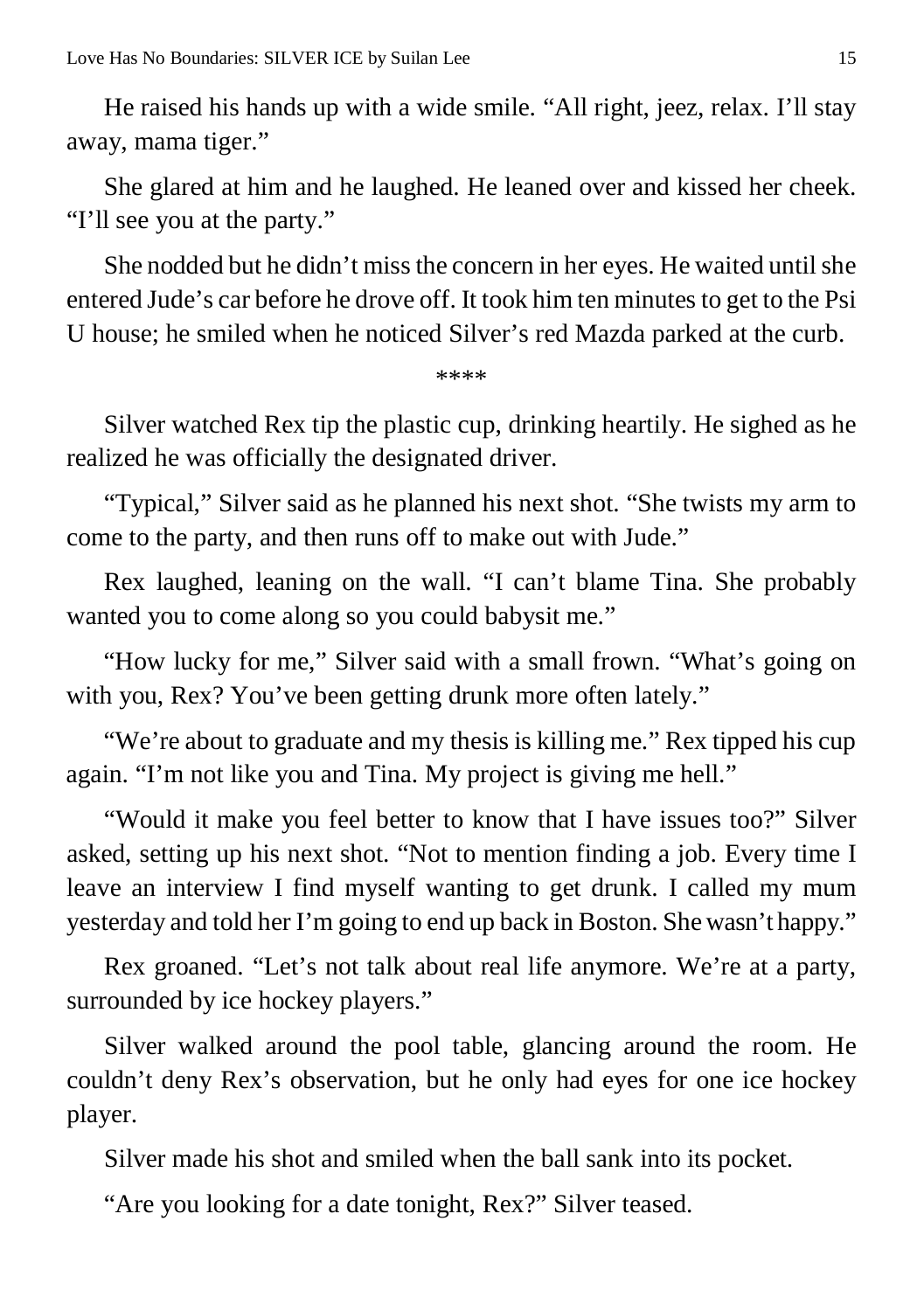Rex leaned on the pool table studying the balls on the velvet green.

"Maybe," he said with a smile. "Or maybe I'm going to ask Knox out."

Silver leaned on his stick glancing at Rex in amusement. "Is that supposed to piss me off? I don't care what Knox does, Rex."

"Well that's good because he's right over there."

Rex cocked his head to his left and Silver followed the movement. A few feet away stood Knox Thurston, handsome in a grey T-shirt and black jeans. He was standing way too close to a twink staring at him with adoring eyes.

Silver froze when Knox laughed and leaned to whisper into the shorter guy's ear.

Rex held out a fresh glass of beer with a wide smile. "Drink. Your jealousy is making an appearance."

Silver forced his gaze away from Knox. He took the cup of beer, sipped it, and ignored Rex's knowing smile. He aligned his next shot and missed. Rex got his turn.

"I don't understand you, Silver. Aren't you always spouting quotes like '*seize the day'*? Why won't you take a chance with Knox?" Rex asked as he aligned his shot.

"I'd just be another notch on his bed." Silver frowned, his gaze finding Knox and the blond twink. Knox had him pressed against the wall, his right hand braced above the shorter man's head. It was hard to miss the wrist brace. Knox leaned down and Silver looked away with a scowl. He tried to concentrate on what Rex was saying.

"You're going to end up regretting not asking him out. We're graduating in June, and leaving Alexander for good, Silver," Rex warned. "I think you should take a chance."

"Stop foretelling the future." Silver complained his gaze sliding to Knox again. The twink walked away, probably to get more beer. Knox turned and their gazes clashed. Silver looked away quickly. He picked up his cup and frowned when he found it empty. "I think I should get more beer—"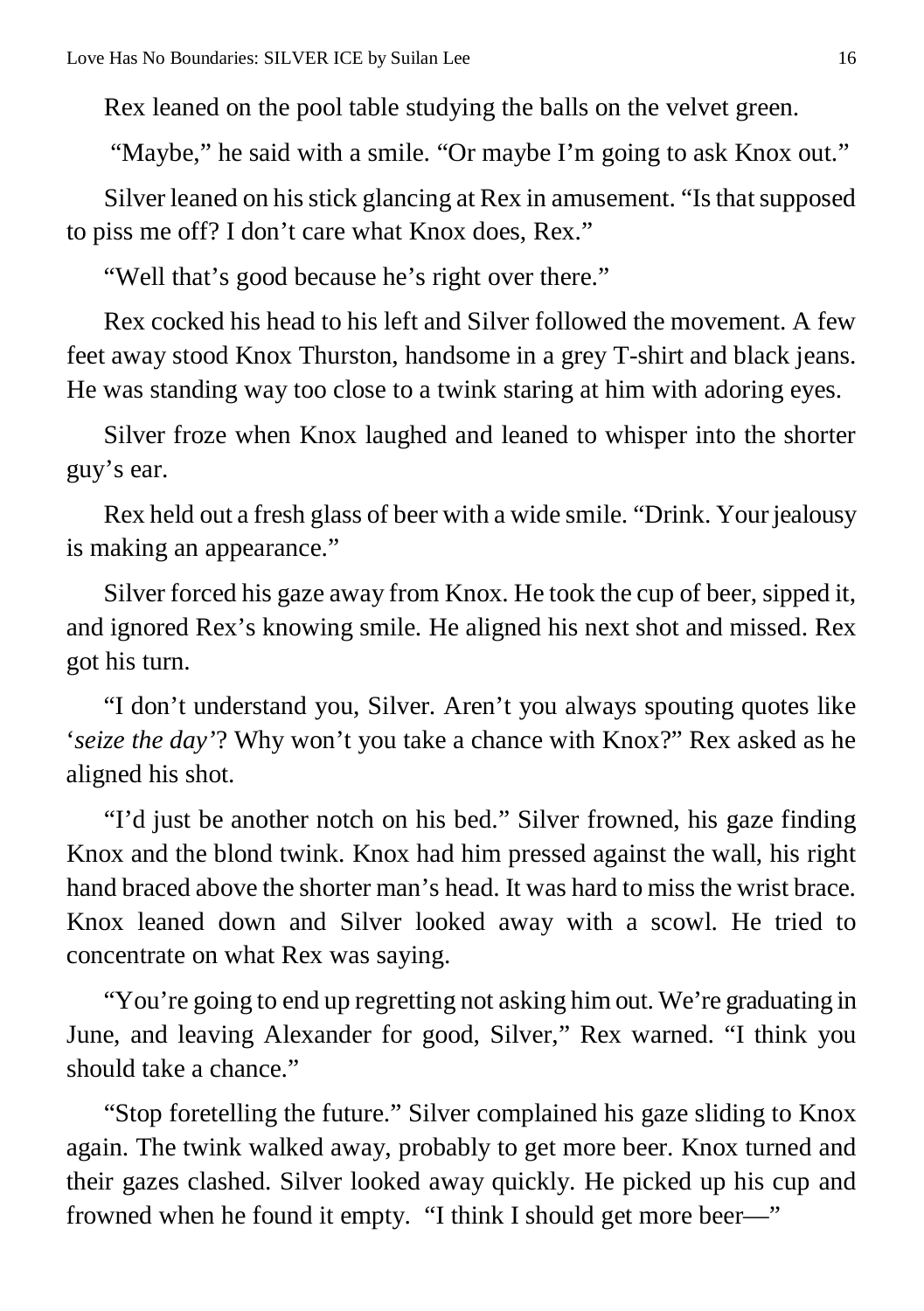"Hi guys," Knox interrupted. He perched on the pool table and Silver held his breath. Waves of woodsy cologne filled his nostrils anyway and his heart started beating wildly. "How's it going Rex?" Knox turned to look at him. "Silver?"

"Thurston, get off the table," Rex warned as he aligned his shot. "How's your wrist? I'm sure Ryan is dying to help you dress every morning."

Knox chuckled. Silver tried not to love the husky tone or appreciate how it sent a thrill down his spine. He tried to escape Knox's close proximity by taking a step back.

He bumped into a bench and pain shot up the back of his thigh. He gasped. In his haste to rub the painful spot, he dropped his cue stick, and bent down to pick it up. Knox leaned down at the same time, and they hit their heads hard.

Silver moaned in pain, pressing his hand to his forehead. He was seeing stars.

"I'm so sorry." Knox closed the distance between them. Silver froze as cool fingers touched his forehead gently. "Thank God, I didn't crack your head."

"It certainly feels like you did your best." Silver chuckled hysterically as the feel of Knox's hands on his forehead overrode the pain.

Knox smiled and picked up the cue stick. "Here you go."

Silver blindly took the cue stick, one hand still pressed to his forehead, lost in smiling hazel eyes. He'd somehow lost the ability to speak.

Knox studied him for a moment before he turned to Rex. "Ryan and I are over. Are you offering to help me button my shirt in the morning, Rex?"

Silver cursed under his breath and caught Rex's amused expression.

"Silver, what do you think?" Rex asked, with a wide smile. "Maybe you can help Knox?"

Silver cleared his throat and tried not to blush. "No thanks."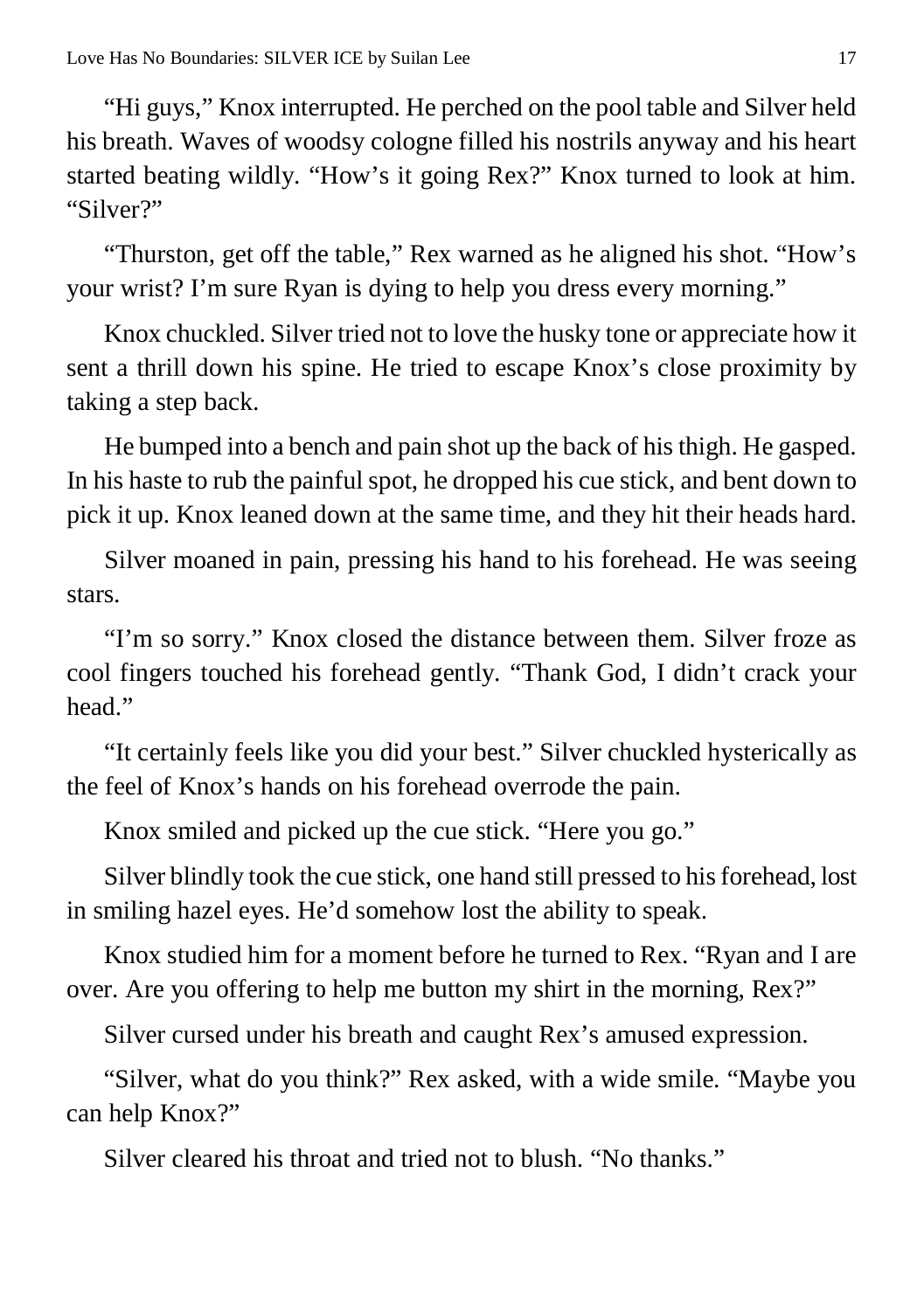Rex missed his shot. Silver moved around the table determined to win the darned game and make a quick escape.

"Ouch, Silver, your tone makes it sound as though it's the worst thing you could do. I'm oddly insulted," Knox said, slapping a hand against his chest in mock shock. "I've never had such an outright rejection."

"There's a first time for everything," Silver replied, playing his turn. "Weren't you just talking to Ryan in the corner?"

"Ryan?" Knox shrugged. "He was just telling me how great the game was."

"I'm sure all the twinks on campus tell you the same thing about your game." Silver made two consecutive shots. Satisfied when the balls fell into their pockets, he straightened and smiled at Knox. "Are you sure he's not waiting for you? We wouldn't want to keep you from poor Ryan."

Knox bit his lower lip and narrowed his gaze. "Rex, is your friend always this…*friendly*?"

Rex was leaning on the wall, staring at Silver in awe. "I'm just enjoying the show, Thurston."

"Silver, you seem to have a problem with me," Knox said.

"I don't know you well enough to have a problem, Knox," Silver said, as he aligned his next shot.

"Maybe I can give you the chance to get to know me." Knox's brow creased with a frown. "I'm pretty sure I'm undeserving of this attitude."

Rex pushed off the wall and came to stand beside Silver. "Silver didn't eat his dinner tonight. He gets this way when we haven't fed him."

Silver forced a smile for Knox and made his next shot.

"Want to play, Knox?" Rex asked, holding up his cue stick.

Knox stared at Silver for a moment before he raised his hands and shook his head. "That's all right; I think I'll go check out the card games in the other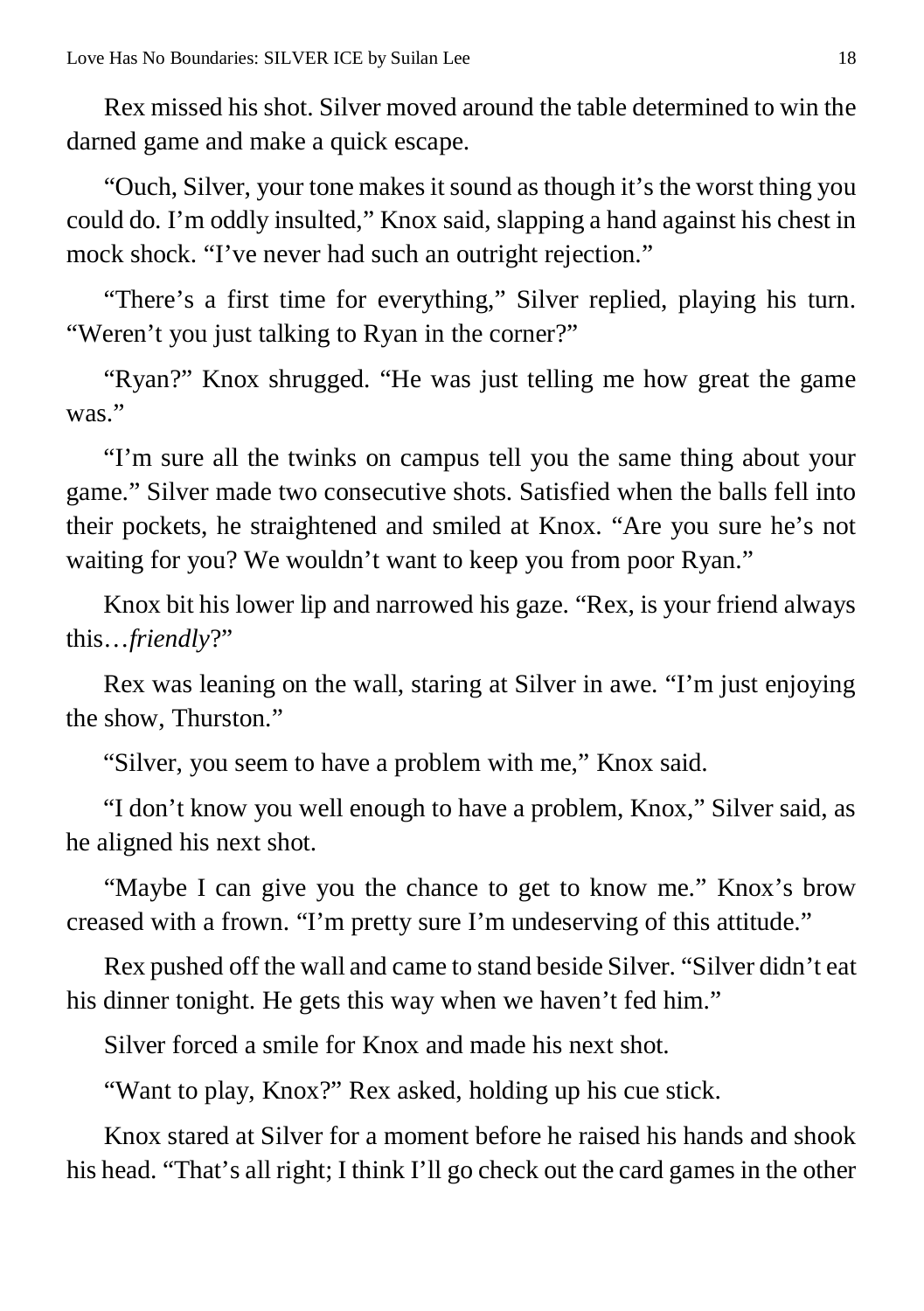room. It was nice to see you, Rex. Silver, I hope you're in a better mood next time"

Knox left them to their game.

"Why were you so rude?" Rex demanded when Knox left the room.

Silver played his shot and shrugged. "I wasn't rude."

"You could have been nicer," Rex complained.

"I don't see the merits of being nice to Knox," Silver said, throwing the cue stick on the table. "I've had enough of this party."

"You're leaving?" Rex said with a sigh.

"Yes, staying here is just going to piss me off."

"Why can't you just tell him how you feel?" Rex demanded, glaring at him. "He just asked you out."

"You wouldn't understand, Rex." Silver grabbed his jacket from the armchair.

"Tell Tina I'll call her tomorrow. See ya."

"Silver," Rex said in exasperation.

Silver started for the front door. When he saw Knox standing in the front hall talking to a group of sorority cheerleaders, he sighed and turned around. The back door would do just fine. He had to navigate around a few couples making out in the hallway before he got to the back hall. The kitchen was filled with people in the middle of a beer-chugging game. A strong hand grabbed his elbow before he could reach the back door, and he was pulled into a dim pantry.

"You're a stuck-up, ignorant, judgmental, stupid, and annoying idiot."

Silver turned to find Knox glaring at him with burning hazel eyes. "What do you think you're doing?"

Knox leaned closer when Silver tugged on his arm, hoping to escape the dim pantry.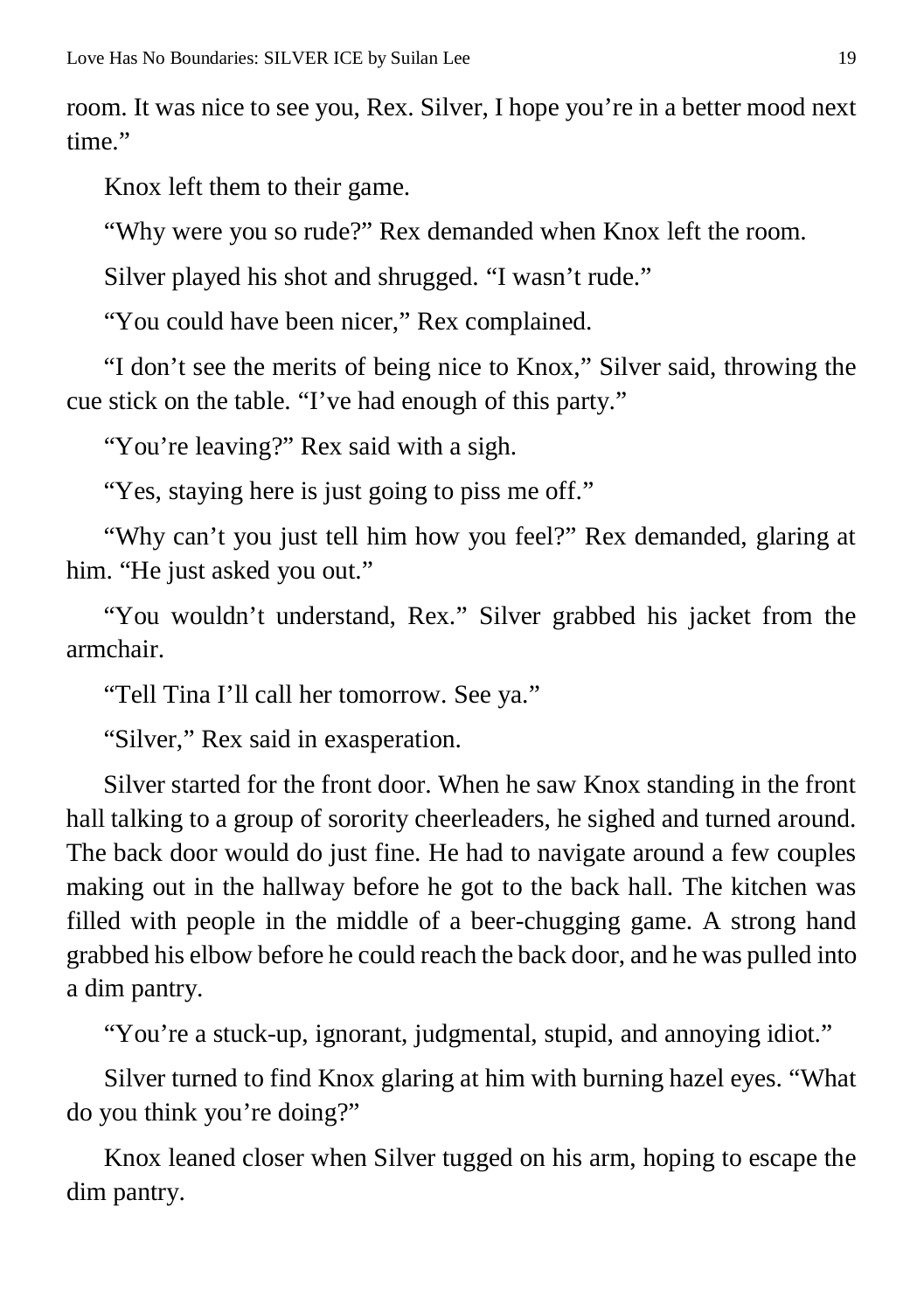"You smell real good, little tiger," Knox purred.

"Get off me," Silver demanded when Knox dragged him against the wall. Bracing his palms on Knox's broad chest, he said, "I don't want anything to do with you."

"We'll see about that," Knox murmured. "Are you always this prickly? I want you, Silver."

Silver stopped breathing when Knox promptly took his mouth in a fiery kiss.

Flames streaked through his bloodstream. Knox moaned their kissigniting. Silver closed his eyes when Knox's hands trembled and roamed over his back, down to his ass. He gasped in arousal when Knox cupped his ass and dragged him closer, grinding his arousal against him, his alcohol-hazed mind was overwhelmed by the exploding sensations of their kiss.

They devoured each other ravenously, their tongues dueling, and Knox pinned Silver against the wall. He didn't remember a kiss ever being this good.

"You taste so good," Knox whispered hotly into Silver's mouth. "I can't wait for you to take me in your mouth—"

Silver froze. *Did Knox tell that to all the twinks he fucked*? *To that Ryan he'd been talking to*?

His brain screamed at him under the sexual haze in his head. His body was on fire, he wanted to keep holding Knox like this, feel Knox's hand on his skin—

"What's wrong, little tiger? Don't you want to go upstairs to my room?"

"I'm not another one of your twinks," Silver said savagely, pushing him away with force.

*Oh God!* Tears stung his eyes. He was so close to becoming another one of Knox's twinks. When Knox's larger frame wouldn't move, Silver kicked out with his left leg, hitting Knox's shin. Knox yelped and stepped back.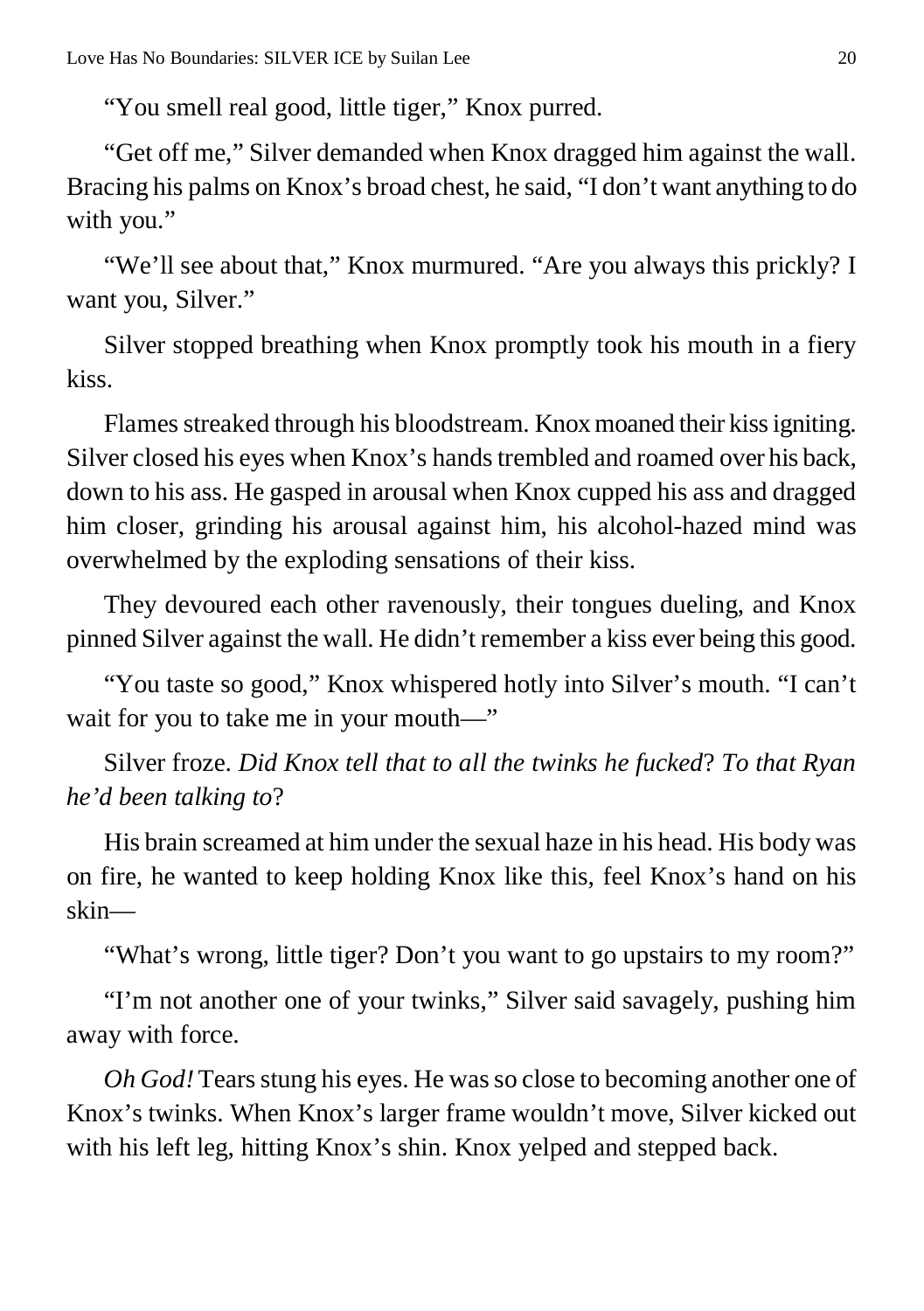Silver dashed out of the storeroom, blindly heading to the back door. Out in the cold winter air, he started running, hot tears freezing against his skin. He cursed Tina's insistence to get him to the stupid party.

\*\*\*\*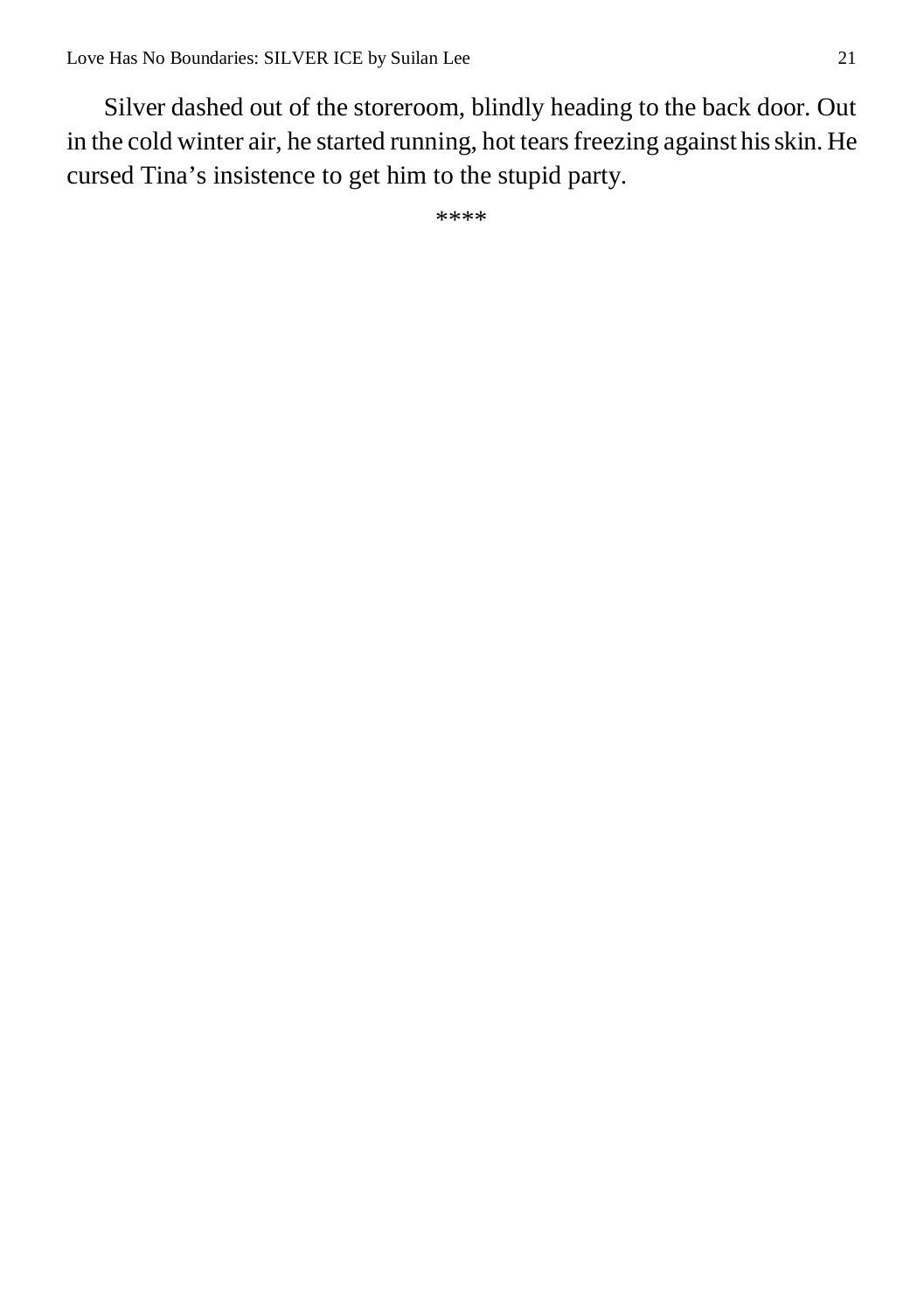#### CHAPTER 2

<span id="page-21-0"></span>Knox limped upstairs after Silver ran off cursing under his breath. *Good riddance*.

"What happened?" Jude asked, interrupting his thoughts.

Knox lifted his head to find Jude and Tina at the staircase landing. He rubbed his shin in irritation. "I ran into Silver."

"My Silver," Tina said in surprise. "What did you do?"

"I'm the one limping here." Knox pointed to his shin. "He kicked me and ran off."

Jude laughed. "Did you try to kiss him?"

"Maybe," Knox said gruffly. "I have no idea why he lost his mind over a simple kiss."

"Oh, why can't you keep it in your pants?" Tina accused. She turned to Jude. "I gotta go."

"It was a simple kiss." Knox frowned, staring at her in confusion.

"To you, you bastard," Tina glared at him. "Not to Silver, he's—" She bit her lip and waved her hands in frustration. "Keep your lips to yourself next time." She hugged Jude quickly. "I'll call you later, honey."

Confused, Knox turned to Jude with a frown.

"It was a harmless kiss. I'm the one who deserves the sympathy, that punk was wearing steel-toe boots."

Jude chuckled. "What were you doing kissing Silver?"

Knox headed for a small lounge tucked into the corner of the hall. Thankfully it was empty, so he dropped into a couch with a sigh. "He pissed me off."

Jude perched on the arm of a couch across him. "You don't go for guys like Silver. Why are you so interested in him?"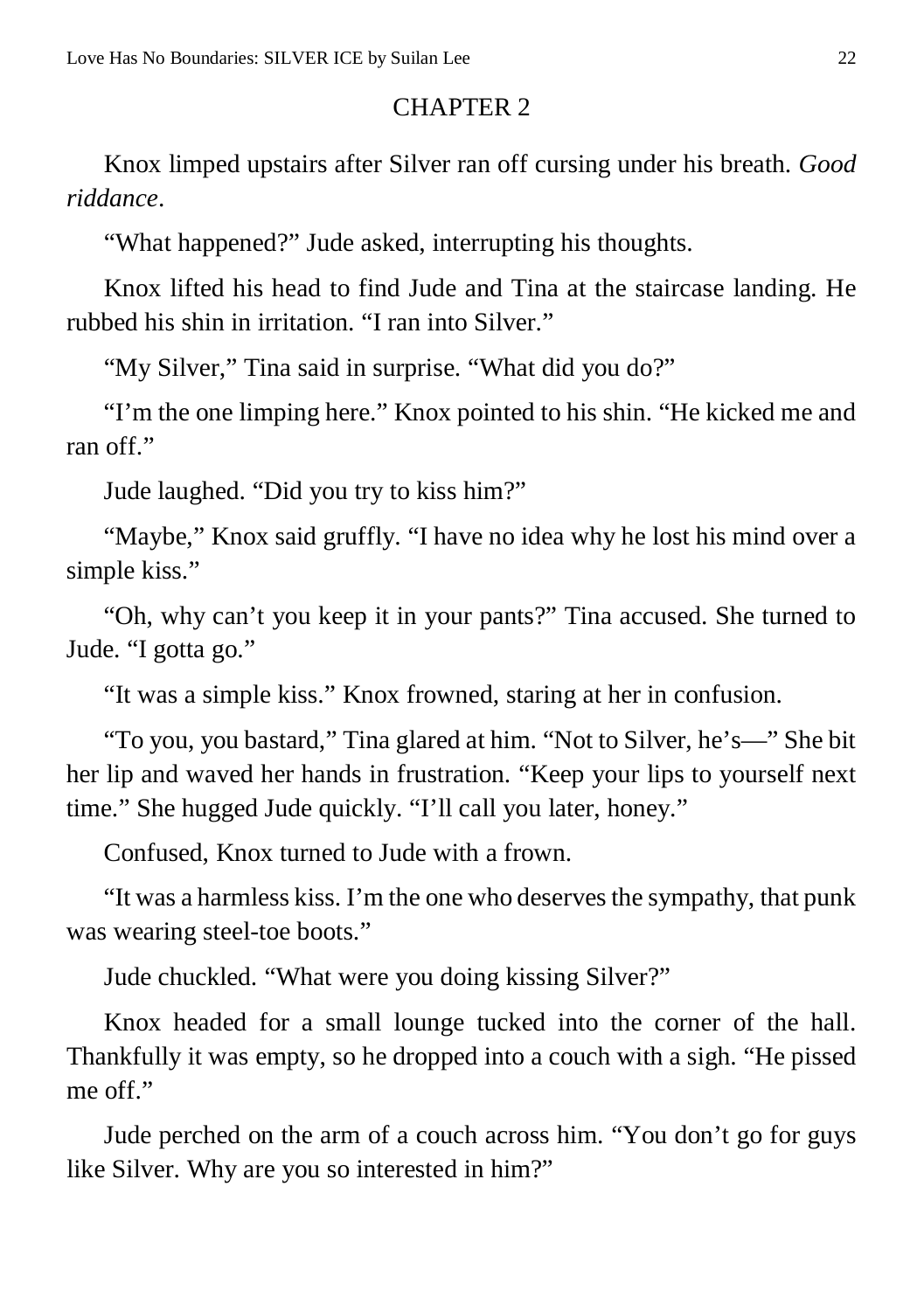"He was playing pool with Rex. I went over tried to have a simple conversation with him. He started acting all entitled—" He shook his head remembering Silver's condescending tone.

Jude raised a brow at him.

"What?" Knox asked.

"When was the last time a guy said no to you?"

He frowned. "I get told no all the time."

"Not by guys like Silver."

Knox shifted on the couch, dropping his head back. "He's a stuck-up, introverted, know-it-all virgin. I probably gave him his first kiss."

"And you liked it," Jude finished for him with a smirk.

Knox glared at the ceiling. Yes, he'd liked their kiss. He'd loved how Silver melted against him, like hot liquid fire. "I'm never touching that idiot again."

"Well, that's too bad," Jude said, his tone making Knox glance at him.

"I don't like that look; what do you mean 'that's too bad'?" Knox asked.

"I've always thought you and Silver would make a great couple. He's the shy, introverted type, and you are loud and outgoing. He might just cure this ridiculous mood you're in."

Knox scoffed. "More like a match made in hell. I bet he had a huge coming-out scene in high school and believes in happily ever after and sparkly love. What a pain. I'm not interested."

"I understand," Jude said, with a shrug. "Then…let's go downstairs and find you a new fling."

"I came up here to hide from Ryan, he keeps hounding me," Knox complained. "Besides, I don't think there's a guy I want downstairs. They all talk my ear off and the sex is becoming mediocre; I could do it asleep."

"You are getting jaded right before you graduate."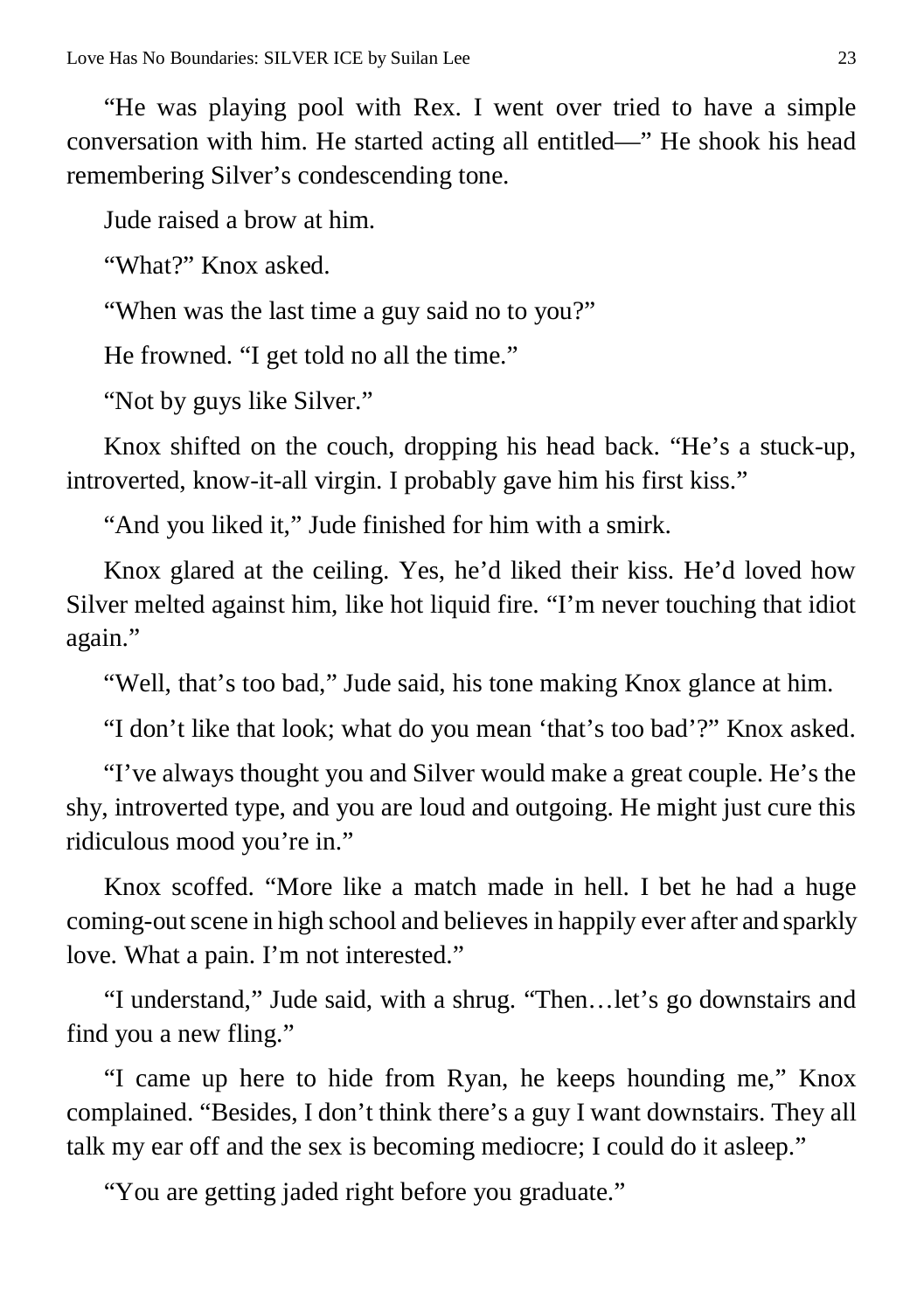"I'm jaded by easy sex." Knox sat up on the couch and met Jude's gaze.

Truth was he was a bit envious of Jude and his relationship with Tina.

Jude studied him for a moment. "All right, I have a proposal for you."

Knox glanced at Jude warily. "I'm still surviving your last proposal."

"Oh come on, you love ice hockey." Jude nodded to Knox's wrist. "You played tonight with a sprained wrist. I call that undying love for ice hockey."

"You bet me into playing, you punk." Knox relaxed against the couch. "Not to mention rushing Psi U when I was content to blend in with the population. No wonder my mother loves you so much."

"I'm good for you." Jude crossed his arms against his chest in thought. Knox smiled at the dark-haired finance major. With his dark looks, tall physique and charming smile, Jude Martin would probably end up a CEO to an important company in the future.

They'd known each other since kindergarten. Knox had found two kids bullying Jude on his way home and he'd fought them off. They'd watched each other's backs through the years. Being openly gaywould have been much harder for Knox if it weren't for Jude.

Jude stood and started pacing the length of the wooden coffee table.

"What are you thinking about, Martin?"

"How to get you and Silver together," Jude said.

"Stop, I've changed my mind. I don't want to be with that punk." Knox glared at Jude.

"Fine, if you're happy with Silver's rejection," Jude said, with a raised brow.

Knox thought about Silver's comments in the game room and cursed. "He didn't even give me a chance. I've never been judged so harshly before."

"Don't you want to try him again?"

Knox met Jude's knowing gaze. He chuckled. "You don't think I can win over Silver Reese, do you?"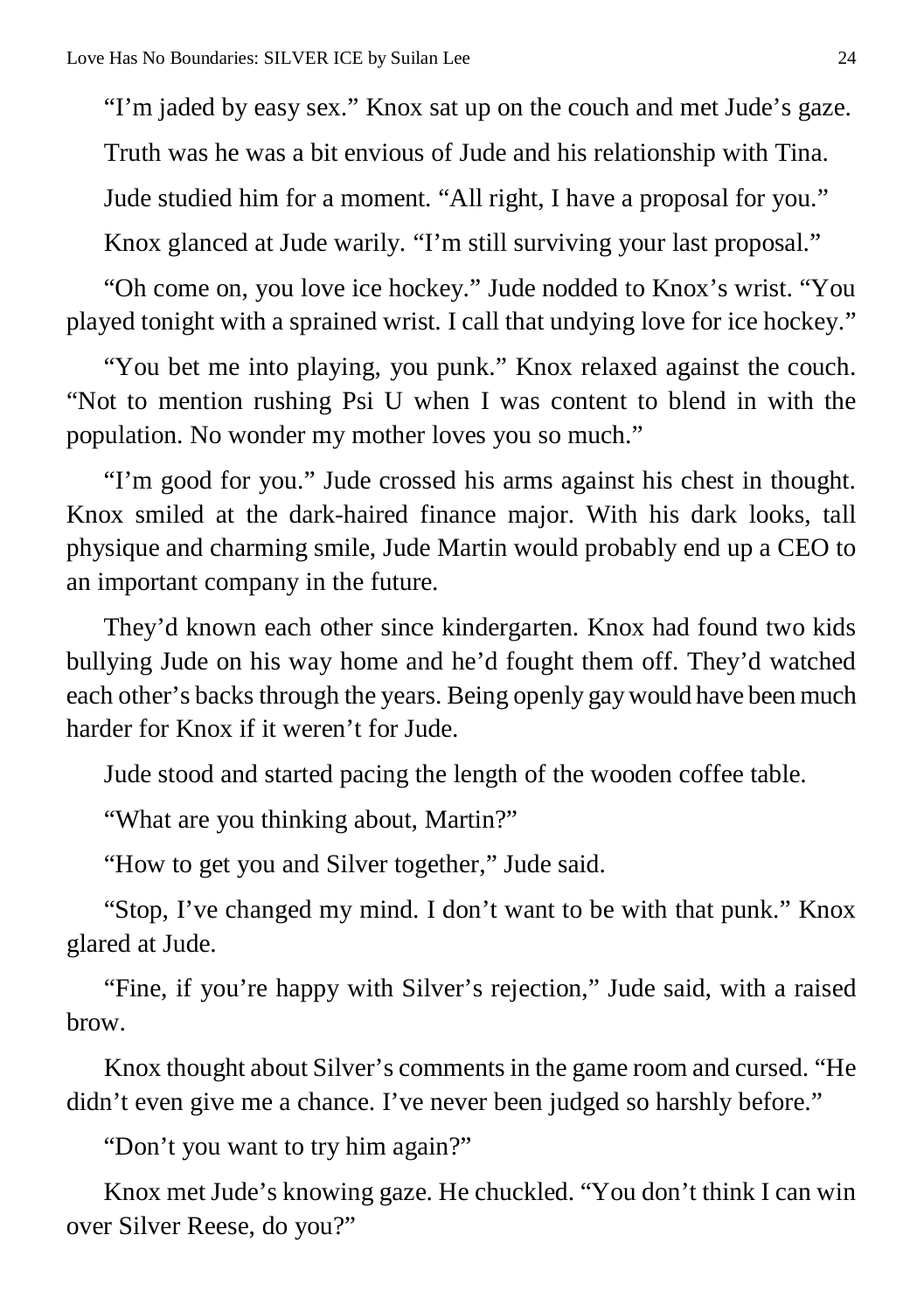Jude smiled and shook his head. "Nope, although it will be fun to see you try. He kicked you on the shin."

Knox closed his eyes, thinking about Silver's hot lips. Their kiss in the storeroom had been worth the kick. Would all their kisses be that intense? He met Jude's smiling gaze. "What do you have in mind?"

\*\*\*\*

Silver fired up the soldering gun and concentrated on joining strips of metal together, his thoughts carefully blank as he forced the metal into the design he'd drawn for his project. The door to the workroom flew open and Tina walked in.

"Retreating into your work," Tina said, coming around the work table. "You left Rex without a ride."

"Rex can find his own ride home." Silver continued joining the delicate metals, hoping Tina would get the hint and leave.

"I'm not leaving until we talk," Tina said.

Silver glanced up to see her leaning on the storage counter, arms crossed against her chest.

"Are you going to bury your head in work for the rest of your life?" she asked.

"I doubt that's a danger at the moment. I can't even get an interview right." Silver turned off the soldering gun and placed it on its holder. He removed his workshop glasses and placed them on the table. "Tina, you didn't have to come running because of a simple kiss."

"I came running because I dragged you to that party. Knox stopped me in the parking lot earlier. He was asking about you and—" She sighed. "I was worried what he might have said to you. Ever since the guy you dated that semester in Italy—"

Silver reached out to touch her shoulder stopping her tirade. "Let that go, Tina. Raphael and I weren't meant to be."

"Are you all right?" Tina asked.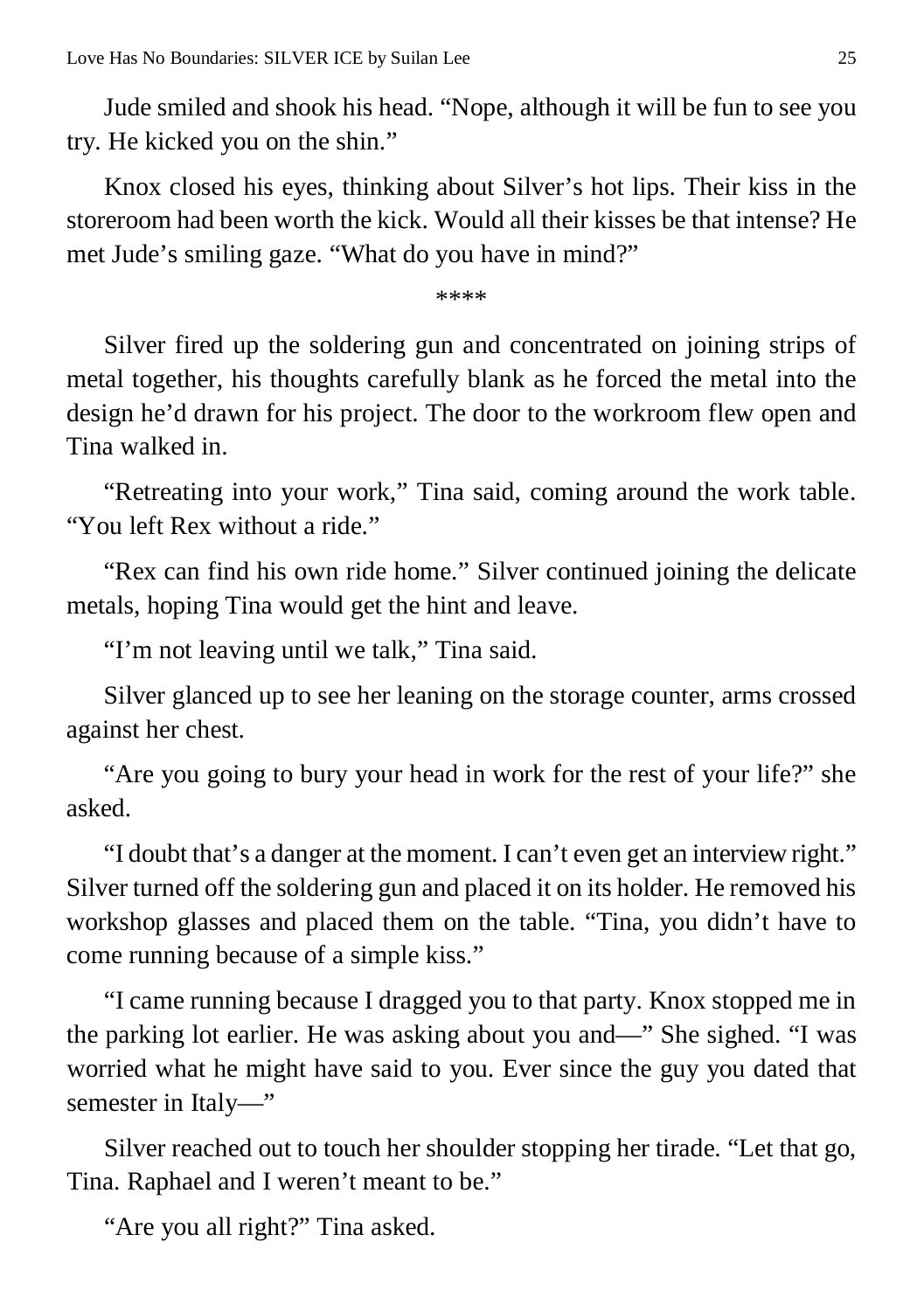Silver chuckled and shook his head. "It was a stupid kiss. My lips and I are fine. I'm pretty sure Knox is the one you should worry about. I kicked him pretty hard with my boots."

"I heard. Jude and I met him on the stairs."

"I'm sure he wasn't happy." Silver studied his diagram and sighed. There were still a few pieces to solder before the structure took on a better shape. He would end up working all night at this rate. "Tina, go back to Jude, enjoy your night. You don't need to be here worrying about me."

"You're alone." Tina picked up a cube of wood and studied it for a moment. "I hate that you close yourself off in this workshop. What happens after we graduate in June? Rex and I are heading to Boston. I'm afraid you're going to run off to Italy—"

"It's not a bad idea." Silver removed his work gloves. "Tina—"

"I wish you'd snap out of this funk." Tina dropped the wooden cube on the work table with a thud and glared at him. "Is Raphael the reason you won't even try dating other guys? 'Cause if he is, you need to stop punishing yourself. He dumped you, Silver."

Silver shook his head as he thought about a handsome, dark-haired Italian man. He'd broken Raphael's heart. He'd been the one to walk away, and instead of telling Tina and Rex the truth, he'd lied. He'd left Raphael to return to Ithaca, thinking that he might get a chance with Knox someday.

"Can you please go back to Jude?" Silver removed his work gloves and left the workshop.

"Jude can handle a few hours without me. I'll make you a sandwich. You didn't eat dinner earlier." Tina followed him to the kitchen. "How is it that on the one night you decide to go to a party, you and Knox end up making out?"

"I blame you," Silver declared.

He pulled open the refrigerator and got a bottle of milk. He'd made coffee when he'd first walked into the house. Tina found bread, slices of ham, and lettuce. She washed her hands and got to work.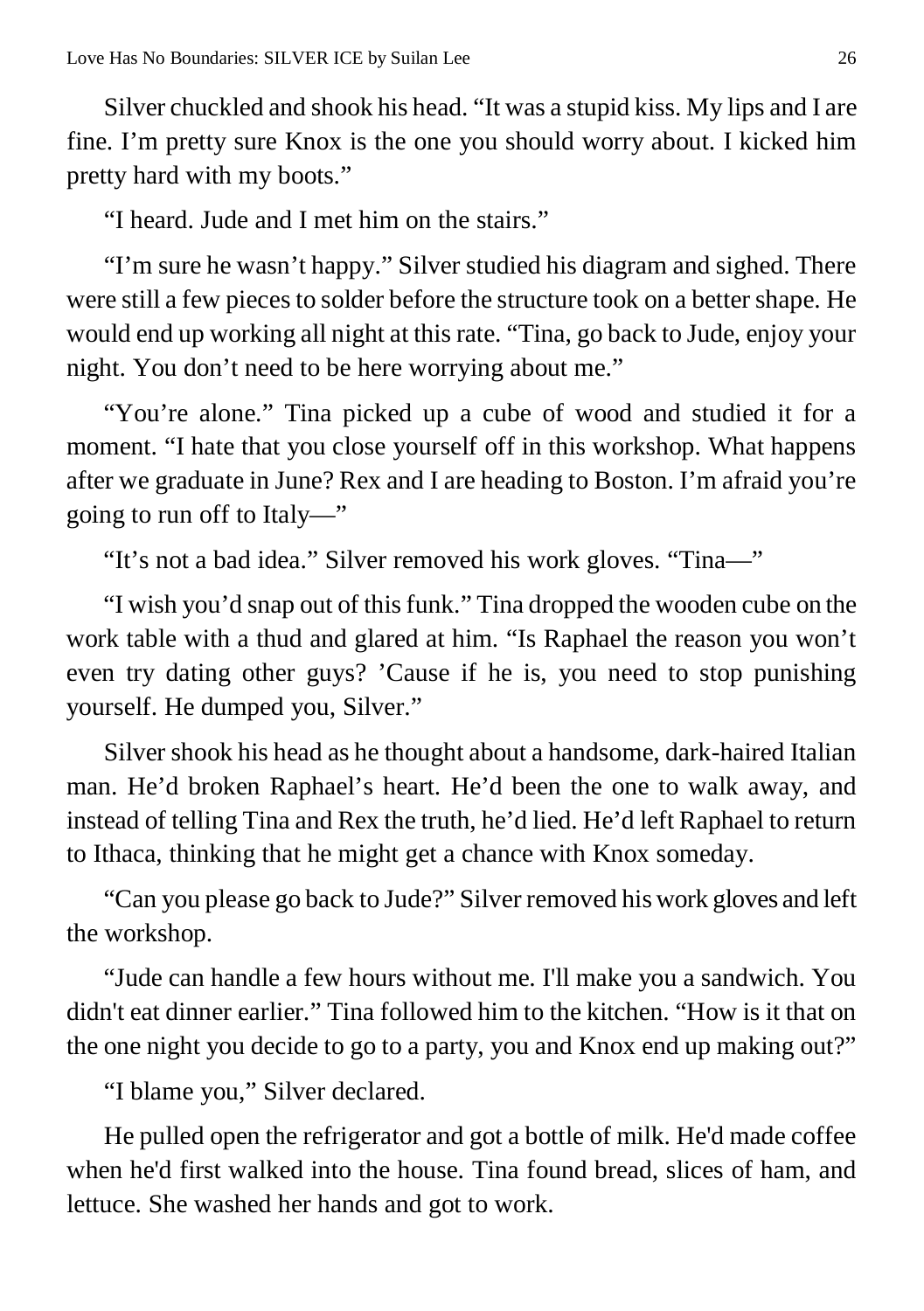"I try to avoid victory-game after-parties. The last one I went to was when Knox first joined the team," he said grinning at her.

He got a mug and poured a dash of milk. Taking the coffee pot, he added the fragrant liquid into his mug. "Remember, Rex got so drunk he puked in the Psi U kitchen?"

Tina chuckled. "Jude and Knox had to carry him to the dorm. You were blushing every time Knox asked you a question. Jeez, what happened tonight?"

"Rex and I were playing pool. Knox came over and I told him off. He walked away and I figured the best way to avoid the whole scene wasto leave. He cornered me in the storeroom."

"Maybe you two deserve each other." Tina frowned as she cut the sandwiches into halves. "Are you sure you don't want to tell him how you feel?"

Silver sipped his coffee and leaned on the kitchen table. "We have two months left. What kind of relationship do you think we can have?"

Tina put the sandwiches on a plate and slid it to him. She wiped her hands with a dishrag and came to lean on the table beside him. "How good was the kiss?"

Silver picked a sandwich, took a healthy bite, and grinned at Tina. "Mind blowing. It's too bad I'm never getting anywhere near Knox. He made me want to be Ryan tonight."

Tina leaned her head on his shoulder. "You're more handsome than Ryan. Are you still going to take the photographs tomorrow?"

Silver sipped coffee with a slight frown. He'd been anticipating a free Saturday when he'd rushed home from the party. Hisfrown deepened when he remembered Tina's sorority fundraiser. "I completely forgot. Do I have to go?"

"I don't have another photographer. You're really good, and if you can get those photos in the school newspaper even better. Please don't flake out."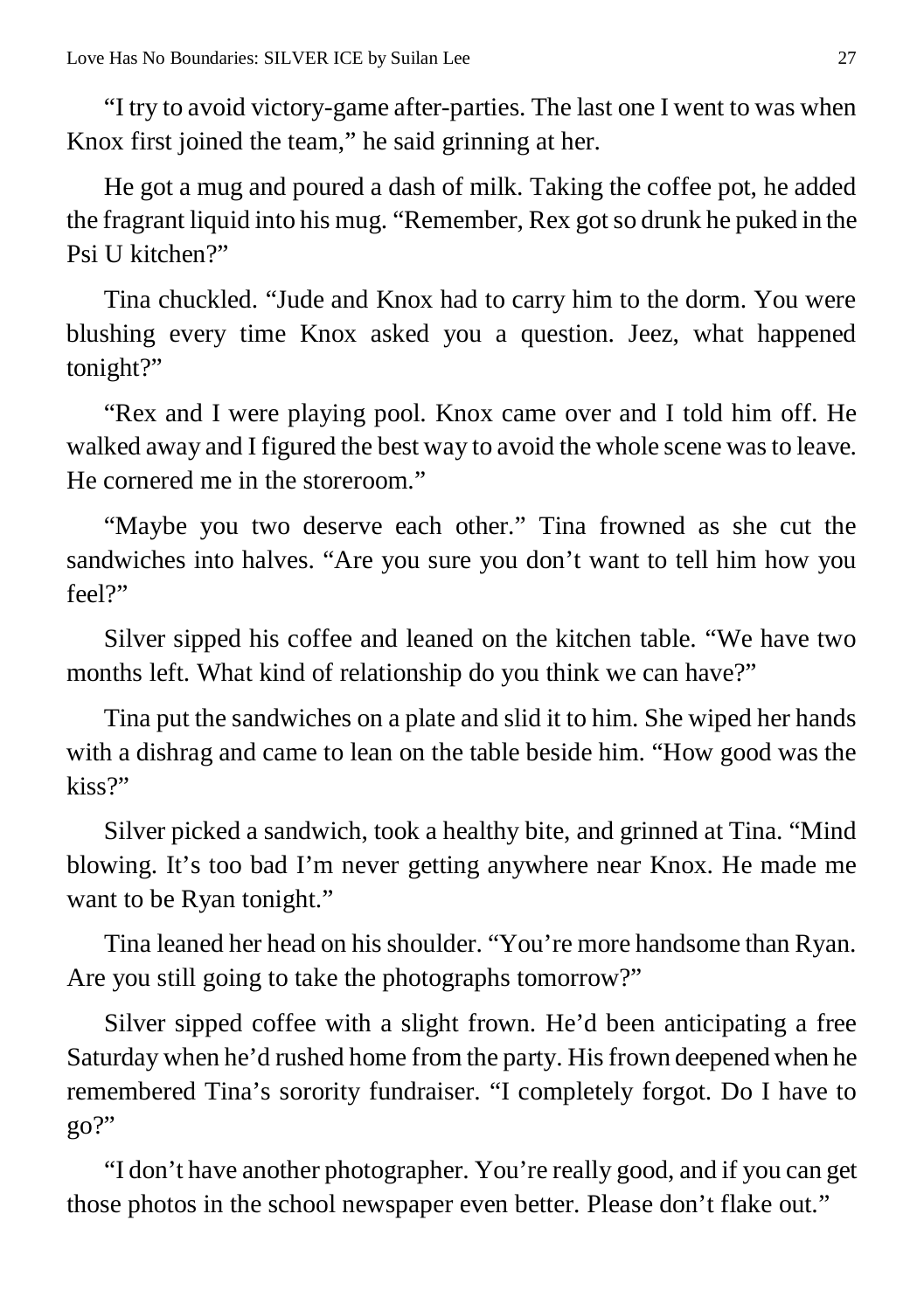Silver closed his eyes. "Is Knox going to be there?"

Tina took his hand and squeezed his fingers. "You can go back to your old ways of avoiding him. You've gotten pretty good at that."

Silver stared at his sandwich with distaste. "You're right about that. Tonight was a fluke; he was drunk. I doubt it will ever happen again."

\*\*\*\*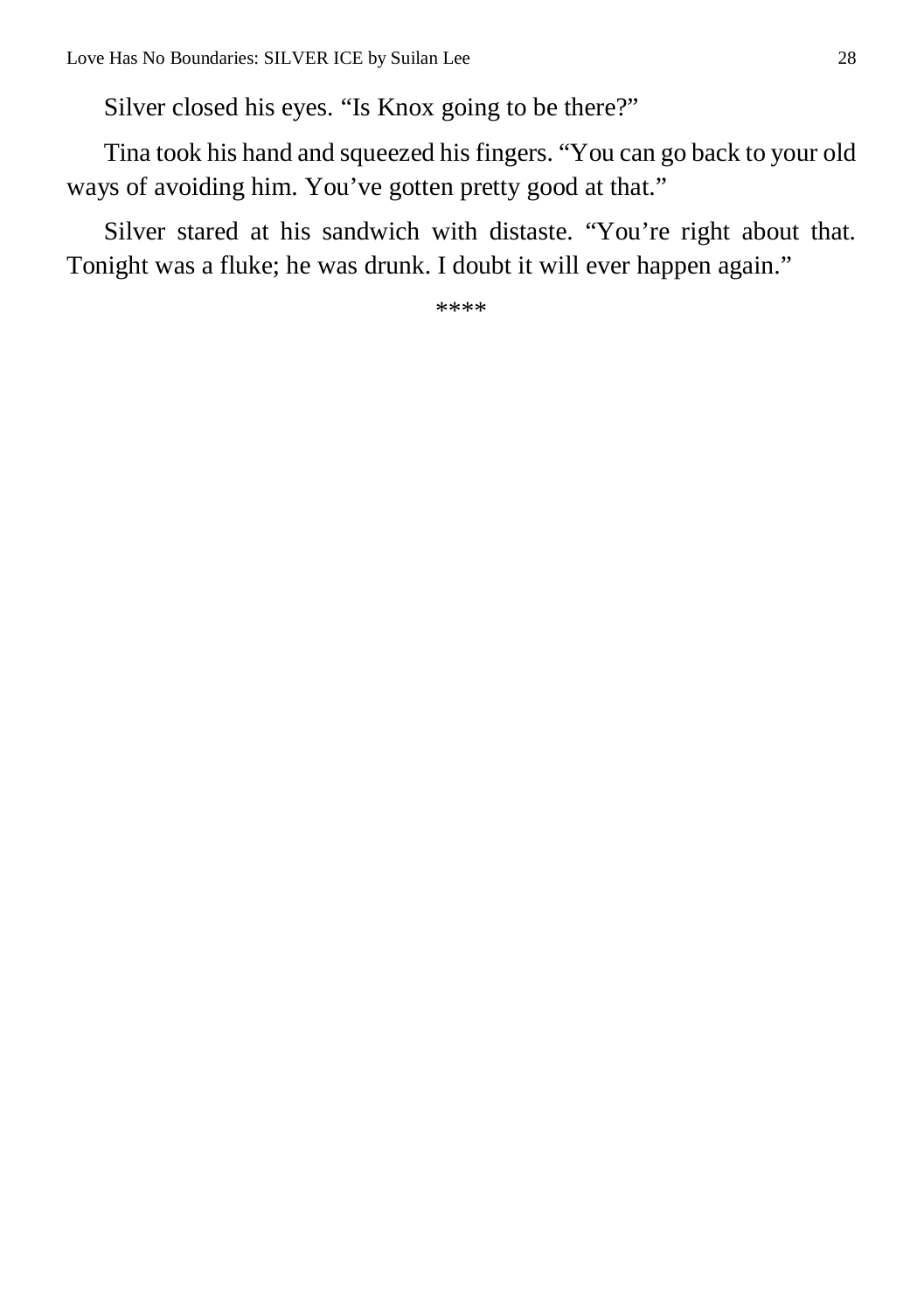#### CHAPTER 3

<span id="page-28-0"></span>The girls of Theta Phi mingled with their guests, wide smiles and charming conversation as they tried to raise as much money as they could for their homeless charity. Their guests were making bids on different gifts that Tina had spent the past month finding. Silver focused his lens on a pair of tickets to the final NHL Stanley Cup game. He was pretty sure Jude and the rest of the hockey team were going to make bids on the tickets.

"Great prize," Knox said beside him. Silver jerked up, his concentration disappearing. Knox's cologne filled the air and his heart sped up wildly.

"Morning, Silver. Are you in a better mood?"

"Knox," he said, clearing his throat. "I'm sure Tina is around here. I'll go get—"

"I don't want to talk to Tina." Knox dropped an arm on his shoulder and gave him a half hug. "You ran off so quickly last night, we didn't get a chance to talk"

"I'm pretty sure you didn't have talking in mind." Silver tried to take a step away from Knox but he wouldn't allow it. "Are you sure I can't find Tina for you?"

"Why don't you like me?" Knox asked leaning close to his ear.

Silver managed to quell his shiver and shook his head. "I don't know you enough to hate you."

"Good, we can correct that. Hang out with me today," Knox said, with a satisfied smile. "We can get to know each other."

Silver held on to his camera and shook his head. "I'm busy. I'm actually here to work—"

"I don't mind." Knox looked around the room. "How many more photographs do you need?"

"A million, it will take me all day to get them done," Silver declared, managing to extricate himself from Knox's hold. Adjusting the camera strap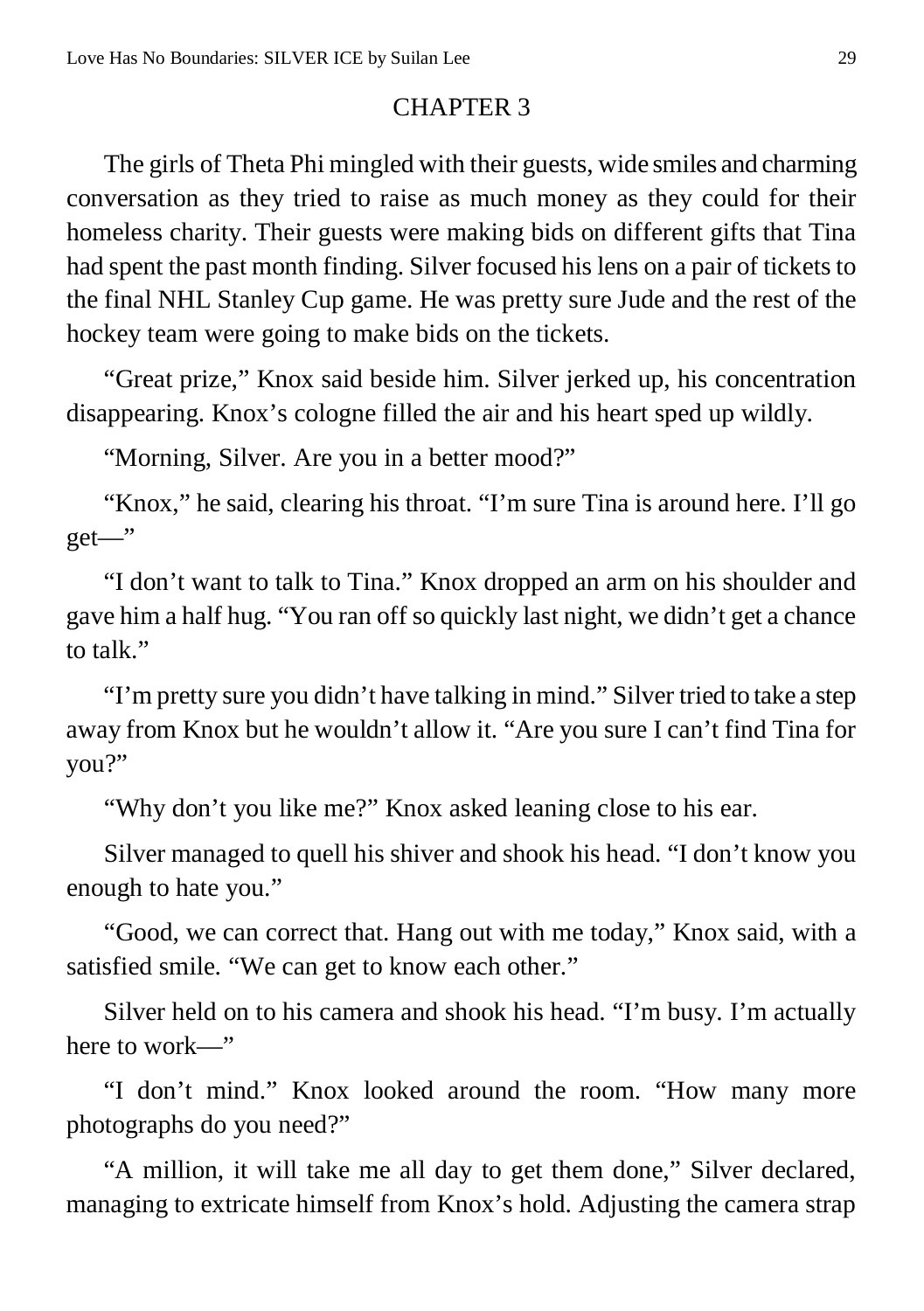on his neck, he moved on to the next showcase. "I don't have time to socialize."

"Silver, you're trying to avoid me." Knox followed him. "By the way, those glasses make you look so adorable. I never realized you wear glasses."

Silver pushed the black rimmed glasses up on his nose. He'd hoped wearing the glasses would make him obscure. Apparently not. He frowned focusing his lens on a package of expensive beauty products coupled with gift certificates to a popular spa.

"Did you get home all right last night?" Knox followed him. "Tina left the party so quickly; I couldn't help worrying."

"I got home fine," he replied. "What are you up to, Knox?"

Knox studied the package of beauty products. "I'm trying to have a conversation with you."

Silver finished with the package and straightened, focusing his lens on Knox. He was perfect for the camera, chiseled profile, clean-shaven jaw, sharp hazel eyes, and soft lips. He'd never seen Knox grow out his hair; it was always cut short. He lowered his lens, cradling the camera against his chest.

"I'm not going to change my mind and date you." He'd thought about it all night and while he'd love nothing else but to kiss Knox again, the pain wasn't worth it. "You can stop trying to talk me up."

Knox gave a low whistle and followed him to the next table. The Statler Hotel was offering an expensive dinner and one night stay in their VIP Suite. Silver wondered how Tina had managed to swing this one.

"How do you make friends?" Knox asked.

"I make them just fine," Silver replied, focusing on the package on the table. He took three shots.

"What can I do to make you drop this negative attitude toward me?"

Silver straightened and glared at him. "The only reason you're talking to me is because we kissed last night and you think you can wear me down to go out with you."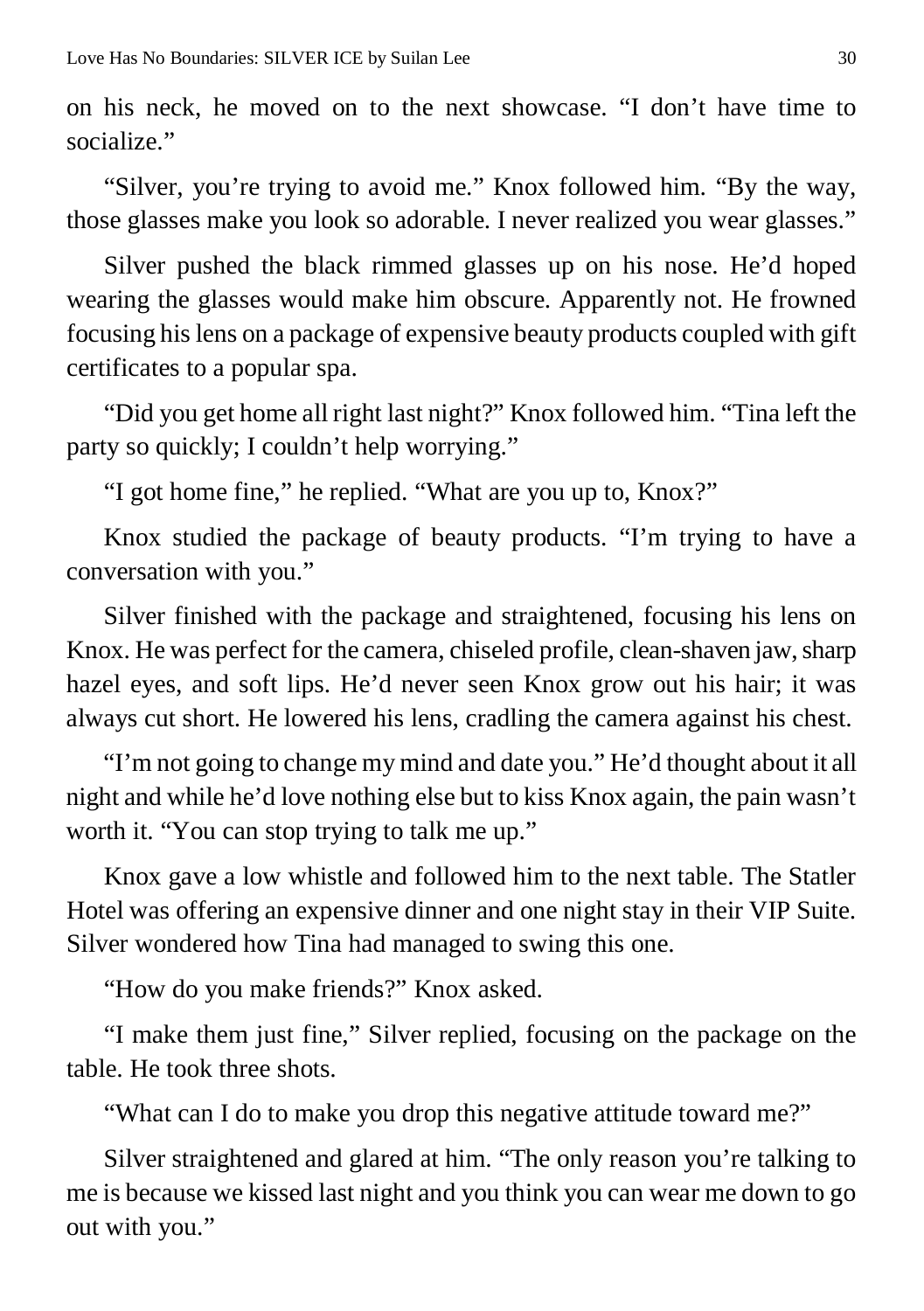"Is that so terrible?" Knox asked, with a raised brow. "It's been my experience that when you like someone, you go after them with all you've got. Do your best to get to know them."

Silver gritted his teeth. "What happens if that person doesn't want to get to know you?"

Knox smiled. "I do my best to change their mind. Is it working? Or do I have to promise to wait on you all day and night?"

Silver tried not to laugh but Knox's expression was way too innocent. He bit his lip but his smile widened when Knox chuckled.

"You think you're pretty charming," Silver said. "What happened to the friend you talked to last night?"

"We're not together. We're just friends by the way…with benefits."

"Is that a fancy way of calling Ryan your booty call?"

"Do you know him?"

Silver shrugged and concentrated on taking pictures of the full Harry Potter series.

Knox cleared his throat. "So, you work for the newspaper?"

"Yes," Silver answered. "I take photographs for the various events happening around campus."

"I've never seen you at the sports events."

"Someone else's department," Silver said. He'd specifically asked not to be assigned any ice hockey team events. He'd perfected reducing his chances of meeting Knox.

He adjusted the focus on his lens and leaned closer to capture an elegant picture frame made by one of the art students at Theta Phi. When he was done taking pictures, he took a step back, almost running into a guest. Knox moved him out of the way with a gentle hand on his elbow.

"I heard you're still going for interviews," Knox said gently. "What are you looking to do after graduation?"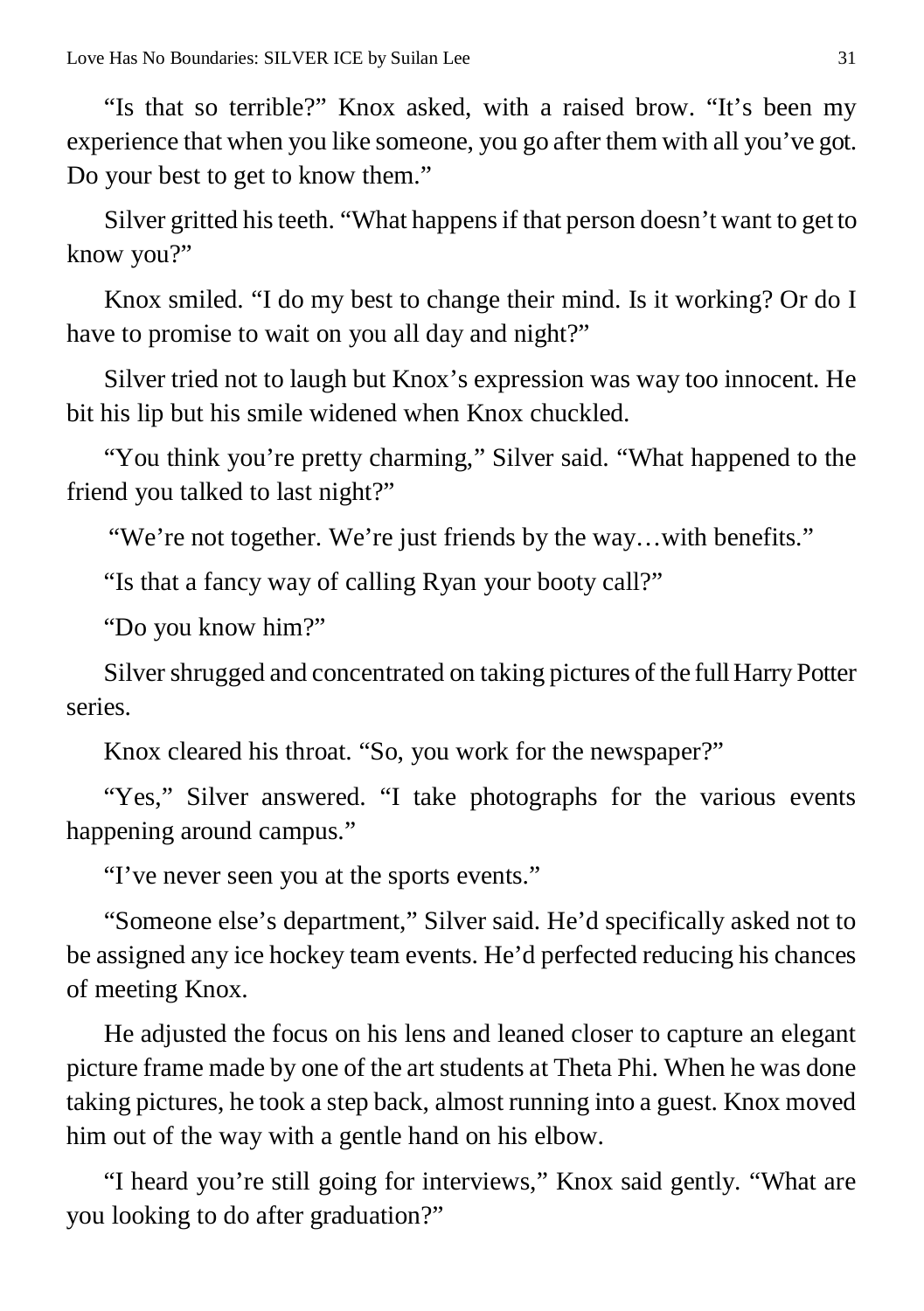Silver sighed, hating the reality of how close graduation was. It was tempting to hug the comfort of Alexander University, maybe apply for a graduate program. But he'd spent five years in college training to be an architect. Finding a job, however, was next to impossible.

"I have ten interviews set up next week." He afforded Knox a small smile. "I'm hoping to have better luck in impressing all those firms."

"I've seen your projects, you're very good," Knox assured him. "I went through the same thing last month, until I finally landed two offers with investment firms. I have to choose whether to go to Manhattan or Boston soon."

"Congratulations. Although, I'm a bit surprised," Silver said, pausing by wide windows in the Theta Phi living room. The sun was shining outside, melting the snow. "I always thought you'd end up playing hockey professionally."

Knox put his hands into his navy blue chinos and leaned on the wall. He was handsome in a subtle aqua V-neck shirt and a light blazer. "Ice hockey is a hobby, but I'm not as good as some of my teammates."

"I don't know about that." The only reason why he liked going to watch the ice hockey games was Knox. "I can't imagine you in an office crunching numbers"

"I can't imagine you at construction sites."

"A white hard hat suits me very well, thank you." Silver winked and checked his camera. "Last summer I got a chance to work at an archeology dig in Italy. It was very interesting work and I've been thinking I might try to do that if things don't pan out with my interviews next week."

"Would that mean you'd have to leave for Italy?"

Silver frowned at the tinge of disappointment he heard in Knox's voice. "Probably," he replied, meeting unreadable hazel eyes.

Knox nodded. Silver looked away. "How's your wrist?"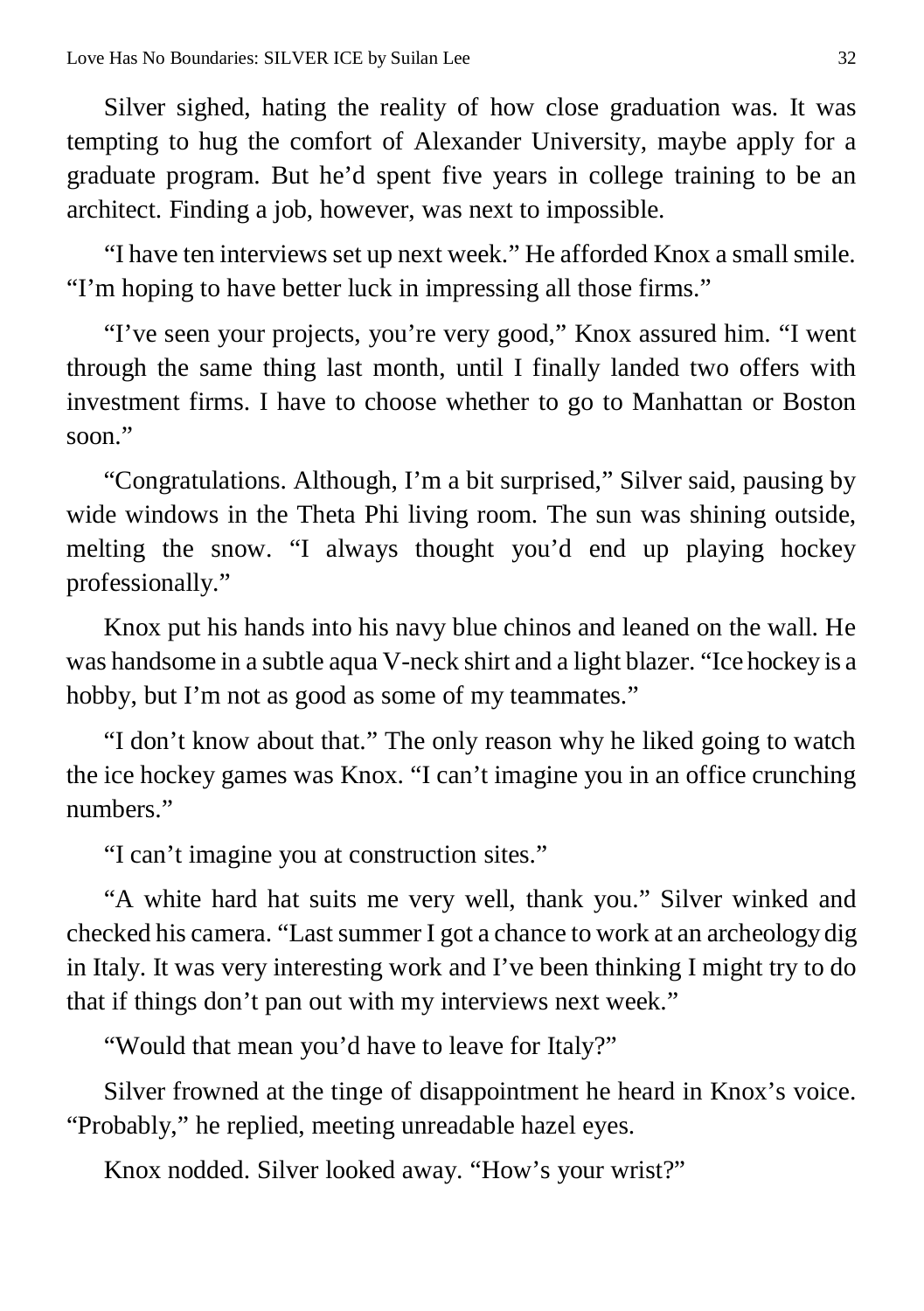Knox pulled his right hand out of his pocket to show off the black bandage tied around his hand. "Better," Knox said, turning his wrist slightly. "I tortured it during the game last night but it held up."

"Why would you play with an injury like this?" Silver asked, dropping his camera against his chest to reach for Knox's hand. "You're right-handed; you could have hurt yourself worse than this."

He held Knox's hand gently, studying the bandage and Knox's fingers. They looked a tad swollen and were warm to the touch.

Knox cleared his throat, and he looked up in surprise. "I didn't want to let Jude and my teammates down."

*Loyal,* he added to Knox's pro list. He'd compiled a very long "Knox's cons" list last night after Tina had left. Sadly, he'd worked at making the pros list very short. He let go of Knox's hand and took a step back. "Shouldn't you be wearing a brace?"

"It wasn't working with the look," Knox replied.

Silver gave him a onceover and rolled his eyes. "You look great in anything. You should take care of your hand, Knox."

"I like this side of you, Silver Reese." Knox pushed off the wall. "That little frown on your forehead is making me feel very special. Are you sure you don't like me?"

Silver started for the next showcase. "I show general concern for everyone who's hurt."

"I'll remember that." Knox touched a set of cutlery on the showcase table. "I don't see anyone bidding for a set of dishes."

"They're very expensive china," Silver said, taking rapid shots of the dishes. "Aren't you bored yet?"

"Nope," Knox said quietly. "Are you hungry? I'll get you a plate."

Silver watched Knox walk to the dining room, and almost jumped when Tina touched his shoulder. "Don't sneak up on me like that."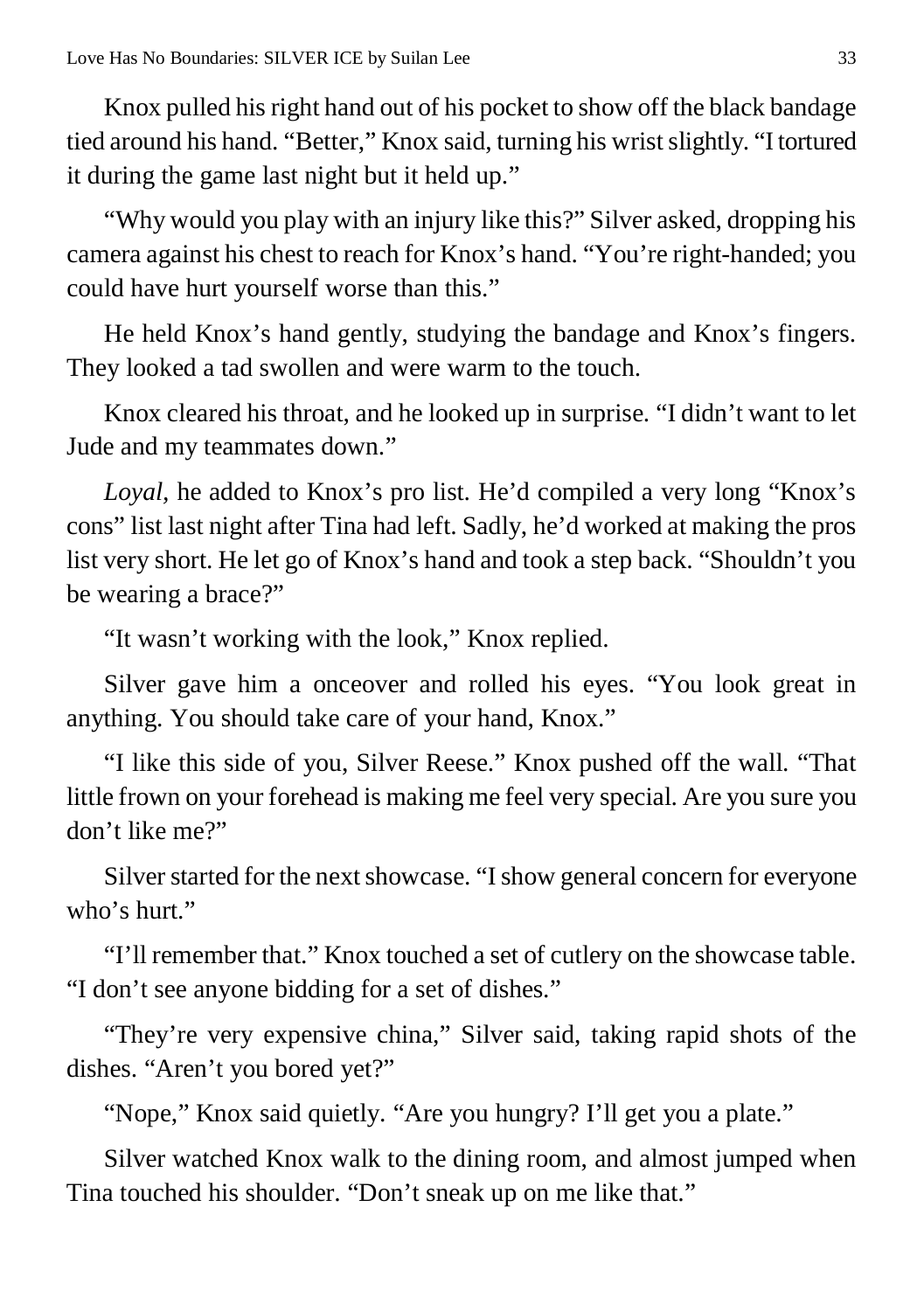"Tell me everything," she said, excited. "He looks so handsome today; I think he took extra care knowing you'd be here."

Silver gave an exasperated sigh. "Happily-ever-after theories are running away with you."

"I think not," Tina said with a wide smile. Her auburn hair was tied in an elegant bun, and her dress was vivid blue. She was all business today. "You two looked so great talking. I'm imagining double dates in the future. Go to the dining room, take a break, and talk to Knox. He's making an effort."

"What? No," Silver refused. "I came here to take photos, then go back to fighting my thesis into shape."

"You're no fun, Silver Reese. You're not turning into a prude on my watch. Go into the dining room now," Tina ordered, pushing him in the direction Knox had gone.

Silver grumbled under his breath, and capped his camera lens to protect it. He'd been taking photographs all morning, anyway. He detoured to the kitchen where Tina had kept his camera bag. His heart was pounding at the thought of spending an hour in Knox's company. Maybe he was wrong? Knox was interesting, and it was a definite plus watching him smile. He pushed the kitchen door open, eager to pack his camera so that he could go to the dining room.

He stopped when he found Knox pressed against the counter, with Ryan's lips fused to his mouth. Hot pain lanced through him, anger, shock, disgust; he couldn't be sure which emotion to assign to how he was feeling. He'd been ready to buy into Tina's excitement, and Knox…he gaped. Why had Knox been flirting with him?

Ryan opened his eyes and saw him. Silver felt a sharp stab through his chest when Ryan smiled at him and stepped back from Knox.

"I missed that," Ryan purred.

Silver blindly reached for the camera bag sitting on the counter. He turned and made an escape just as Knox called out his name. He rushed out to the living area and found Tina.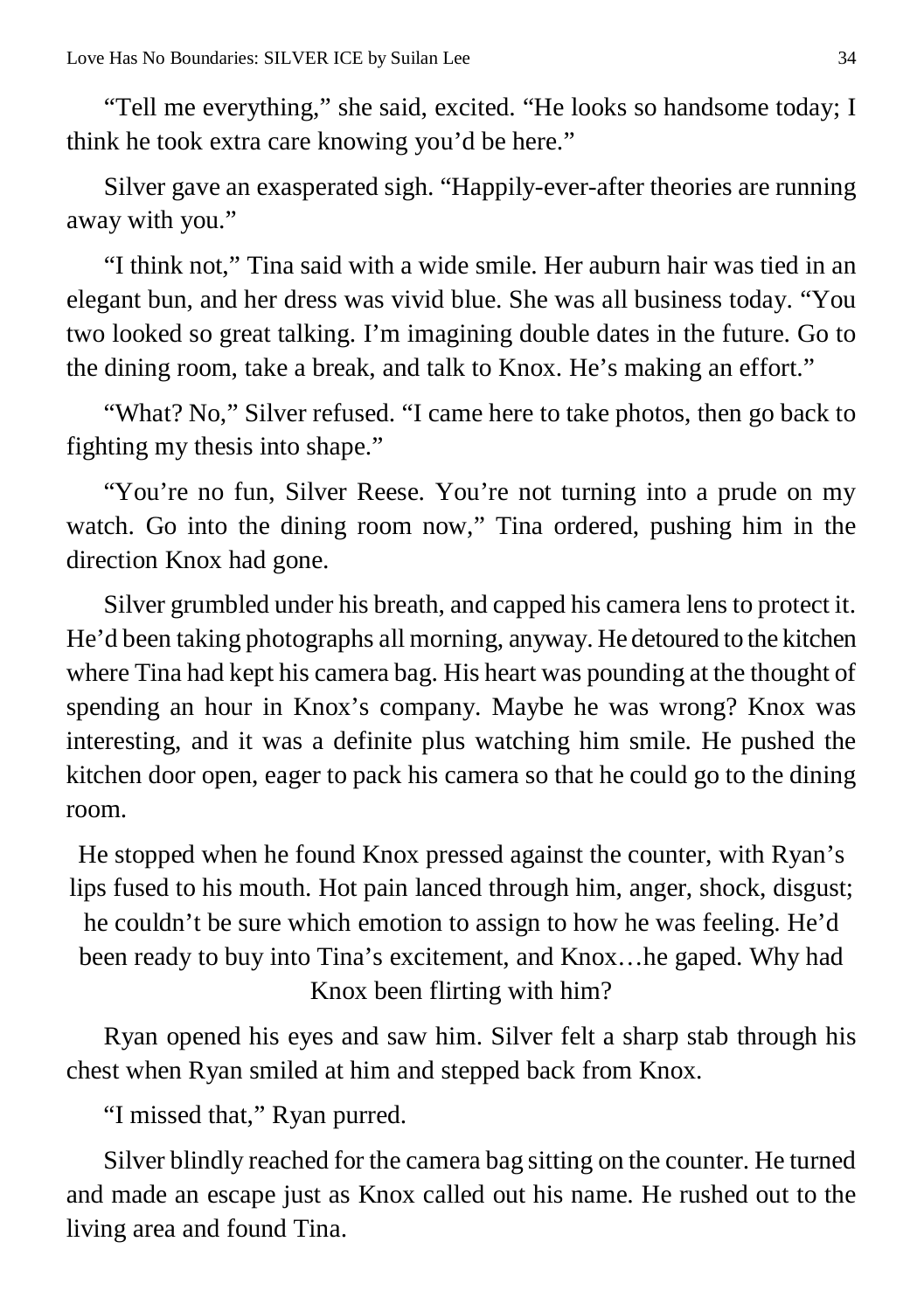"I have to go," he said when he found her talking to a professor. Pulling her aside, he tried to stay calm. "I took enough pictures for a pictorial. I'll make sure they get to the editor. I'll see you later."

"What's wrong?"

"Nothing, talk to you later," he said, kissing her cheek. He made it out the front door before Knox grabbed his arm to stop him.

"Silver," Knox said tightly. "I'm sorry, what you saw in there—"

Silver pulled his arm out of Knox's grasp fighting his anger. "What you do with Ryan is none of my business. I have no idea why you think I need an apology."

"Don't say that. I saw your face in the kitchen." Knox hissed angrily. "You're trying so hard to keep your distance, but I can see you're interested. You like me too."

"Children want to play with fire, doesn't mean they get to do it." Silver started for his car in quick strides and was glad Knox didn't follow. He slammed into his red Mazda and drove off.

\*\*\*\*

Knox cursed under his breath, kicking a stone. Things had been going so great, Jude had been right. Silver was easy to talk to if you found the right topic. If he hadn't needed to get napkins in the kitchen, he'd have made it back to Silver without Ryan's interference. Damn it. The hurt in Silver's green eyes in the kitchen…He closed his eyes with a sigh. He didn't ever want to see that defeated pain again.

"I told you he was going to walk away," Ryan said behind him. "I don't know what you see in Silver Reese."

Knox grabbed Ryan's sweater and slammed him into the pillar beside him. "You had better stay away from me. I'm going to hurt you real bad the next time you pull a stunt like that."

"Jeez, Knox," Ryan gasped, holding his wrists tight. "Since when do you care so much for the guys you want to fuck?"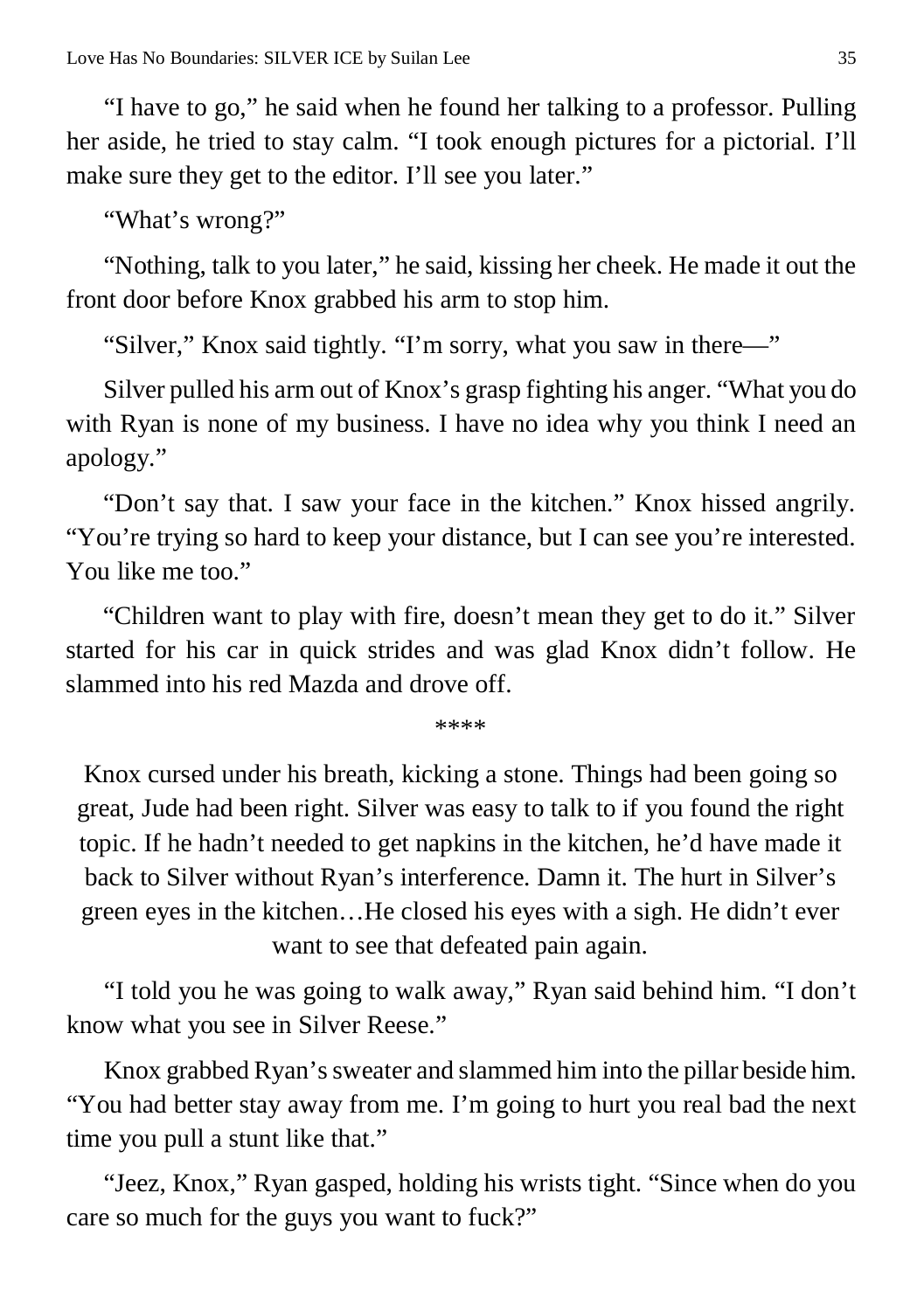"I don't care for the guys I've already fucked," Knox hissed. "Only the one I want to make mine. You stay away from me and Silver from now on."

He let go of Ryan's sweater and walked back into the house. He needed to find Tina. There was no way he was letting the day end without another chance with Silver.

\*\*\*\*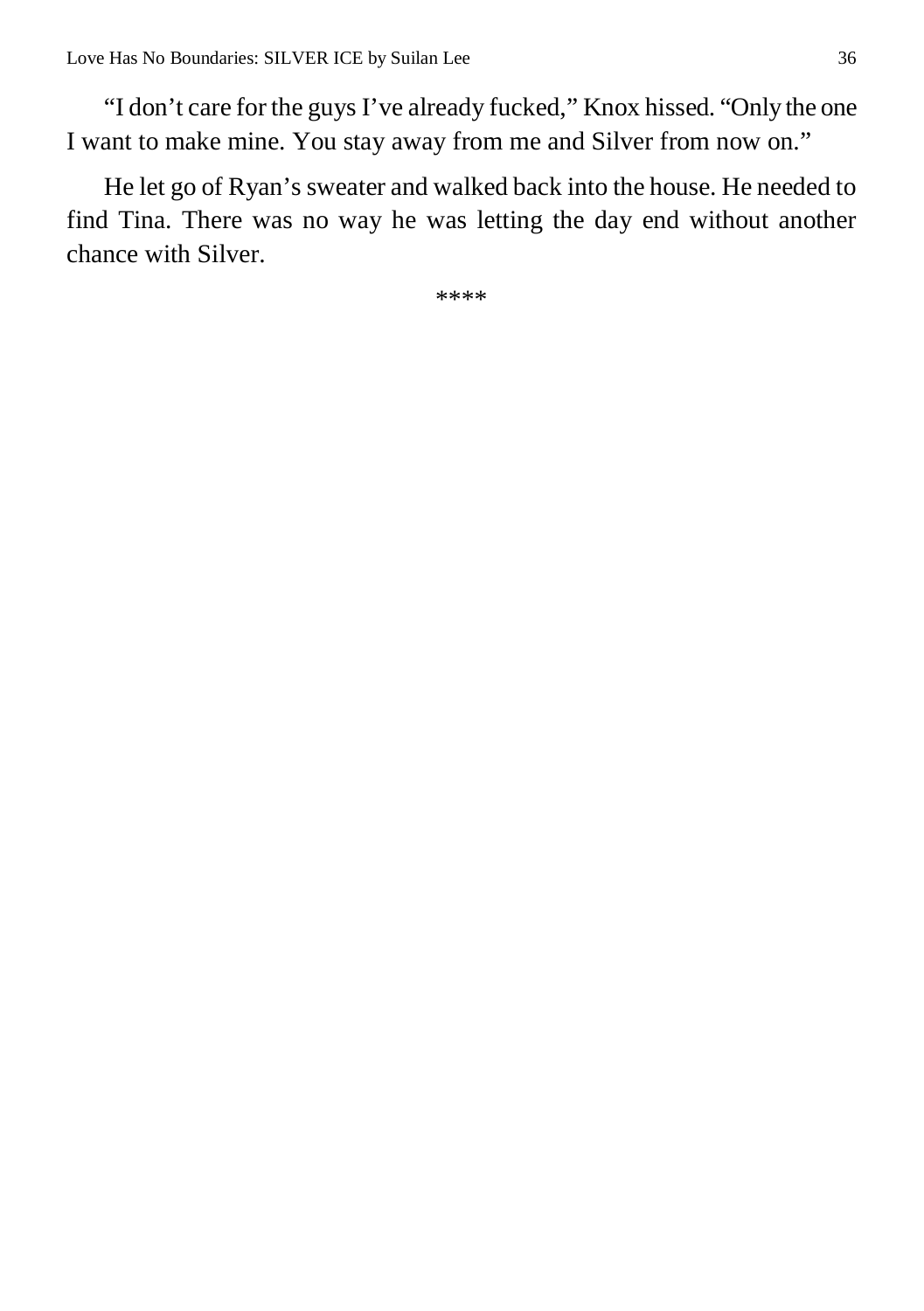#### CHAPTER 4

<span id="page-36-0"></span>"Are you sure he'll come to this party?" Knox asked Tina later that evening at the house she shared with four other girls.

Tina carried a platter of finger food into the living room to a table set in the corner, Knox following her closely. "Silver always makes it to our little gettogethers. Usually he keeps away from the main Theta Phi events. Instead he comes to the evening after-parties. He'll be here."

Knox sighed and shook his head. "I messed up, Tina."

"I know you did," Tina said, placing the tray on the table and turning to glare at him. "I told you to stay away, but you won't. Silver likes you. He likes you so much I worry. But you, and your flings, you can't be trusted to be with him. Do you know how pathetic that makes him?"

"Why have you never told me?" Knox asked. "I could have—"

"Could have what?" Tina demanded. "Stopped sleeping around, asked dear Ryan to let you go?"

"That's not fair," Knox said with a shake of his head.

"Yeah well, love never is," Tina said with a sigh. "I'm not even sure what to tell you. I think you and Silver should walk away from each other. You're not yet together and mines keep exploding left to right.

Knox grinned. "That just means we have awesome chemistry. It means he is jealous, and he likes me."

"I swear if you hurt him, I'm going to skewer you alive and roast you in a pit in the front yard," Tina warned, her eyes flashing with anger. "I mean that literally, Knox Thurston."

Knox gaped, and watched as she headed back to the kitchen. Tina's guests started arriving a few minutes later, mostly neighbors from Cook Street. Knox prowled around the common living room nursing a beer. Jude showed up an hour later with Jamie Foster, the team's goalie, and Gabriel, who was the Psi U president.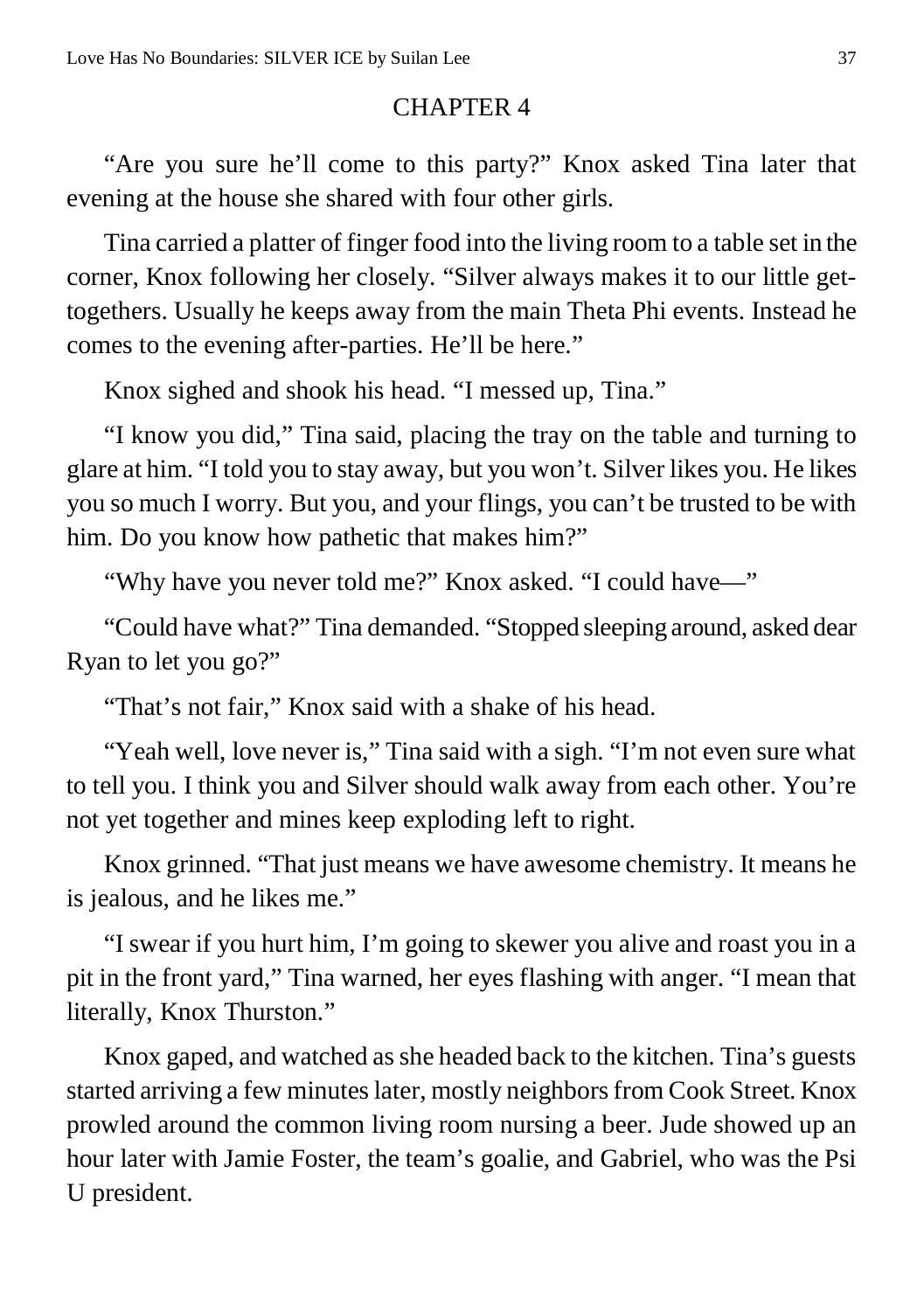He hung out with them, making sure they stayed in the front living room so he could see the front door. At around ten o'clock, he'd lost all hope that Silver was going to show up. He stood to stretch, and paused when the door swung open and in came Silver and Rex wrapped around each other. Behind them, four of their Delta Chi brothers were singing loudly.

Knox dropped his hands and stared when Silver kissed Rex, sinking his fingers into Rex's hair. White hot anger swept through him and he started for the kissing couple. Jude stopped him with a hand on his shoulder.

"Calm down," Jude advised. "They do that all the time, especially when they're wasted."

Knox cursed under his breath as Silver broke away from Rex and smiled blindly at Tina.

"Are we late?" Silver pulled Tina into a tight hug and sighed. "We forgot about the party, you know Delta Chi. I went over and my brothers had drinks, we made a small party of our own."

"Must have been a hell of a party," Tina said, touching Silver's Mohawk gently. She tugged the red tips with a grin. "How much did you drink?"

"I don't know," Silver said dismissively. He looked around the room. "Wow, there are a lot of people. Do they all live on Cook Street?"

"Most of them," Tina said. "I need to get you coffee. Rex why the hell did you let him get this drunk?"

"I don't think he could be stopped." Rex turned then and met Knox's gaze. Rex gave him a hard look before he wrapped an arm around Silver's waist and led him toward the kitchen.

"I'm going to see what's going on," Knox told Jude through gritted teeth. Jude allowed it although he followed him to the kitchen.

They found Rex forcing Silver to sip coffee.

"What's going on?" Jude asked, stopping to kiss Tina. "Rex?"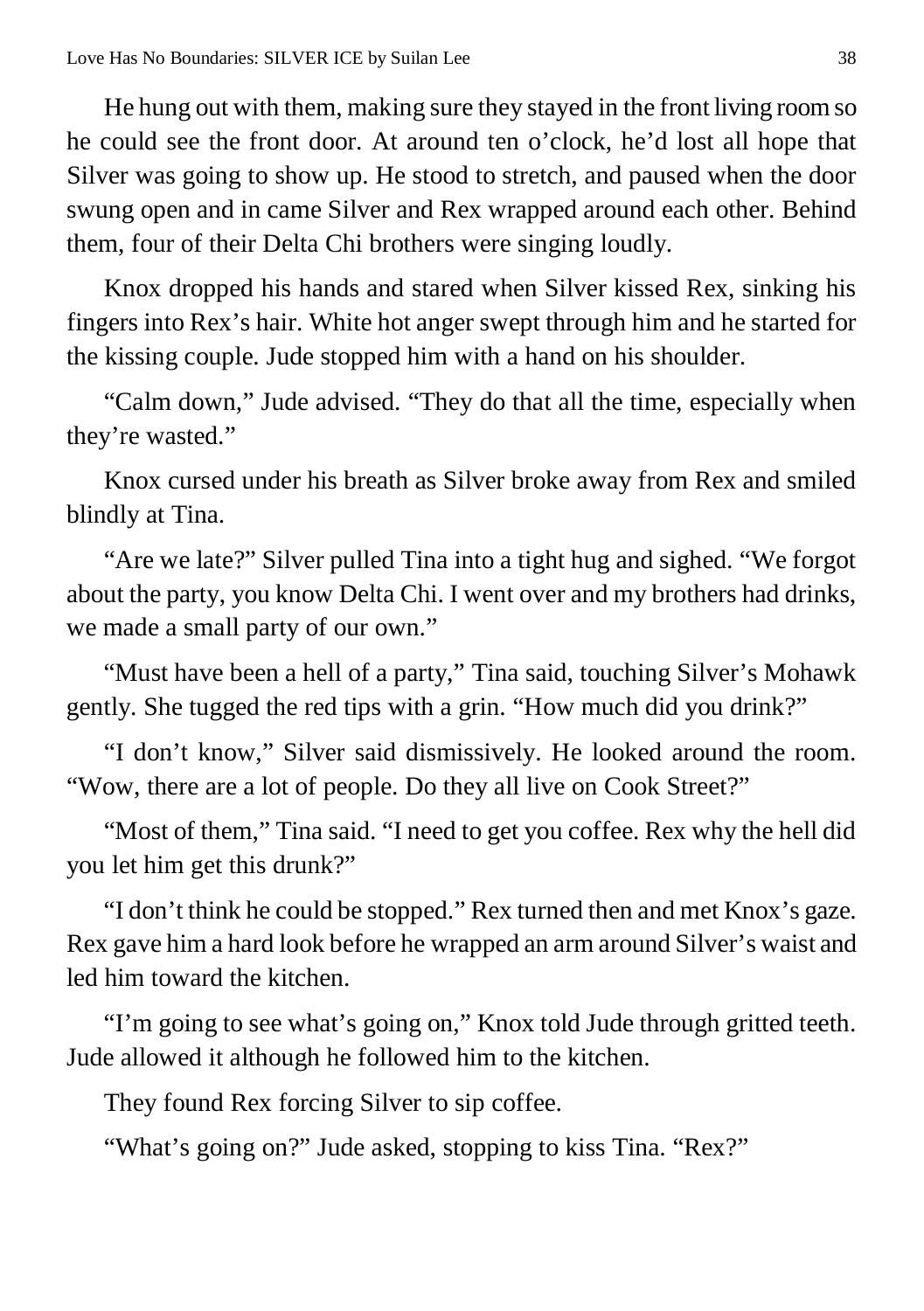Silver looked at them with bleary eyes. "Oh, look who it is." He chuckled pointing at Knox. "Are you here to make out with Rex too? You can't, Rex is mine, my kissing friend."

"Silver," Knox sighed. "I'm sorry about what you saw earlier."

Silver shook his head. "There's nothing to be sorry for," he slurred. "Right, Rex. Knox and Ryan…" Silver hiccupped, "Knox kissing…Ryan…" His eyes filled with tears.

Rex pressed coffee to his lips and Silver swatted the cup away. It crashed on the floor. Tina gasped and Silver pressed a hand to his forehead in frustration.

"Rex, take Silver upstairs to my room," Tina said, grabbing paper towels to clean up the floor. Rex reached for Silver's hand.

"You guys are handling me," Silver complained refusing to follow Rex.

"I'll take you upstairs," Rex cajoled. "Come on, you can't even walk."

"I can walk just fine." Silver pushed Rex away and stumbled toward the living room.

Knox grabbed his arm to stop him. He gaped in surprise when Silver turned on him with stormy green eyes. "Get off me, you bastard."

"Calm down," Knox said, aware their little altercation was gaining an audience. He tried to pull Silver back into the kitchen, Silver wouldn't have it.

"Don't tell me to calm down," Silver yelled. "I don't even know why you're here. Shouldn't you be out with Ryan or one of the other twinks you fuck? This is not your thing."

"Silver, you're making a scene," Knox said, keeping his tone calm even though he was on the verge of shaking Silver senseless. The music had stopped and everyone was watching them now. "If you want to talk, let's go elsewhere."

"I'm fine right here," Silver scoffed.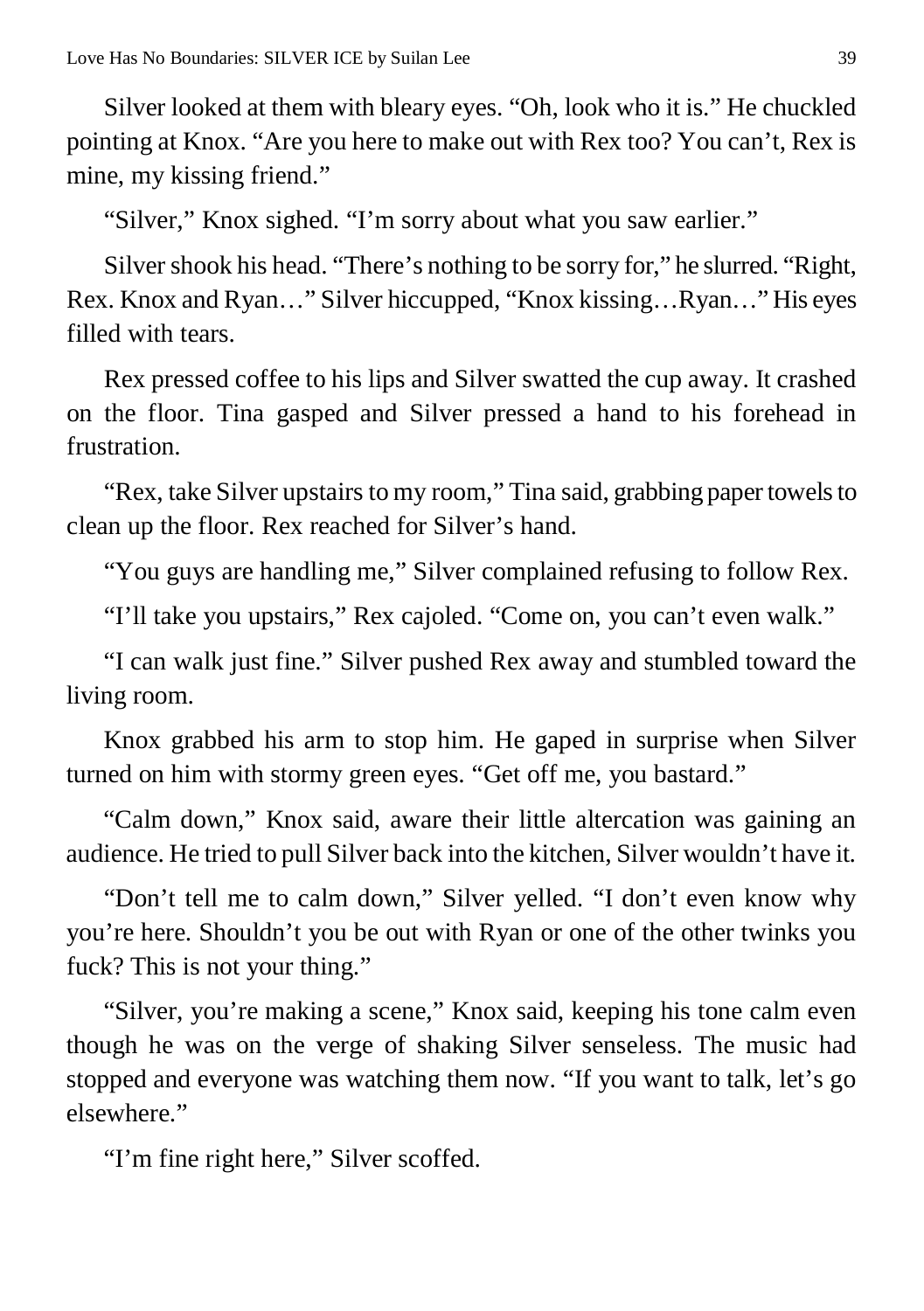Knox narrowed his gaze. "What is your problem? This isn't you, getting drunk, raging out of control."

"How do you know what is me or not?" Silver asked, anger shaking his slender body. "You know what; this is me finally taking a step into sanity. I should be locked up in a psych ward for liking you for as long as I have. You drive me crazy just by breathing. Standing here with you this close is killing me, but you can't see that, can you? You never have."

Knox gasped in surprise. "Silver—"

"Don't 'Silver' me. You're a bastard man-whore heartbreaker and you deserve Ryan. That punk will never love you like you deserve because you're incapable of having a relationship. Don't touch me again."

Silver pushed him off and turned to the guests watching them in the living room. Taking a bottle of beer from a coffee table beside him, he held it up. "Let's party!"

The music started again and the party continued. Knox stared after Silver in shock.

\*\*\*\*

Sunday morning, Silver woke with a pounding headache. After a hideously cold week, the sun had decided to make an appearance, shining right through his windows. He took dark glasses from his dresser and jammed them over his eyes. Rolling out of bed onto bare feet, he wasn't surprised to find he was still in his jeans. Habit got him to the bathroom since he could barely see. Taking a piss, he reached up to scratch his chest and his fingers came away with a paper.

He stared at the note for a moment and then dumped it in the sink; he finished taking a piss, flushed, and turned on the water in the sink.

"Shit," he cursed under his breath, grabbing the wet paper clumsily. It ripped and he tried to read what was on it.

Rex must have been nuts to write him a note after a night spent drinking. Giving up on saving the wet note, he threw it into the trashcan, washed his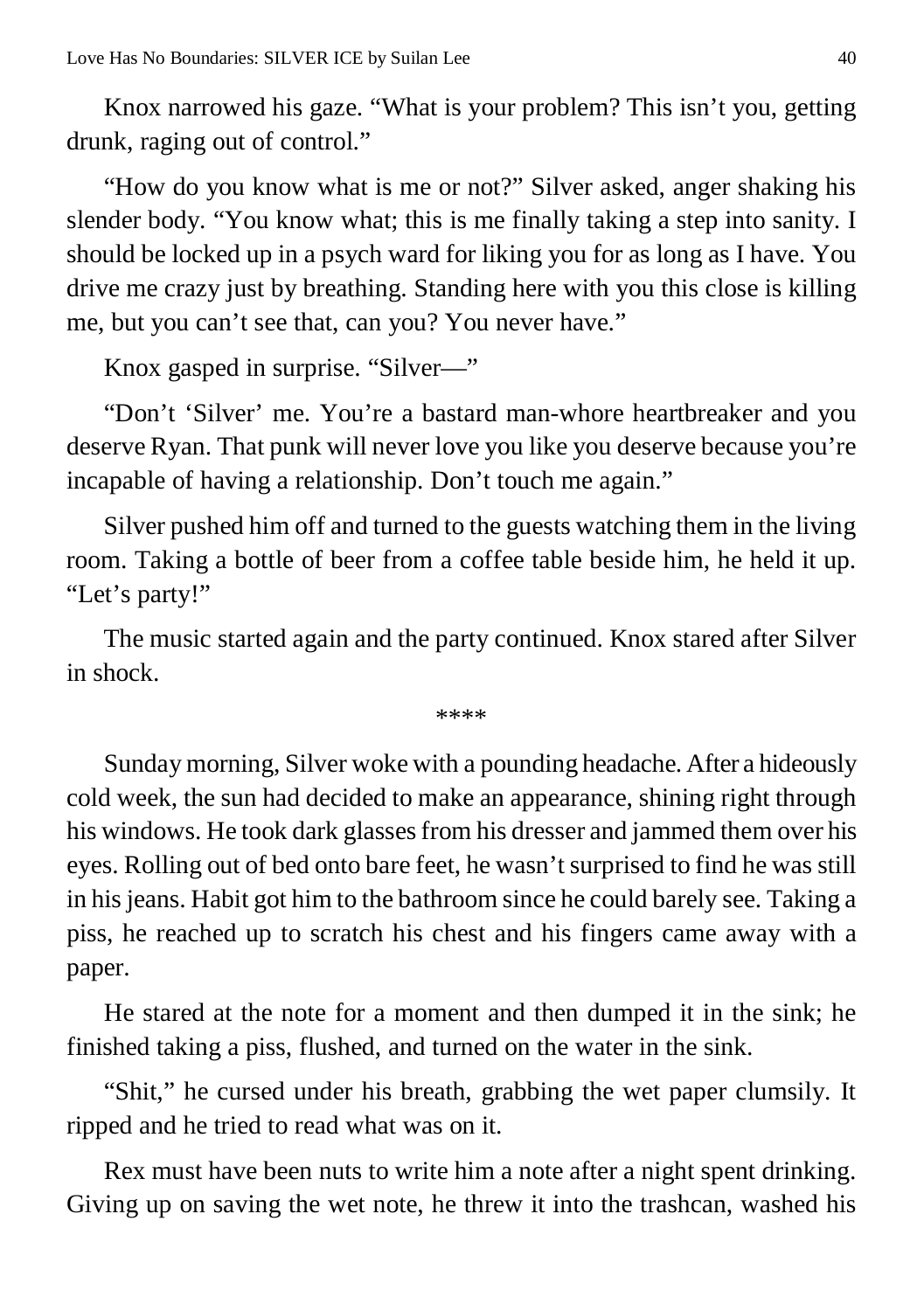hands, and avoided looking into the mirror. He left the bathroom and followed the scent of freshly brewed coffee into the kitchen.

Taking a mug from the cupboard above, he poured himself coffee and added a generous heap of sugar.

"I'm glad to see you awake."

He hissed in irritation when he burned his tongue with hot coffee in surprise. Holding the mug carefully, he turned to find Knox leaning on the kitchen door jamb.

"Hangover must be killing you," Knox said casually. "You mixed a lot of drinks last night."

Silver winced, pressing his fingers to his left temple. He couldn't hold a full conversation right now; even the sound of Knox's voice was grating against his nerves.

"Please lower your voice," he managed.

Knox sighed and came into the kitchen. Silver tried to ignore his presence in his house, hoping the man would get the hint and leave. His hopes were dashed when Knox took his arm and led him to a chair.

"Sit, I'll make you a cure." Knox returned a few minutes later with a tall glass filled with lemon-yellow liquid. "Drink," he ordered.

Silver grimaced at the color. "I'll stick to my coffee, thanks."

Knox took the coffee mug deftly, and pushed the glass into his hands. "It works, believe me."

"I bet." Silver wrinkled his nose before he took a quick sip from the glass. "Pickles," Silver said, gagging a bit.

Knox chuckled softly. "It's good for hangovers."

Silver finished the concoction quickly, and slammed the glass on the table. "Thanks, you can leave now."

Knox gave him back his coffee. "You don't remember last night?"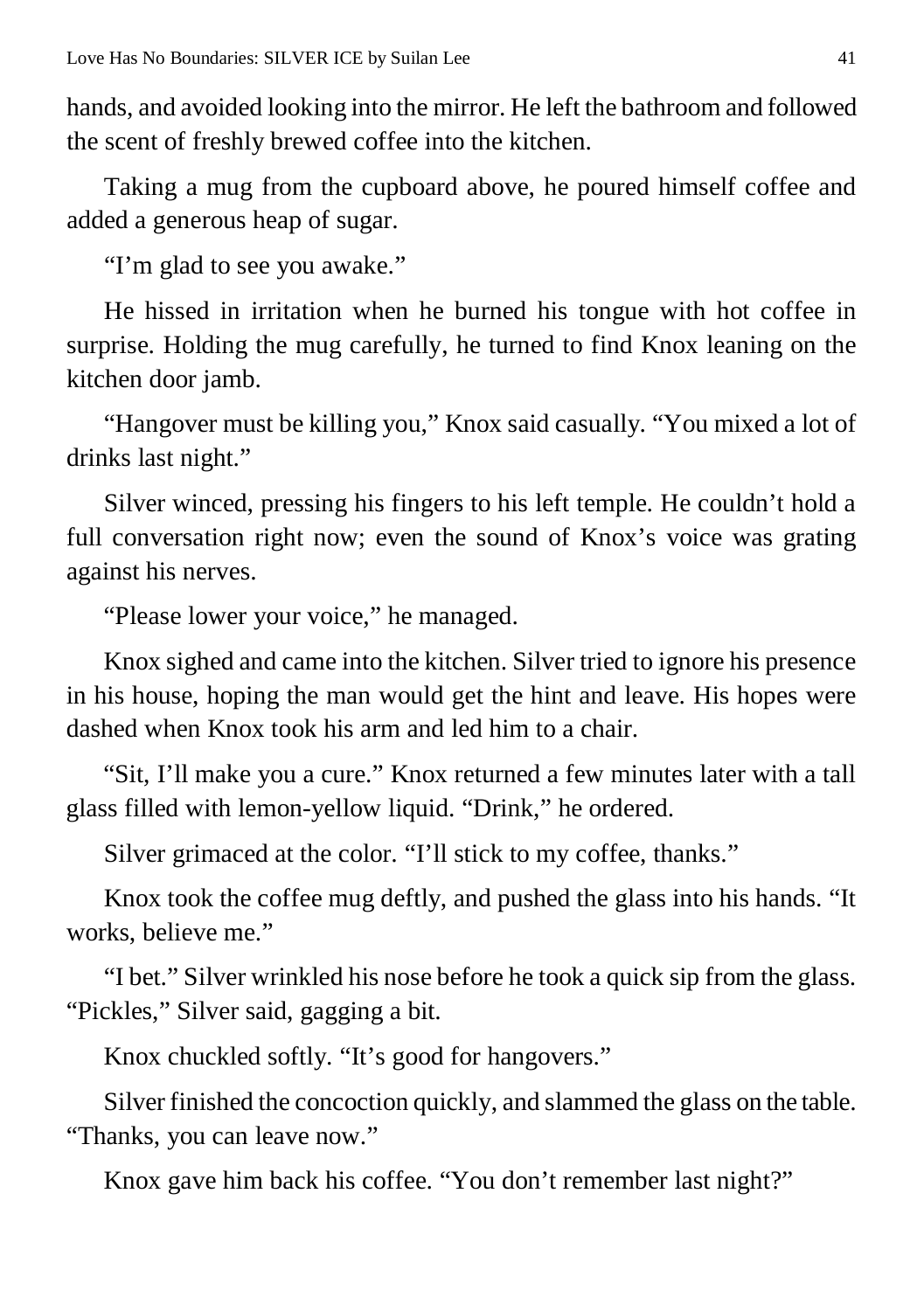Silver looked at him with a frown. He remembered leaving Tina's fundraiser and going to hang out with his frat brothers. He'd found them drinking and joined in; the rest was unclear.

Knox smiled and Silver scowled in annoyance. Why did that smile, so simple, send riotous thrills through him? He looked away. "I remember just fine. Got drunk with the guys, came home to sleep. I woke up to find you prowling around my apartment. What do you want?"

"Missed out on a couple of events between the drinking and coming home parts," Knox said with a smile.

"What are you talking about?"

"Well, where to start," Knox said in an amused tone. "Should I start with your friends crashing Tina's party, you strip dancing on top of a coffee table, or the epic confession you gave me in front of everyone?"

Silver choked on his coffee—a horrible wet sound that resulted in coffee spewed over the table. Knox held out a bunch of napkins from the holder and Silver grabbed them. He wiped his nose and mouth. Pulling off his glasses, he wiped the table and moved his coffee mug to the side.

Silver stood, taking the dirty napkins to the trash can. He sighed when he noted that their trash bags were going to overrun the kitchen soon. But he had bigger problems right now. What in the hell was Knox talking about? Confessions, strip dancing…he didn't remember any of it. Where was Rex?

Knox answered as though he could read his mind. "Rex was arrested; Tina went to get him out. She asked me to check on you."

Silver slumped against the counter. "What the hell happened last night?"

Knox pushed his chair back so that he could look at him. "What happened last night was a result of you denying yourself the pleasures of life."

"What's that supposed to mean?"

"You didn't need to get roaring drunk to tell me you liked me." Knox smirked at him when he gasped. Silver shook his head in denial and Knox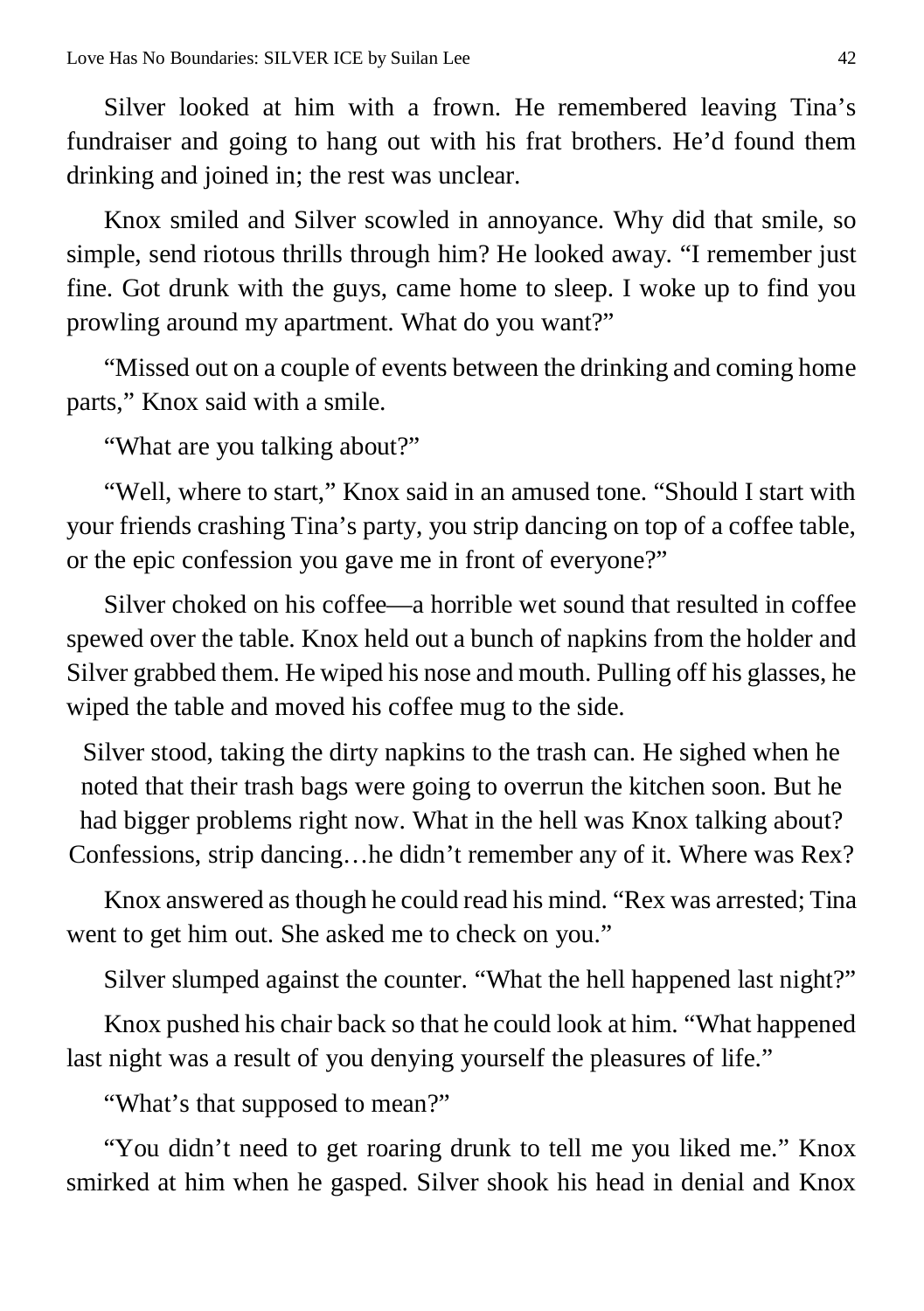stopped him. "No use denying, you declared it pretty loud. The whole street knows you like me."

Silver bit his lip and wondered if his frat brothers would let him hide at the Delta Chi house until graduation. He was melting with embarrassment.

"Silver—"

"I think you should leave."

"We need to talk," Knox said his hazel eyes serious. "Do you really think I'm incapable of having a serious relationship?"

"Isthat what Isaid?" Silver folded his arms against his chest, marveling at the lows he'd reached this weekend.

"There were also words like man-whore, player, and heartbreaker thrown in there." Knox came to stand in front of him. "All I got was that you've had a crush on me, and you don't think we can date."

"Looks like I covered everything, so what are you doing here?"

"Despite what you saw with Ryan yesterday, there's nothing going—"

"I don't need to know." Silver dropped his head into his hands. He wished he could forget the image of Knox and Ryan in the Theta Phi kitchen. He'd felt hurt, having been the recipient of one of those kisses just the night before. He'd felt betrayed—he had no right to feel that way—yet he had. Eyes closed, he berated his heart for the painful twist every time he thought about their kiss in the pantry. "Please, Knox, can you just go away. I'm sorry for embarrassing you."

"Silver—"

"Stop," Silver said quietly. "You started this when you kissed me Friday night. I've tried to stay away from you, but you—" Silver shook his head. "I don't need you complicating my life."

"I like you too," Knox said, taking a step closer. "I'm here because I'd like to make it work with you."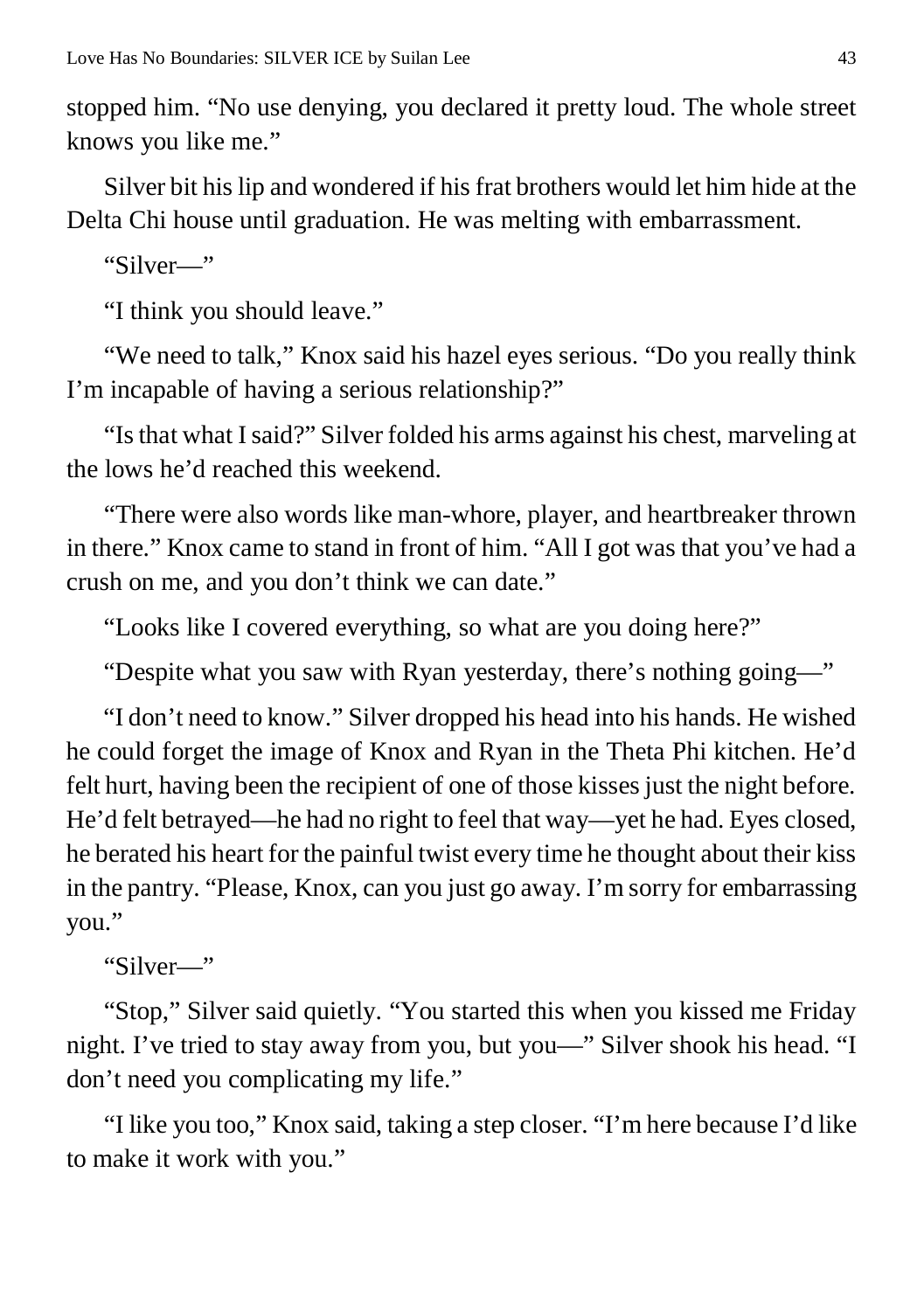Silver chuckled bitterly. "You're caught up in the drama, Knox. I'msorry I apparently lost my mind last night, but we're too different to make it work."

Knox's eyes narrowed in irritation. "I think I like you better wasted you're more truthful. I'm taking you out for dinner tonight."

"Call Ryan, take him out." Silver ran a hand through his choppy hair. He needed to find his cellphone and find out if he could make it up to Tina and Rex. Shit, the last time he'd had one of these drinking blackouts he'd woken up half naked in his frat house backyard.

Knox reached out to touch Silver's jaw with his left hand. He tried to turn away, but Knox wouldn't let go. He closed his eyes as Knox's traced his stubble with a thumb. "I'm hoping you'll remember what you told me when we finally got you home. When your head is clearer, please try to remember. I'll pick you up at seven tonight."

Knox surprised him with a kiss on his forehead before he left. The moment the front door closed, Silver rushed back to his room determined to find his phone. If he could just remember what had happened last night.

His socks and T-shirt were on the floor. Picking up the black T-shirt, he grimaced when a whiff of stale beer hit him. He dropped the shirt and stared at the bed. He hadn't noticed before, but he'd slept on top of the covers. His ring tone jingled, drawing his attention to the black phone on his study desk.

He answered on the second ring.

"Did you read the note?" Tina demanded.

"It fell in the bathroom sink," he said, moving to sit on the bed. "How bad is it?"

"You promised to give Knox a chance last night," Tina told him with a laugh. "I wrote the note to warn you that he might show this morning."

Silver dropped his head and rubbed his eyes. "How's Rex?"

"Rex is fine, suffering a hangover."

"How did he get arrested?" Silver asked.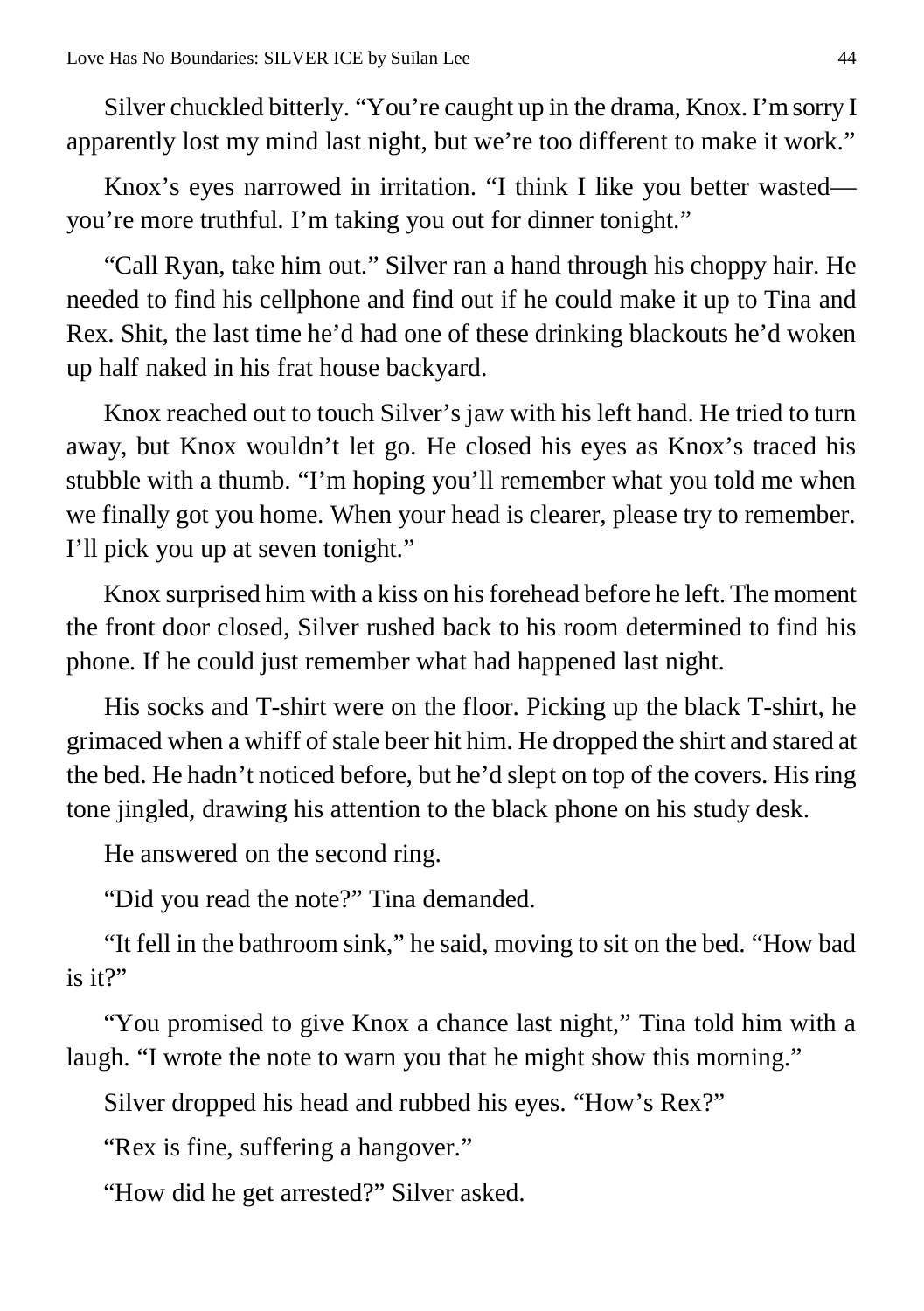"Disturbing the peace," Tina said. "You and Rex started a porch fight yesterday with my neighbors. Knox saved you; Rex got caught with a few of Knox's teammates. They were too drunk, so the cops kept them overnight."

Silver groaned. "I'm sorry, Tina."

"Don't be," Tina laughed, making him feel better. "It was great to see you let loose for once. Take a shower; we'll be right over, all right?"

She hung up and he stared at his phone in shock. His life seemed to have spiraled out of control in the past twelve hours. Letting a sigh escape, he threw his phone on the bed and headed to the shower.

\*\*\*\*

Silver hugged Rex when they finally came back home. Rex looked beat, hangover, and his clothes reeked. "Go take a shower, there's coffee in the kitchen."

Rex hurried to his room. Silver turned to Tina and raised his brow in question. "What happened last night?"

"You," Tina said, walking into the living room. She sank onto the couch with a wide grin. "You and your frat brothers got wasted. Rex says it started around one o'clock, by the time you showed up at my house, you were definitely drunk. Knox was there, and you two had a fight in the living room with everyone looking on."

Silver groaned and sat down in armchair. "I feel like I'm in freshman year again."

"I thought it was fun as hell." Tina grinned at him. "I know you didn't read the note I stuck on your chest. I hoped you would."

"It fell in the sink." Silver sat back in his chair. "Knox was here when I woke up. He told me he was taking me out to dinner. Do you know what that's about?"

Tina reached for her bag and pulled out her cell phone. She came around to sit on the arm of his chair and held out her phone. "I'm your best friend, and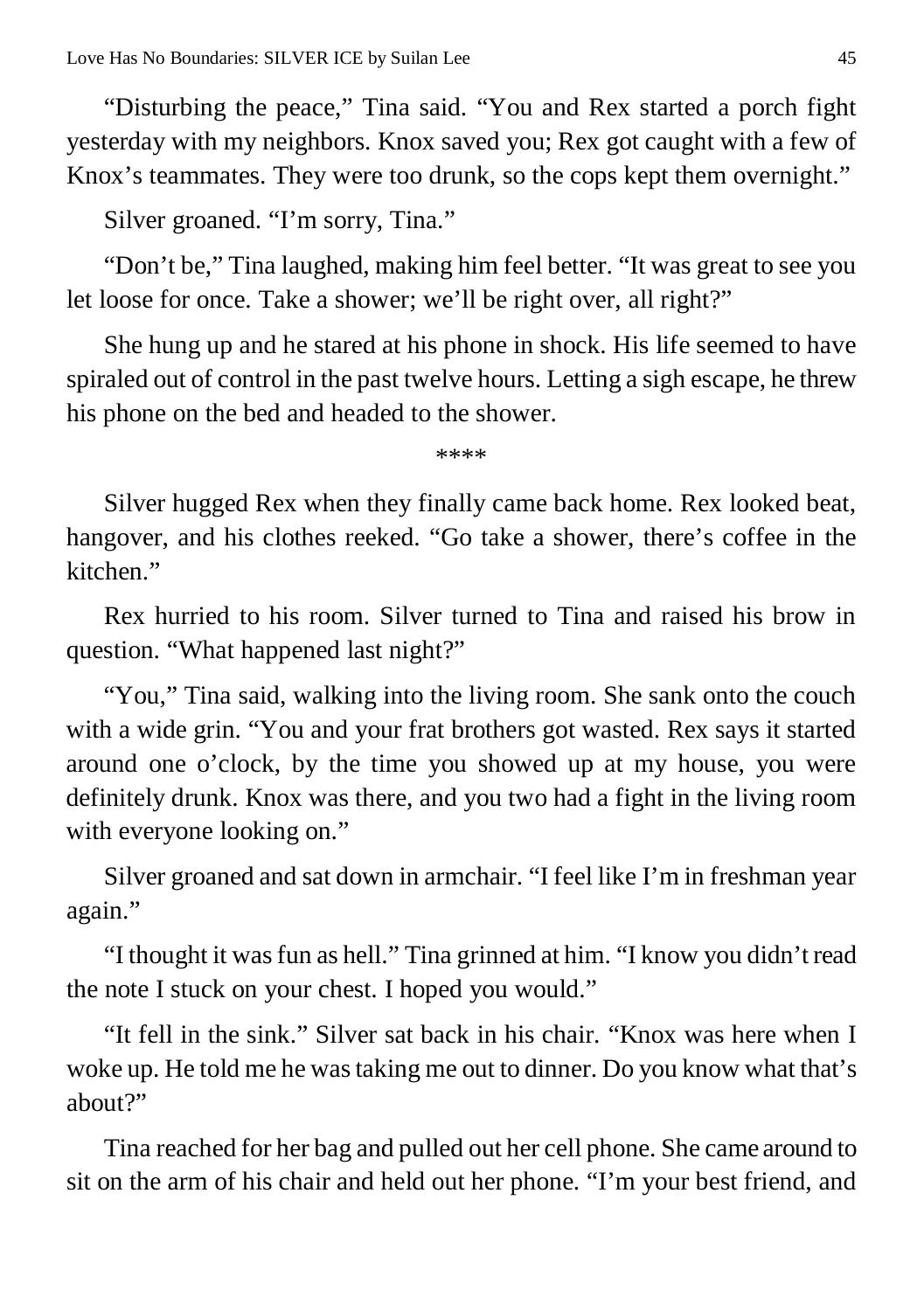last night happened to be the craziest night you've had since I've known you. I taped this because I figured you'd want to remember."

She handed him the phone and stood. "I'll be in the kitchen."

He frowned as she hurried away. He started the video and gaped when he saw Knox laying him down gently on his bed. Knox started to move away, but he stopped him. Grabbing onto his shirt, he pulled Knox close.

"Silver," Knox whispered, bracing his palms on either side of him on the bed. "You need to sleep."

"I need you," Silver slurred out. He bunched his fingers into Knox's shirt.

"I'm right here," Knox said, leaning to press a kiss on his jaw, then his eyes.

Silver moved slightly and Knox's lips found his. They kissed, Knox still braced above him.

"I love that," Silver murmured a few minutes later. "I love kissing you Knox. I'd do anything to have you kiss me all day and night. Why do you have to break my heart with Ryan?"

"Silver, I didn't know," Knox said. "I didn't know you cared about me at all. Why didn't you say anything?"

"Why would I? You'd have used me and thrown me away and I wouldn't have been able to live with myself."

Knox sighed and pulled him into a tight hug. "I promise you if you giveme a chance, I'll commit, Silver."

Silver scoffed, his arms going around Knox's waist. "Will you hold me for a while before you go?"

Knox shifted on the bed, until he was lying beside him. Silver watched as Knox held him against his chest gently.

The video ended and he sat gaping at Tina's phone. No wonder Knox had been so persistent this morning. Placing Tina's phone on the coffee table, he sat back in the armchair and thought about dinner with Knox. Maybe it was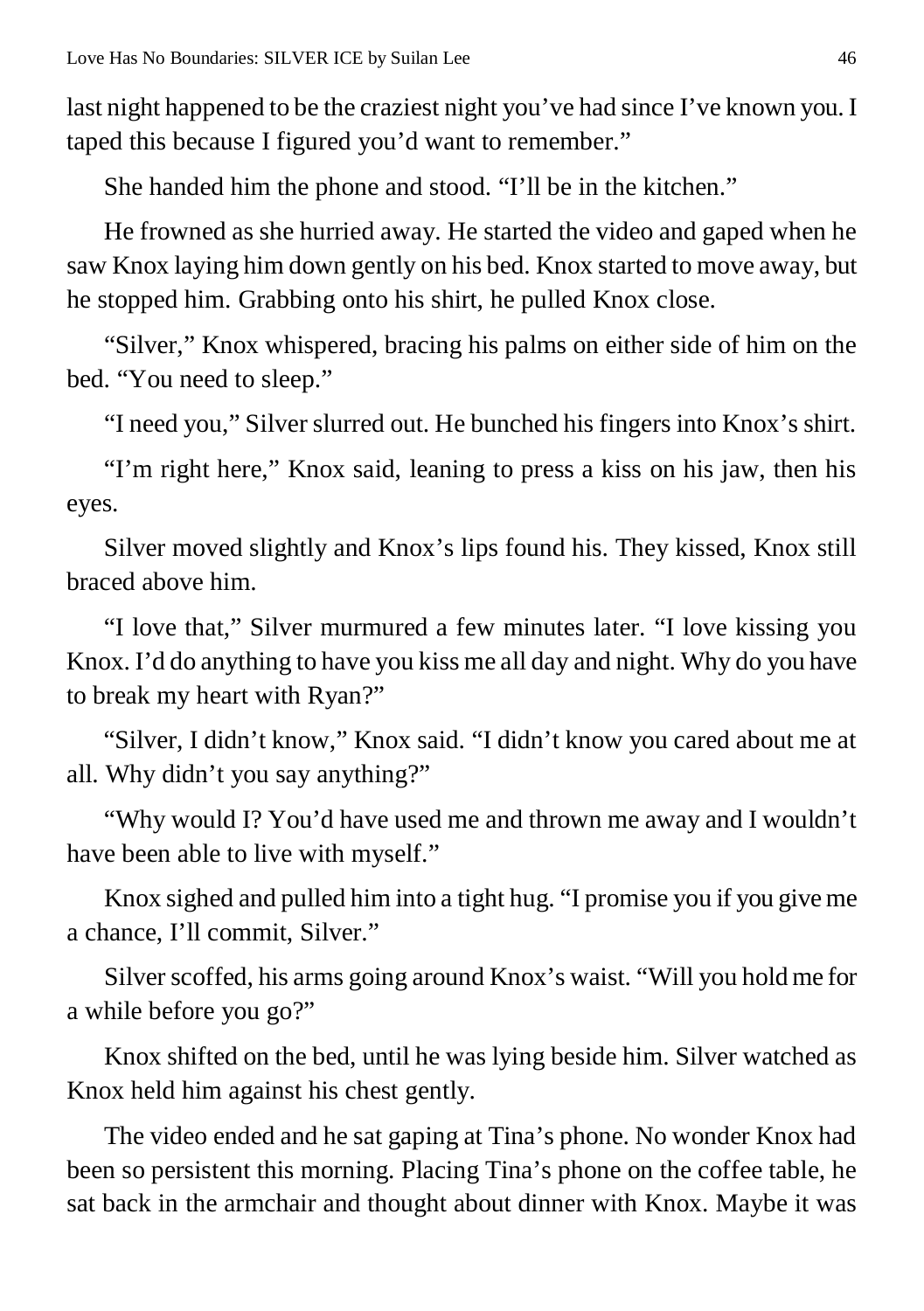time to give in, he thought, his heart beating wildly. To have Knox, to be with Knox always. He closed his eyes. Wouldn't that be heaven?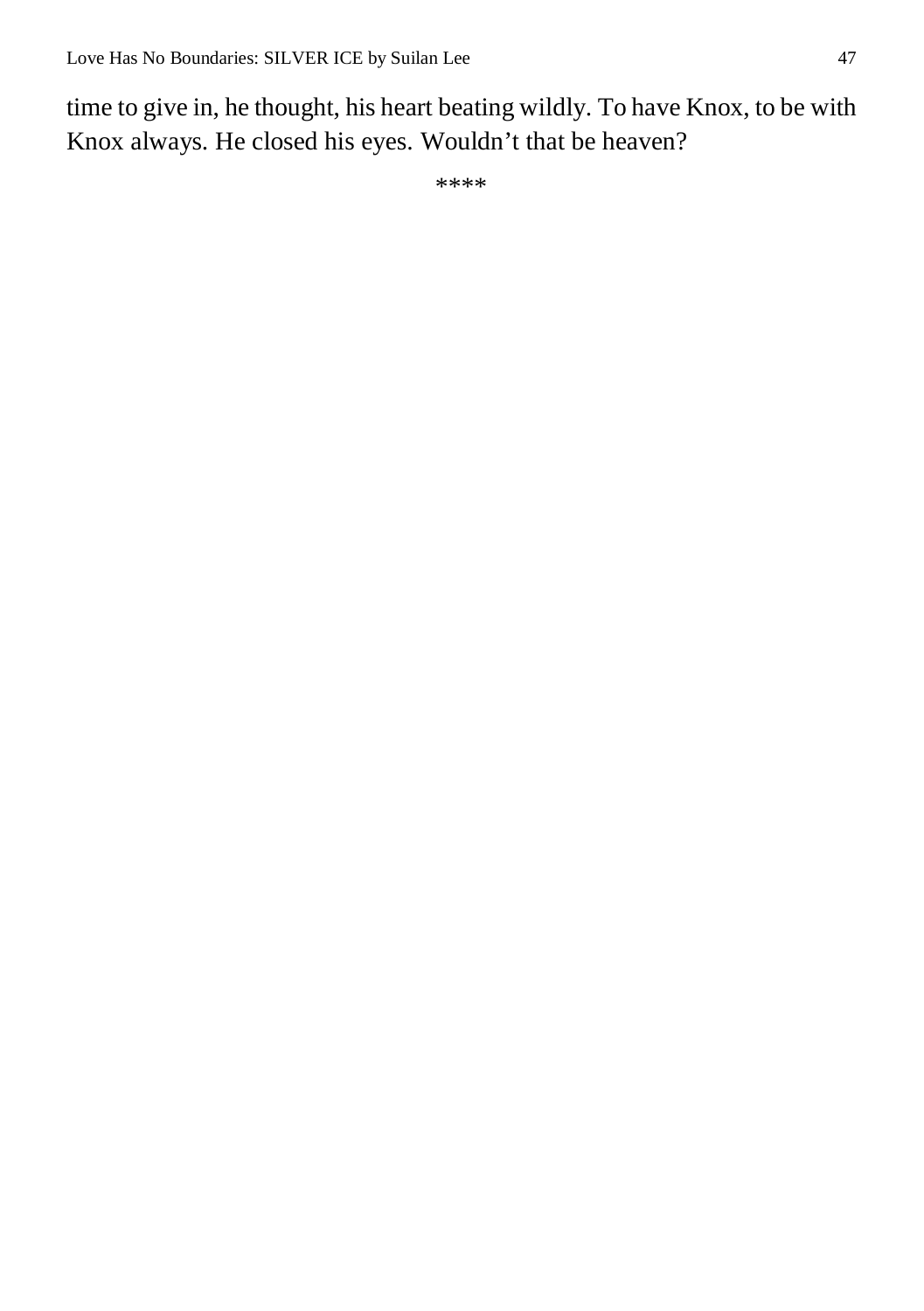#### CHAPTER 5

<span id="page-47-0"></span>Knox stood at Silver's door at exactly seven o'clock. He adjusted the collar of his double-breasted black jacket and stuck his car keys into the pocket. Ringing the doorbell, he stepped back, nervous. He'd waited for Silver's call all day. When the call hadn't come, he worried that Silver might stand him up.

He waited a minute before he reached for the doorbell again. Before he could press the button, the door swung open. Silver looked handsome in black: black slim blazer, black T-shirt, black jeans, and on his feet, black Nike kicks. His mink-black hair was trimmed to a shorter Mohawk. The red tips were gone, sad, but the new look suited Silver. Green eyes met his and he smiled.

"Are you ready?"

"Question. Is this an official date?" Silver asked, holding on to the door. "You're not going to be kissing Ryan tomorrow, are you?"

Knox sighed. "I promise this is a serious first date. No more Ryan."

Silver gauged his answer before he stepped out and closed the door. Knox led the way to his black SUV. He opened the passenger door for Silver and earned himself a short smile. He drove them to Just a Taste: Tina had told him it was Silver's favorite restaurant.

They were seated at a secluded table, and Knox watched Silver order dinner. As they waited for their food, Silver hugged his wine glass, a frown dancing on his forehead.

"I wanted to apologize again for screaming at you last night," Silver said quietly. "For embarrassing you—"

"Apology not accepted," Knox said, making Silver's head jerk up in surprise. "I would never have known how you feel about me without that outburst."

Silver blushed slightly. "The last time I drank like that, I was in freshman year. I woke in the backyard at Delta Chi half-naked with pen marks on my face. It wasn't the best experience."

Knox chuckled. "I would have loved to see that."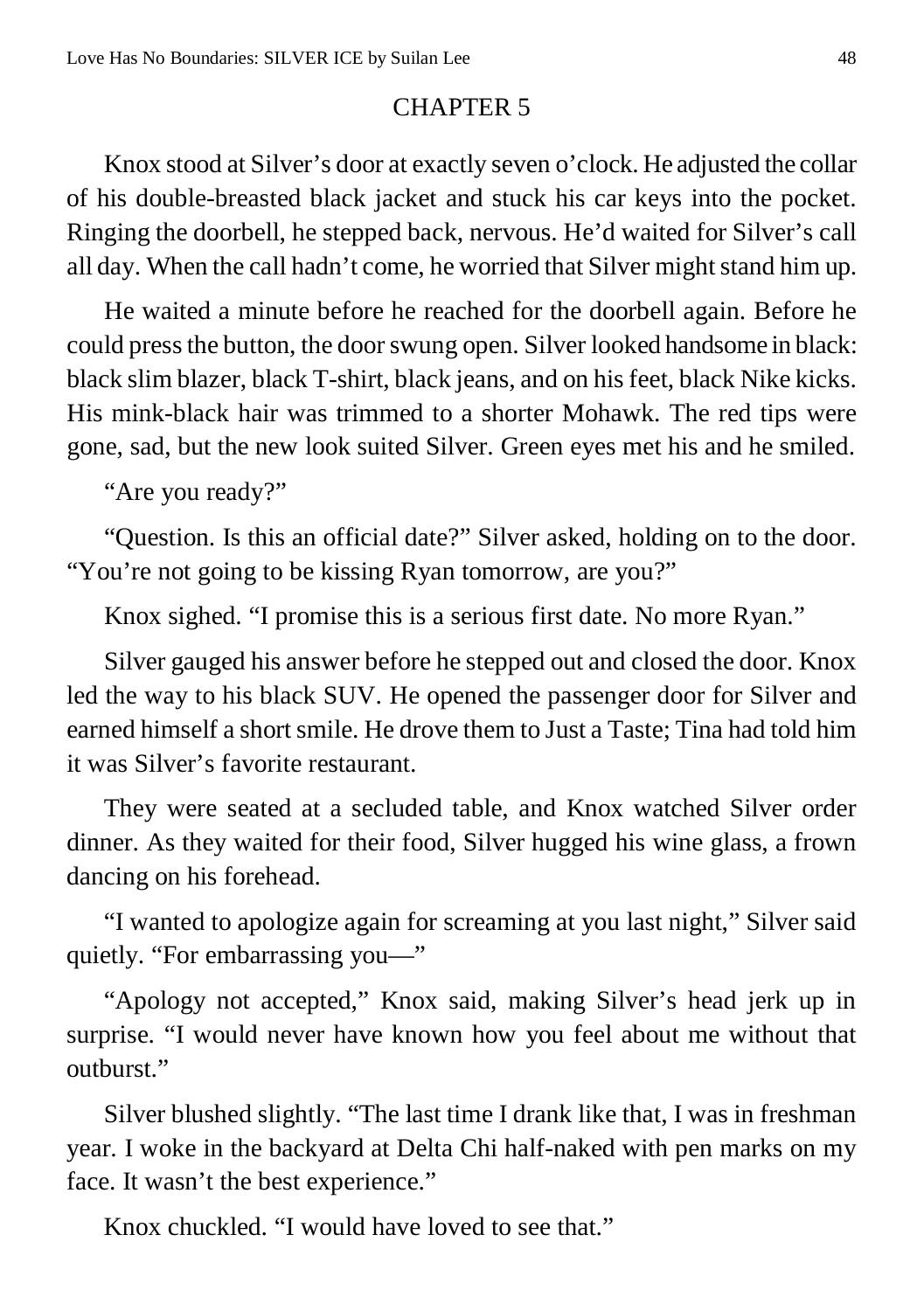"I bet," Silver said, sipping his wine. They both laughed, and Knox felt relief as the air lightened.

He relaxed, and they ended up talking about Silver's thesis and his own plans after graduation. They moved on to talking about their families, and during the main course Silver told him about his semester in Rome.

It was surprisingly easy to talk to Silver. Knox loved Silver's quick wit, and the easy way he listened. Silver's green eyes held his with interest, clearly enjoying their conversation. Knox couldn't remember the last time he'd had such a good time. They lingered over dessert.

Watching Silver fork bites of a chocolate soufflé into his mouth turned into an exercise in self-control, his gaze continually drawn to Silver's lips as he licked whipped cream from the corner of his mouth.

Knox dropped his napkin on his lap when the waiter brought their bill. He didn't want to leave just yet, but he wanted a chance to kiss Silver tonight. Reaching for his wallet, he paid the bill.

They left the restaurant and Knox drove slowly back to Collegetown. Silver sat quietly in the passenger seat, so Knox reached out and took his left hand.

"What are you thinking about?" he asked.

Silver held Knox's bandaged hand gently. "I had fun tonight. I don't want the night to end yet."

Knox nodded. "I have an idea."

Silver glanced at him with a frown. "What kind of idea?"

Knox grinned. "It's a surprise."

Silver laughed squeezing his fingers. "I don't know if I like surprises."

"Trust me?" Knox asked quietly.

Silver hesitated for a moment before he answered quietly. "I trust you."

\*\*\*\*

*Trust*, Silver thought, as Knox drove through campus.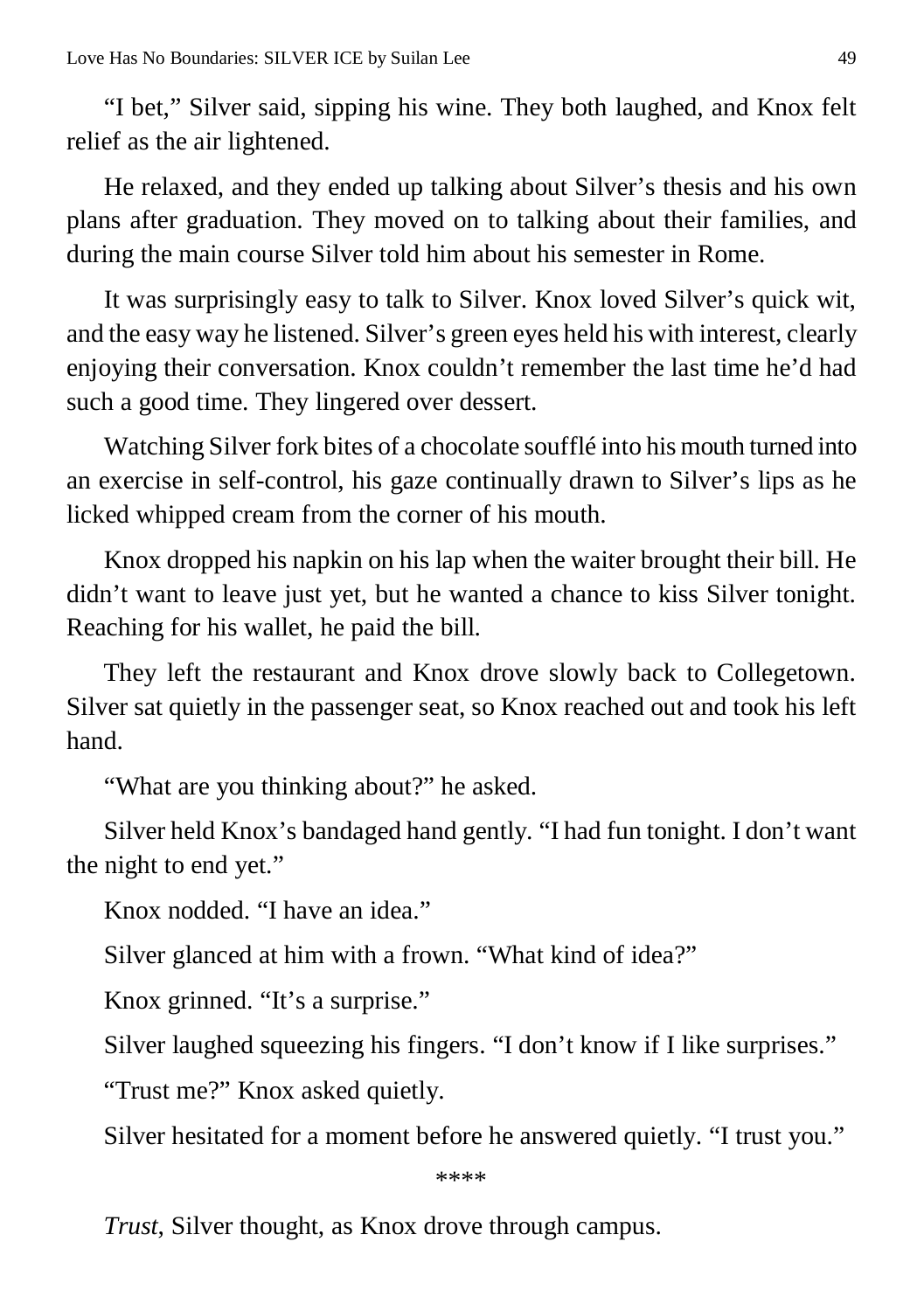The past two days seemed like a whirlwind. It seemed as though one minute he'd been standing by the pool table wishing Knox would see him and the next, they were kissing and having fights—and now they were out on a date. An actual date, with Knox Thurston. Silver's heart was dancing merrily in his chest. He was glad Rex and Tina had urged him not to cancel on Knox. *"You can't live your life on the sidelines, Silver. He wants to give it a try, and you've wanted him forever. Seize the day."*

So here he sat, in Knox's car, playing with the bandage on Knox's right hand. Whatever happened, he decided, he'd always have this moment.

Knox pulled into the Alexander Rink. He parked his car in the back and urged Silver out.

"What are we doing here?" Silver asked. It was almost nine o'clock; he wondered if the rink was still open. Knox smiled mysteriously at him. They entered the building through a side entrance.

Knox paused long enough to get them skates from the skate rental booth before they headed to the lighted ice rink. Silver sat on a bench, removing his kicks so that he could wear the skates.

"What happens if we get caught?" Silver looked around the deserted rink warily.

"We won't be caught," Knox promised, helping him with his skates. "Do you know how to skate?"

Silver shrugged, tying the laces on his skates. He'd never really skated, but it couldn't be that hard. "I can manage."

Knox held out a hand to help him up. Knox rubbed his upper arms to keep him warm and buttoned his jacket. He pulled out gloves from his pocket and handed them to Silver.

"When did you start playing ice hockey?" Silver asked when they got on the ice. He managed to keep his balance as he watched Knox glide a few feet away. Knox wasthe picture of grace in dark chinos; his double-breasted jacket fit him to perfection. Silver caught his breath when Knox did a few turns on the ice.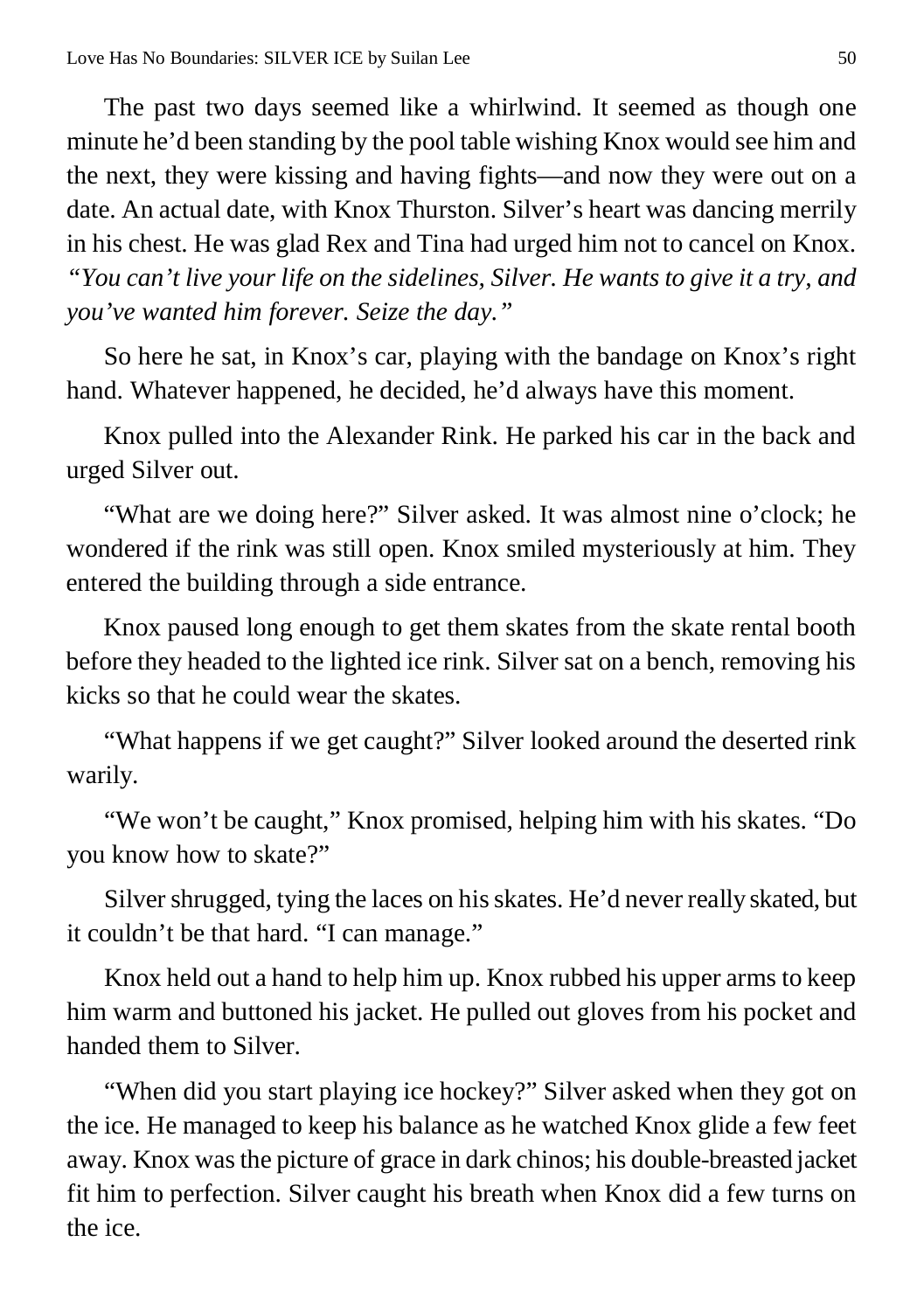"I was in second grade," Knox said, coming to take his hand.

Silver breathed out in relief when Knox tugged on his hand slightly and he managed to glide his skates on the ice. It was terrifying and fun. He was half afraid he'd fall on his ass.

Knox stayed by his side as they skated slowly. "My mother thought I was crazy, but she liked ice-skating. She thought I was going to turn out like those guys who do flips and jump all over the ice."

Silver laughed. "I can imagine you in tights."

Knox grinned. "You wish. I'd rather die than be caught in those. When I joined the community ice hockey team, my mum cried buckets. She thought I was going to end up with no teeth and all my bones broken."

Silver's gaze fell on Knox's right wrist. "I can understand her."

"Were you worried about me too?" Knox asked with a raised brow.

"I've been to the ice hockey games. I've seen how bad the players get hurt." Silver tightened his hold on Knox's left hand.

Knox turned to look at him, skating backwards. "It's ridiculous how happy I feel right now."

"Why?" Silver looked at him with a raised brow.

"You worried about me," Knox said, stopping abruptly. Silver bumped into him and gasped as he started to lose his balance. Knox wrapped a strong arm around him. Silver glanced up to find Knox smiling at him. "It warms me deep inside, Silver."

Silver held on to Knox's shoulders and stared into hazel eyes.

"I guess you've found me out," he murmured. "It's not exactly easy liking a guy like you, Knox. You're handsome, popular, reckless, not to mention your dating flaws." Silver sighed. "With all those odds, my stupid heart seems hell-bent on caring for you."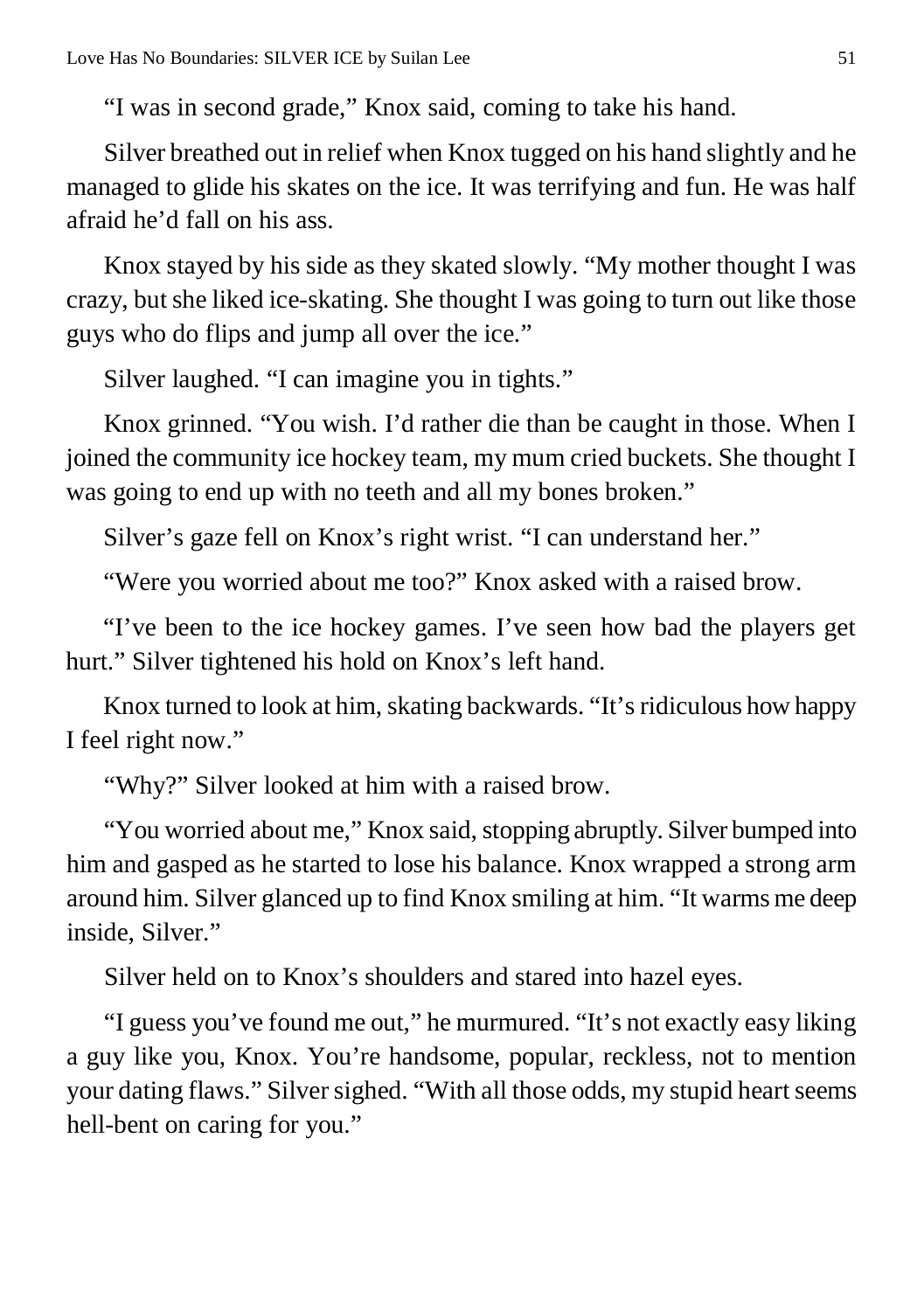Knox leaned to kiss him, the touch of his lips intoxicating, sending wild thrills through him. He clung tightly to Knox's shoulders. When they pulled apart, Knox smiled.

"I don't think your heart is stupid. And the only reason why I've dated like I did before was because I hadn't met you. Yesterday, after your confession, I wished we'd met earlier. I wished I'd paid more attention and seen your heart, Silver."

Silver buried his face into Knox's shoulder. It felt like a dream to have Knox talking to him like this. His resolve and anger melted as Knox held him tight. His body burned for Knox, needing him.

"I'm afraid," Silver said quietly.

Knox rocked them back and forth for a moment. "Me too," Knox confessed.

Silver pulled back to look at him. "Why are *you* afraid?"

Knox shrugged. "I'm worried you're not going to give us a chance. I'm scared you're going to judge me too soon and walk away."

Silver reached up to touch Knox's jaw.

"I won't," he promised.

Knox smiled and kissed him again. He closed his eyes and melted into Knox's embrace.

\*\*\*\*

They left the rink, and Silver clutched Knox's hand during the short drive to Knox's apartment on Cook Street. The rink was always cold, his fingers freezing every time he went to an ice hockey game. Tonight there was none of that; Knox's warmth seeped into him, awakening his body. As they stepped into the living room, they were both glad to discover a note from Jude saying he was staying at Tina's.

"Want coffee?" Knox asked as he removed his jacket to reveal a white Henley. "I'll make it—"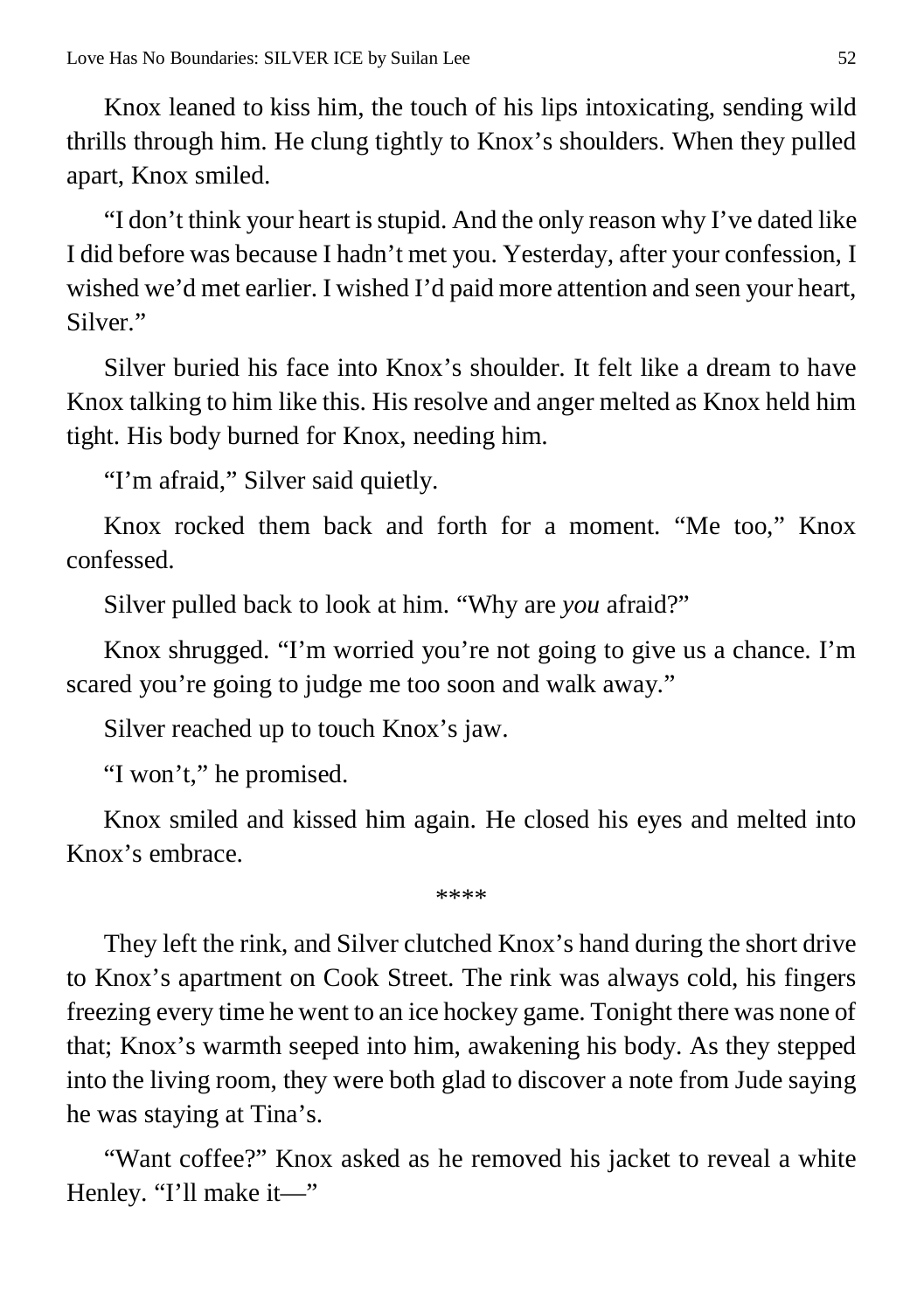Silver closed the distance between them and leaned up to kiss Knox. Now that he had him so close, he didn't want anything else. Knox moaned, dragging him close.

"Are you sure, Silver?" Knox asked, breaking their kiss abruptly. "I don't want to hurry you—"

"I'm sure." Silver reached for the edges of Knox's shirt, pulling it up. "I won't be afraid anymore, Knox. I want you."

Knox stroked his jaw, "I want you too."

They undressed each other in frenzied passion, clothes strewn on furniture. They ended up on the floor. Silver's body arched in silent ecstasy when Knox took him into his mouth. He came violently, fingers digging into the carpet as Knox stroked him. He begged for more and got it, clinging to broad shoulders when Knox took him with slow thrusts, building up their passion. Driving him mad with need each time he thrust and hit that spot deep inside him that made him grind his hips against Knox. He wrapped his legs around Knox's waist and leaned up to kiss him. Their lips fused, and they found their rhythm, finally coming apart in each other's arms.

\*\*\*\*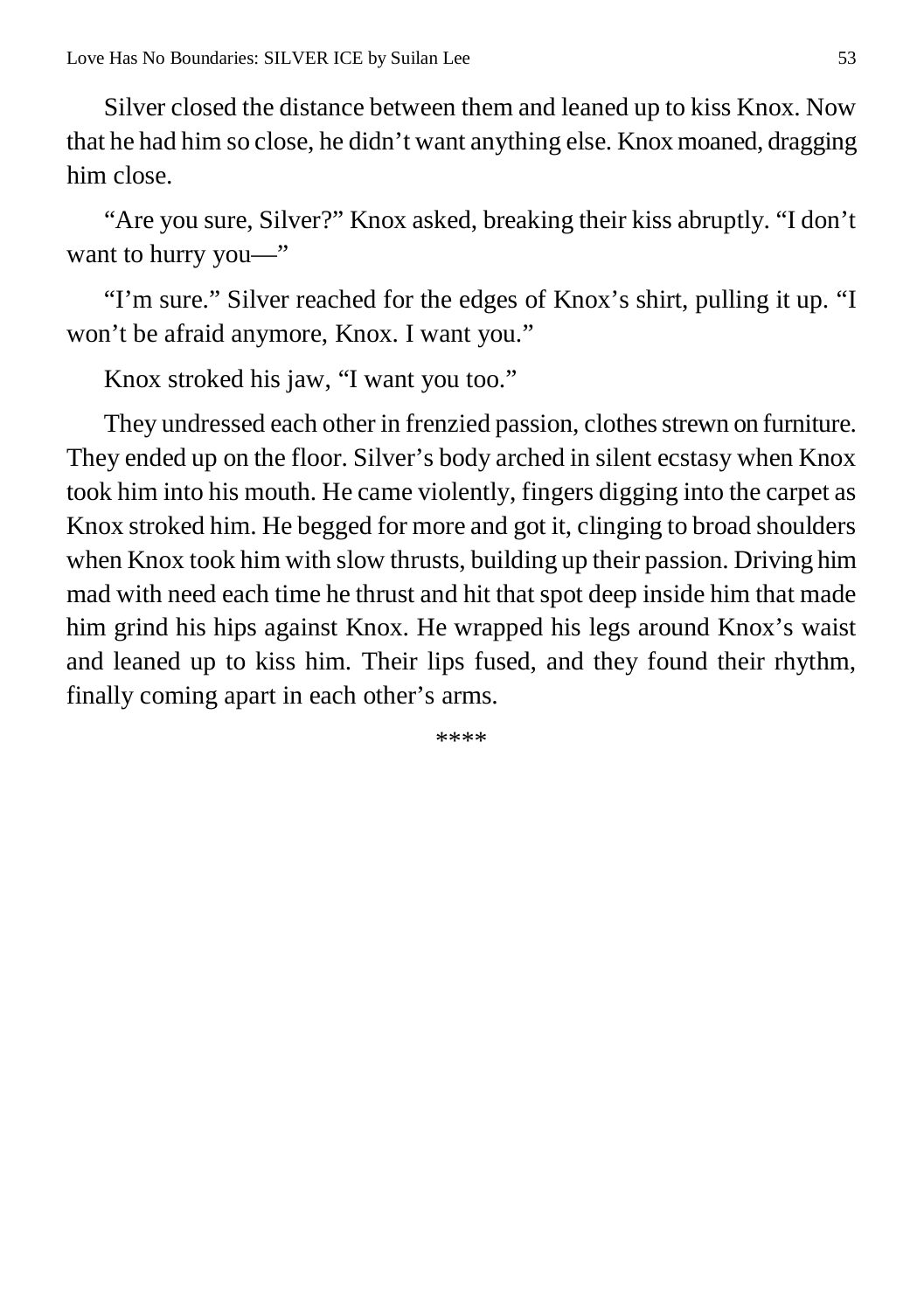#### CHAPTER 6

<span id="page-53-0"></span>Silver pushed his reading glasses higher on his nose and adjusted his drawing pen. His project was almost done; his final thesis review was scheduled for eight in the morning the next day. He'd been working nonstop for a whole week now; it felt endless. One minute, he was making progress, the next; he discovered an aspect that wasn't working with the plan.

"Food time, Silver." Knox interrupted his thoughts. "You have to eat; it's almost midnight."

Silver smiled, loving the sound of Knox's stern voice. They'd been together for a month and a half. Endless nights spent together at Knox's apartment, or his, making love. He blushed at the memory of their insatiable bouts. Their passion was unrelenting, burning him to a crisp each time they came together.

Knox came around the desk to sink his fingers into Silver's hair. Silver closed his eyes when Knox pressed a hot kiss on the back of his neck.

"Hello, sexy," Knox purred into his ear. "How's the project going?"

"I'm almost done," Silver said, turning to look at Knox. He moaned when Knox took his mouth in a heated kiss. He dropped his pen and pushed back his chair so that he could stand. Knox pulled him into his arms, breaking the kiss after a moment to hold him.

"I'm worried this project is stealing you away from me," Knox complained. "Rex says you didn't go home to shower today."

Silver chuckled. "You were worse two weeks ago when you were doing your final finance project. I barely saw you."

Knox groaned and held him tighter, if that were possible, before he let go. "I brought you a hamburger and coffee to help you stay up. I'll keep you company until you're done."

"You don't have to stay here," Silver said in surprise. "I mean—"

Knox stopped his protests with a kiss. "I love you, Silver. I'm worried about you. Keeping you company will make me happy."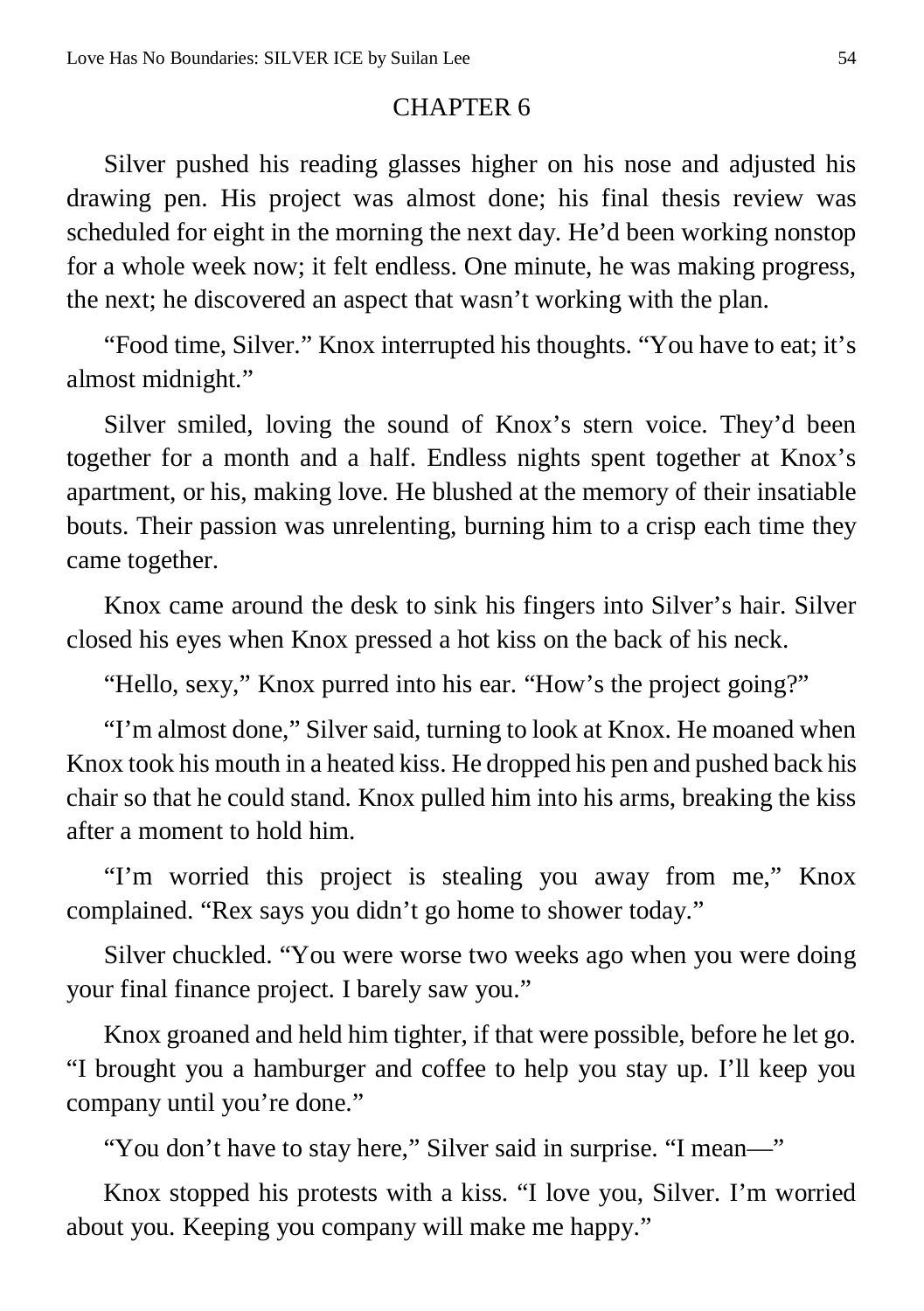Silver grinned at Knox.

"What?" Knox asked, staring at him when he didn't move to the small table in the workshop where the food was. "Do I have something on my face?"

Silver shook his head. "You just said you love me."

Knox paused and flashed him a smile. "It's the truth."

Silver swallowed hard, and closed the distance between them. "I love you too," he said, quietly hugging Knox. "I love you so much."

Knox laughed, burying his face into Silver's neck. "I've been hoping to hear that from you for a while now. I was kind of hoping to hear it before graduation."

"Why?" Silver pulled back to look at him.

Knox took his hand and led him to the small table, pushing him into a seat. Silver took the hamburger and fries Knox held out and took a bite.

"I accepted the job in Manhattan." Knox told him quietly.

Silver stared at his hamburger, thinking about the interviews he'd done a few weeks ago. He and Knox had thrown a celebration party when an architecture firm in New York had called him. With Knox accepting the job in Manhattan, they were definitely going to see each other often.

"Silver, say something," Knox urged.

"Is it what you want?" Silver asked him, worried that Knox might have chosen the investment bank in Manhattan only because he would also be going to New York.

"Yes," Knox said quietly. "It's a great offer, and it comes with a few perks. I couldn't have asked for a better first job."

Silver smiled and picked up his hamburger. "So what is it you haven't told me?"

Knox pulled his chair closer to him and took his hand. "We haven't talked about life after graduation. Silver, I don't want to lose what we have together. I don't want to spend a minute away from you."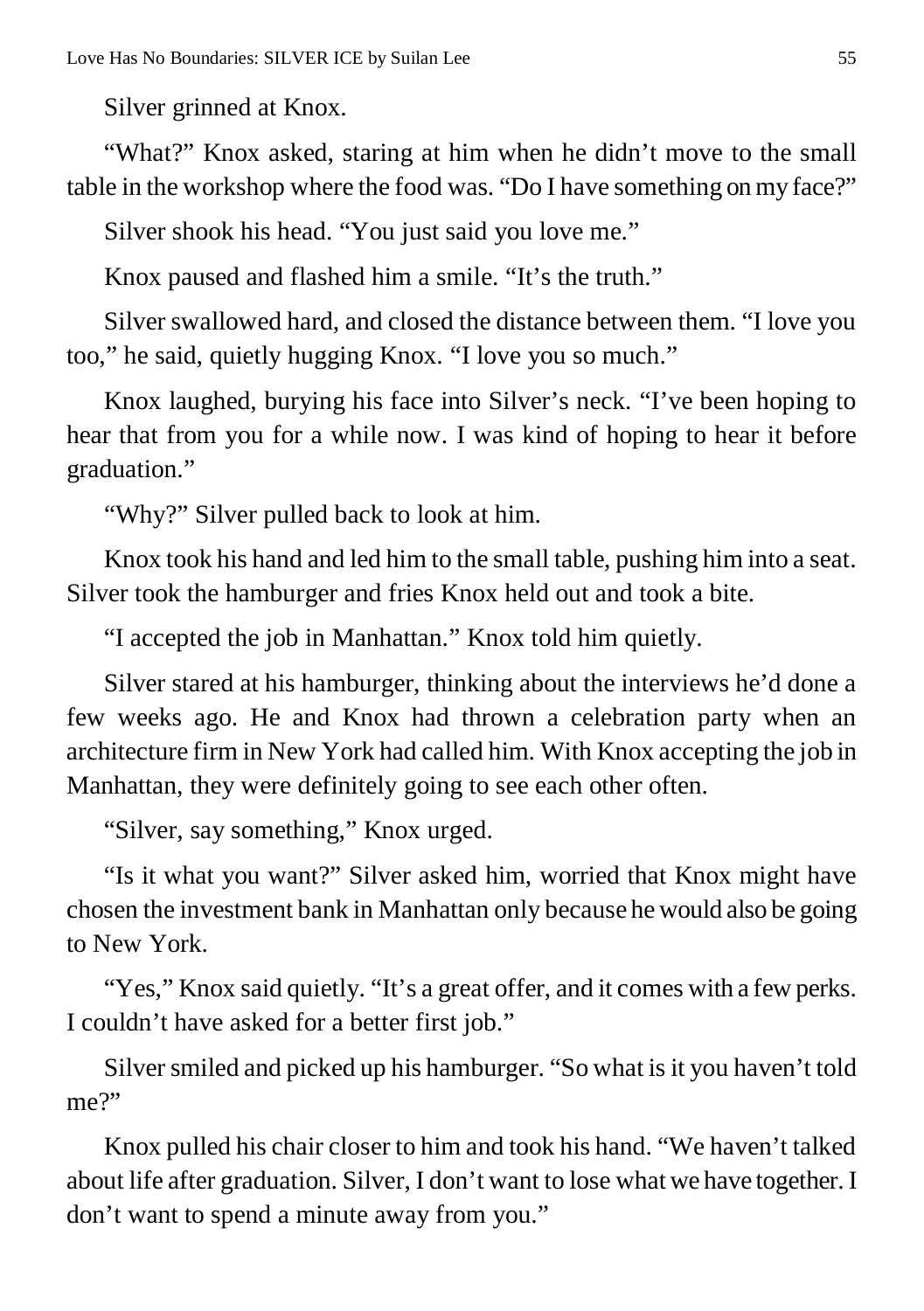Love Has No Boundaries: SILVER ICE by Suilan Lee 56

"Knox—"

"Will you move in with me?" Knox asked quickly. "Come live with me in Manhattan? I checked out my apartment and your new job. It's an easy commute with the subway and—"

Silver put his hamburger down and tangled his fingers with Knox's. "You drive me crazy. All these roundabout stories—you should have just asked me. I'd love to move in with you."

"Are you sure?"

Silver cupped Knox's jaw. "I've wanted you since sophomore year—three years and a couple months. The past month has been amazing, being with you." He shook his head in awe. "I don't want to lose this either. So, yes, I'm sure, Knox."

Knox laughed and smiled. "This is the best graduation gift."

\*\*\*\*

Silver managed to finish his thesis project. He presented it before a panel of his professors, nervous and animated about the restoration topic he'd chosen. His five years condensed down to two hours answering intense questions.

When he finally left the review room, he found Knox waiting in the hallway for him. Knox didn't talk; he opened his arms and held him tight, giving him courage. When Silver could breathe without panicking, he pulled away and paced the hallway as the review board discussed his project.

Jude, Tina and Rex arrived a few minutes later, to wait with him. When one of the professors came to get him, Knox squeezed his shoulder and he went in to get the decision of his life.

It didn't take long; he left the review room ten minutes later with a nervous grin.

"Well," Knox demanded when he finally reached their group.

"I passed," Silver said his voice shaky. "I'm graduating."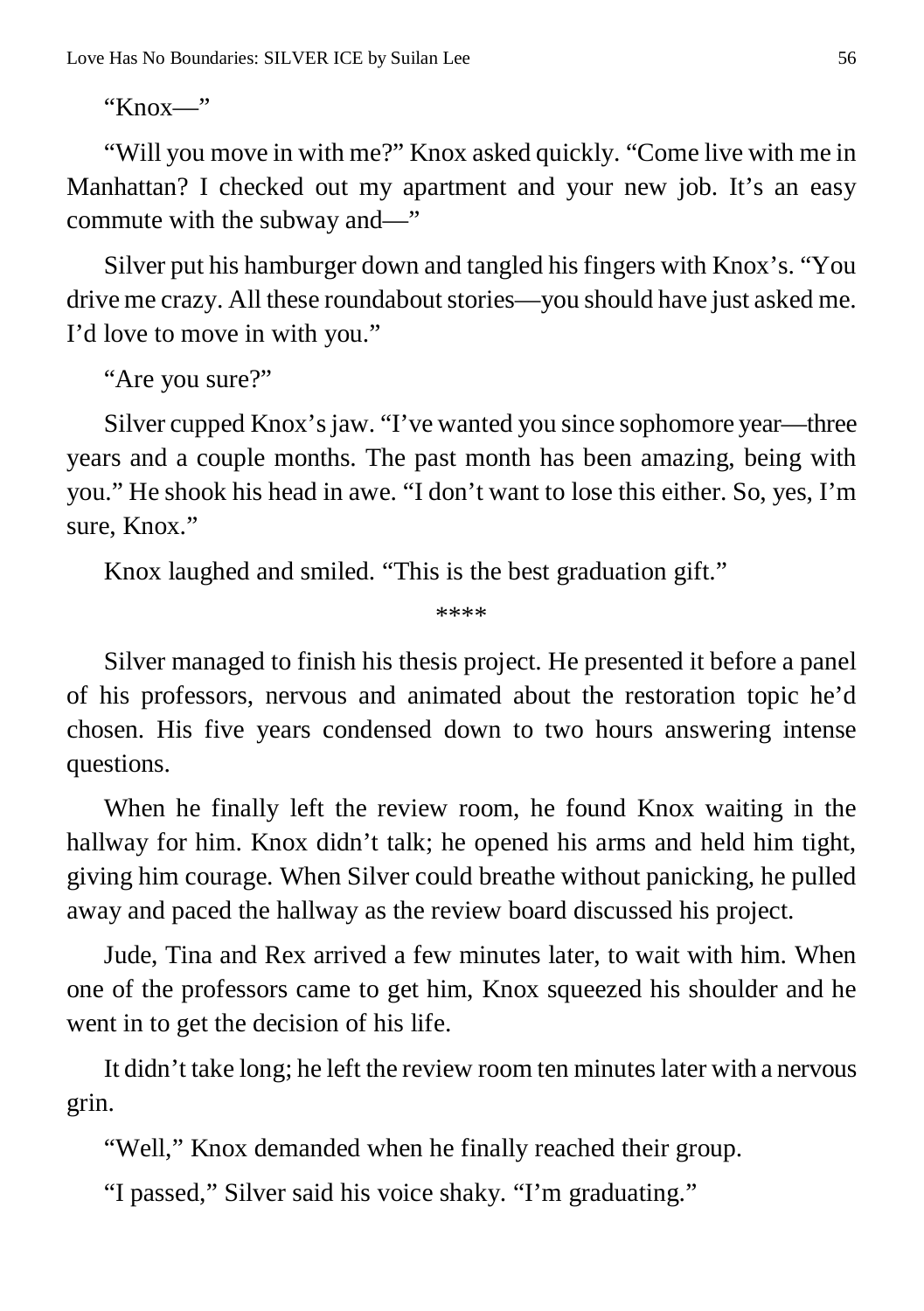Knox pulled him into a tight hug, with a loud shout of excitement. He was twirled around and passed to Tina and Rex, even to Jude. Silver finally found himself back in Knox's arms and he couldn't help the tears in his eyes.

He was officially a qualified architect. He had a job, the greatest friends, and best of all, the man of his dreams. He hoped their future would remain this bright forever, but for now…Knox kissed him sweetly. This was the best graduation gift in the world.

A perfect happy ending for now, he decided when Knox twirled him around.

#### **THE END**